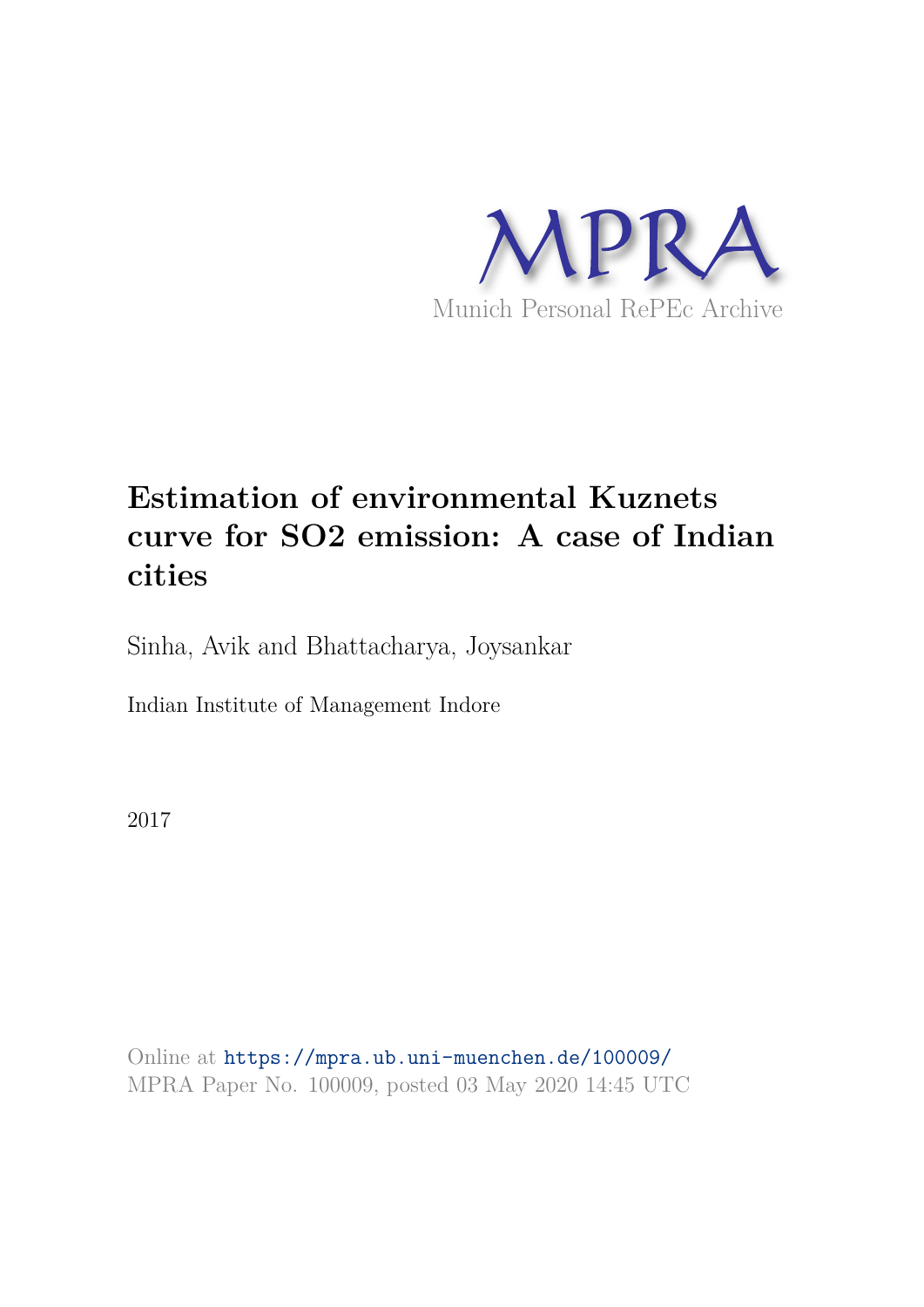#### **1. Introduction**

When an economy starts moving along the growth trajectory, then at the earliest stage of economic growth, environment deteriorates rapidly due to ambient air pollution, deforestation, soil and water contamination, and several other factors. With rise in the level of income, when economy starts to develop, the pace of deterioration slows down, and at a particular level of income, environmental degradation starts to come down and environmental quality improves. This hypothesized association between environmental degradation and income takes an inverted U-shaped form. This phenomenon is referred to as Environmental Kuznets Curve (EKC) hypothesis in the literature of environmental economics, named after Simon Kuznets (1955), who described the inverted U-curve association between income inequality and economic development. Grossman and Krueger (1991) later found its resemblance with Kuznets' inverted U-curve relationship while establishing a relationship between pollution and economic development.

 The existing studies on EKC hypothesis have so far focused on either cross-country analysis or intra-provincial analysis of a particular country. In this study, we have analyzed the SO2 emission data for 139 Indian cities during 2001-2013. The analysis is done by segregating the entire dataset into industrial and residential categories, and then segregating each of the two segments in terms of income level, i.e. low, medium, and high income. This schema of segmentation was designed to visualize the income-pollution association at various levels of income, and therefore, analyzing policy implications can be more effective. The literature of EKC hypothesis has majorly looked into the income-pollution association without considering different income levels for any particular context. This is one area, which is largely unaddressed in the literature has remained the focus of this study.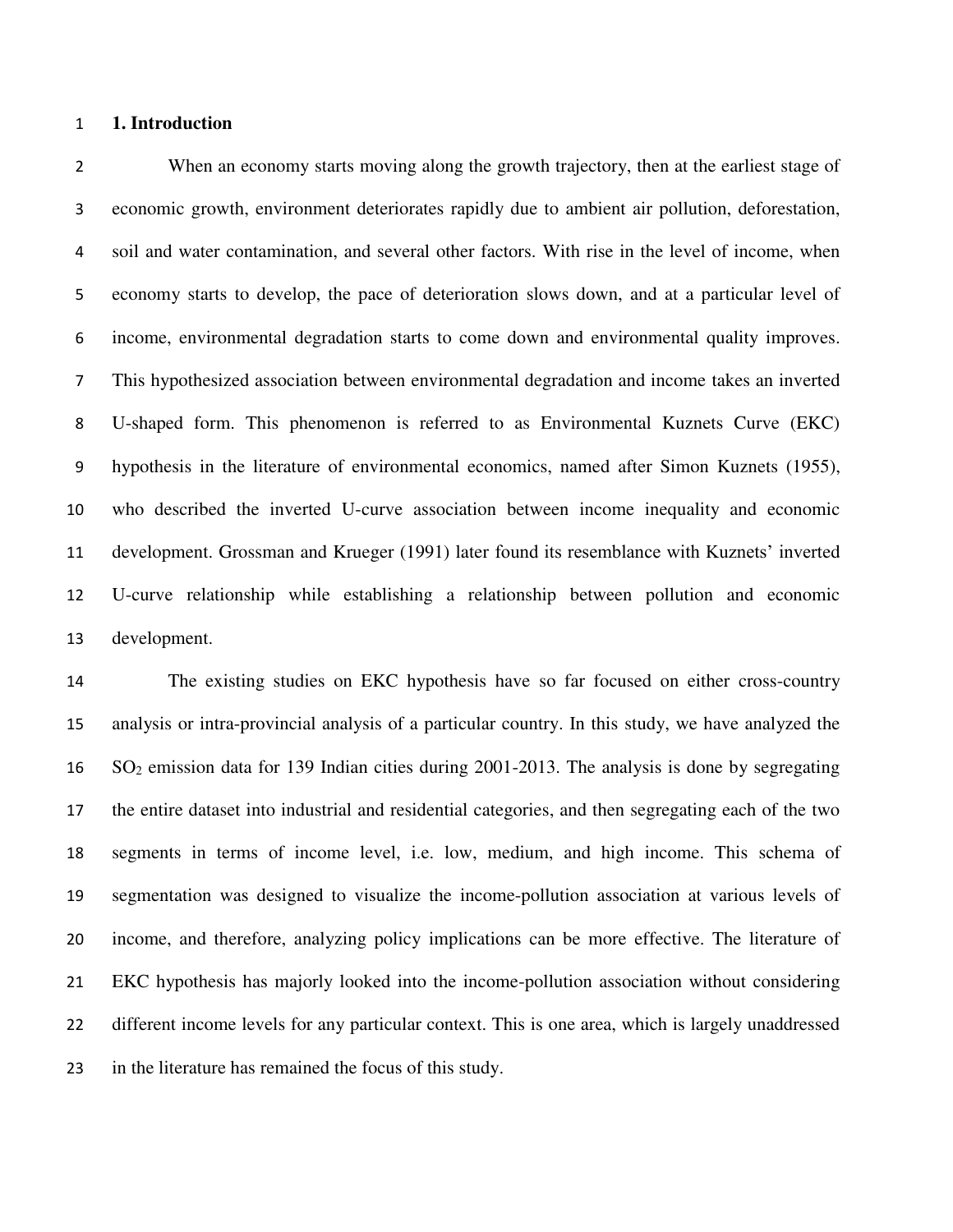In EKC hypothesis, economic growth has been taken as the explanatory variable for environmental degradation, and economic growth has been parameterized in several ways in the literature. It has been primarily indicated as growth in per capita income and apart from income, this study has also taken electricity consumption and petroleum consumption as two other explanatory variables. These two variables have been considered as the proxy measures for energy consumption.

In methodological terms, this study employs panel regression on parameters validated by auxiliary regressions on orthogonally transformed dataset. Due to usage of power terms, EKC models suffer from multicolinearity. In most of the existing studies, this issue has been ignored and this study has tried orthogonal transformation of parameters, followed by auxiliary regression on transformed parameters to remove multicolinearity from the data.

#### **2. Review of literature**

 The literature on EKC hypothesis is extensive in the field of ecological economics. The 14 studies have been carried out on various pollutants, like  $NO<sub>2</sub>$  (Panayotou, 1993; Grossman and Krueger, 1995; Egli, 2001; Hill and Magnani, 2002; Archibald et al., 2004; Welsch, 2004; 16 Fonkych and Lempert, 2005; Song et al., 2013; Sinha, 2016; Sinha and Bhattacharya, 2016), CO<sub>2</sub> 17 (Moomaw and Unruh, 1997; Roberts and Grimes, 1997; Roca and Alcántara, 2001; Martínez- Zarzoso and Bengochea-Morancho, 2004; Galeotti et al., 2006; Sinha, 2014; Sinha and Bhattacharya, 2014; Sinha, 2015; Alam et al., 2016; Shahbaz et al., 2016), SPM (Selden and Song, 1994; Vincent, 1997; Matsuoka et al., 1998; Torras and Boyce, 1998; Dinda et al., 2000; Wheeler, 2001; Binti Borhan and Musa Ahmed, 2010; Miah et al., 2011), RSPM (McConnell, 1997; Wheeler, 2001; Dasgupta et al., 2002; Rupasingha et al., 2004; Alpay, 2005; Kumar and Foster, 2009; Orubu and Omotor, 2011; Feizpour and Shahmohammadi Mehrjardi, 2014), and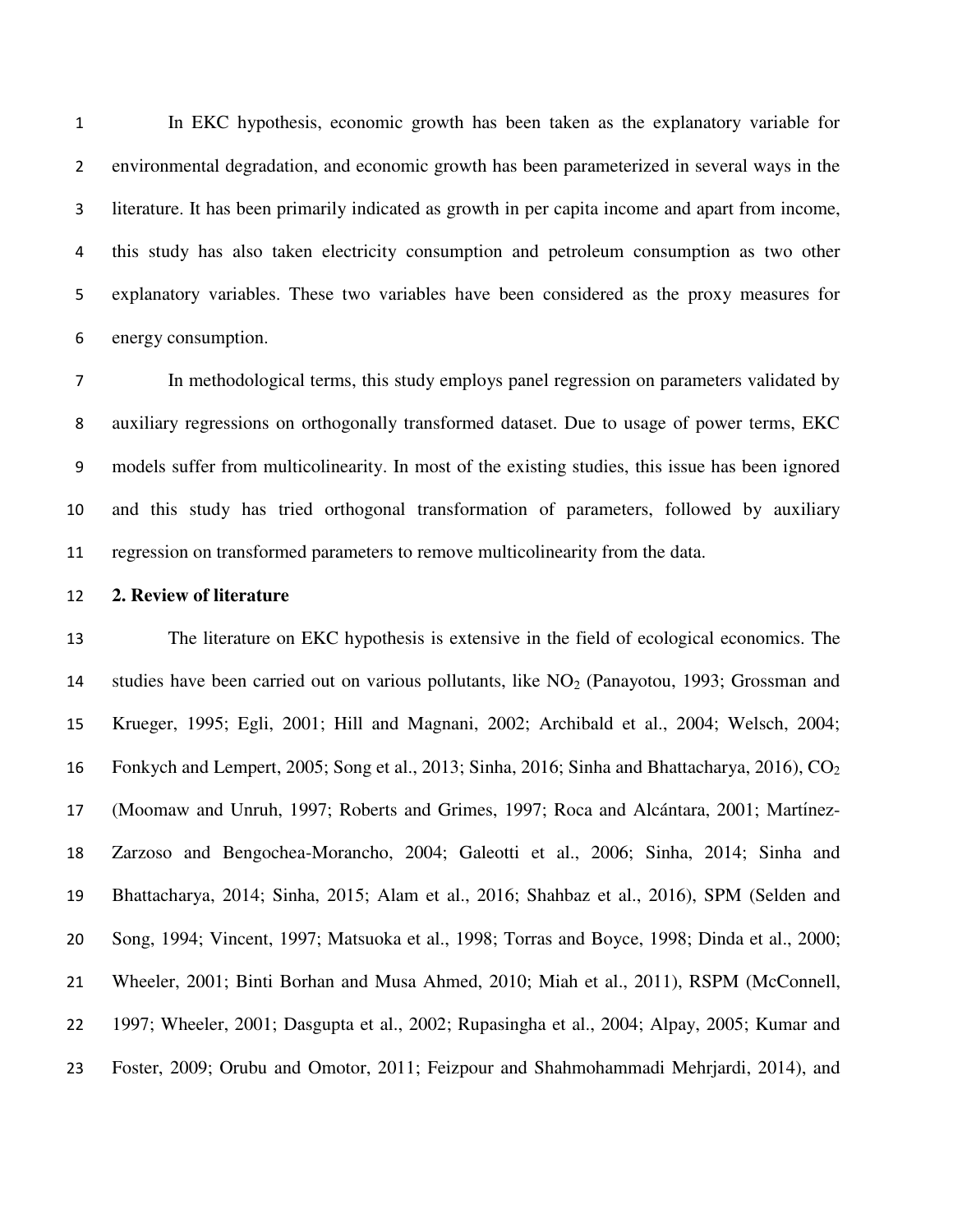1 many others. As our present study relates to EKC estimation for  $SO_2$  emission, therefore we will 2 focus our review of literature at the studies, which have considered  $SO_2$  as the primary pollutant.

For SO2 emission, studies have been carried out on cross-sectional data (Panayotou, 1993; Taskin and Zaim, 2000; Bimonte, 2002; Khanna and Plassmann, 2004) and panel data (Selden and Song, 1994; Shafik, 1994; Grossman and Krueger, 1995; Kaufmann et al., 1998; List and Gallet, 1999; Harbaugh et al., 2002; Millimet et al., 2003; Galeotti et al., 2006; Soytas et al., 2007; Apergis and Payne, 2010; Al Sayed and Sek, 2013) and all of these studies are based 8 on a group of countries. Apart from the works of Lantz and Feng (2006), Akbostanci et al. (2009), Song et al. (2013), hardly any study has attempted to analyze the EKC of a particular country. Moreover, for a country with high population density, it is not always feasible to end up with a single EKC only. Though these studies have considered provincial differences in emission, no study has so far considered different income levels of a country and the differential impact of income levels on emission. In this study, we have segregated Indian cities in terms of three income levels, namely low, medium, and high income and observed the income-emission association under EKC framework.

 Apart from that, while estimating EKC for any context, researchers have majorly taken indicators of economic growth, like trade (Suri and Chapman, 1998), financial development (Tamazian et al., 2009), and technological progress (Bhattarai and Hammig, 2001) as explanatory variables in EKC framework. These variables are different indicators of economic growth. For ambient air pollution, more specific explanatory variables are required, and a recent work of Onafowora and Owoye (2014) has considered this aspect. They have taken energy consumption as an explanatory variable, which is relevant for our study as well. As India is net oil importing nation, and Indian industries and households depend on commercial and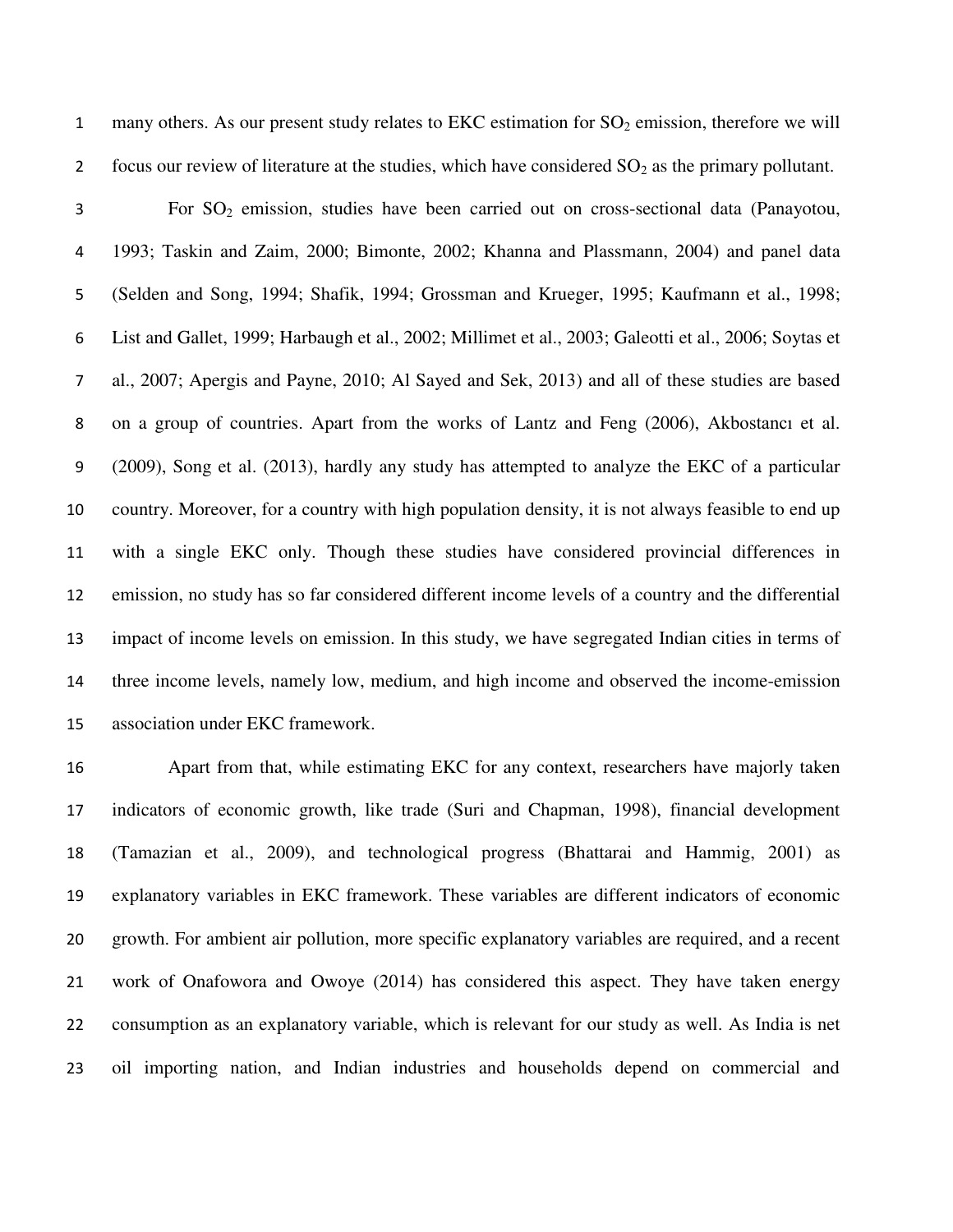combustible electricity consumption (Sinha and Mehta, 2014), we have considered energy consumption in the form of electricity consumption and petroleum consumption as explanatory variables in our study.

#### **3. SO2 emission in India**

Due to rapid growth in industrialization, India has experienced a significant growth in the fossil fuel consumption. Adverse effects of this growth have been seen in the growth of ambient 7 air pollution. During the last decade,  $SO_2$  emission has gone up by 54% (Lu et al., 2011; Haq et 8 al., 2015). Looking at the emission affecting stratospheric region,  $SO_2$  is considered as the primary pollutant in this case, as the sulphur aerosols formed in this region are majorly caused by SO2 emission (Friend et al., 1973; Whitby, 1978; Turco et al., 1979; Surratt et al., 2007). Apart 11 from that,  $SO_2$  is soluble in airborne water globules, and thereby, forming sulphurus and sulphuric acid in the form of acid rains (Penkett et al., 1979). Formation of aerosols after reacting with particulate matters can create severe respiratory problems (Brain and Valberg, 1979), and 14 even premature births (Hastwell, 1975). Mainly for these reasons, rise in the level of  $SO<sub>2</sub>$ emission can cause serious damage to ambient atmosphere, and the human life.

16 In India, reasons behind rise in the level of  $SO_2$  emission differ between industrial and 17 residential areas. In industrial areas, rise in the  $SO_2$  emission can be attributed to rise in the level of direct fossil fuel consumption, in the form of coal and crude oil. Majority of these two fossil fuels used in India are high in sulphur content. Consumption of coal is majorly seen in the thermal power plants and manufacturing sectors, whereas the crude oil with greater sulphur content, i.e. sour crude oil is used in the transportation sector. Combustion of these fossil fuels at 22 high temperature (more than  $1500^{\circ}$ C) oxidizes the sulphur contents (Krawczyk et al., 2013). 23 Burning of coal is the major source of  $SO_2$  emission in industrial areas. Apart from that, direct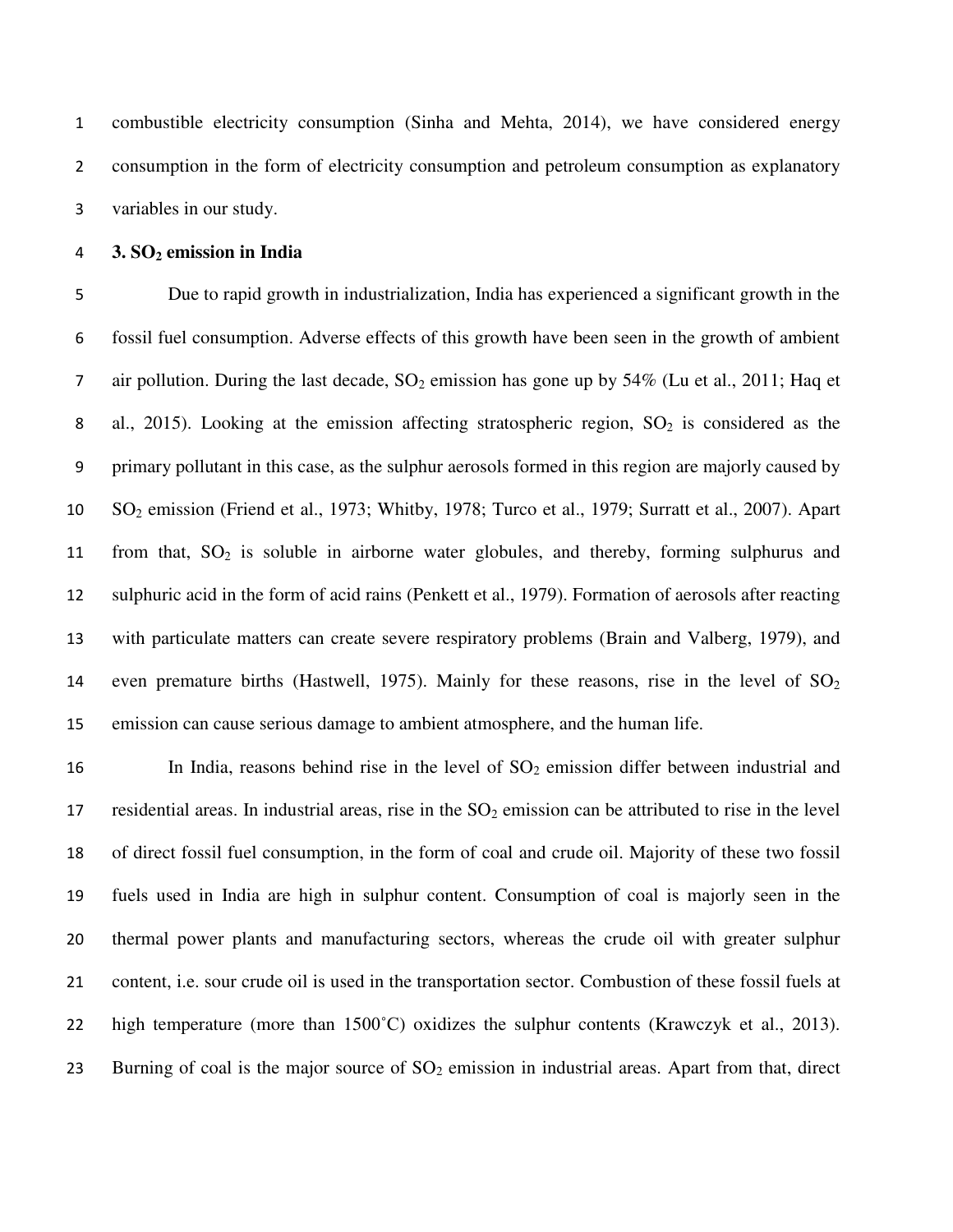consumption of sour crude oil, i.e. low quality high-speed diesel and petrol in vehicular 2 transportation leads towards emission of  $SO<sub>2</sub>$  in the industrial areas. As there are only two stratovolcanos in India (Barren Island and Narcondam), and out them, only Barren Island is 4 currently active, therefore, the  $SO<sub>2</sub>$  generation out of volcanic eruption may not be considered in this case.

6 For the residential areas, the level of  $SO_2$  emission is comparatively lower than the emission level in industrial areas (Hindy et al., 1990; Mathew et al., 2015). Even if small, the growth in emission in residential areas can be attributed to burning of coal and sour crude oil for cooking purpose. Kerosene, the form of sour crude oil used in domestic purpose is the mostly used petroleum product in the households. This case is similar to that of the cases of Chinese and Japanese households, where coal-stoves (Chen et al., 2005) and kerosene heaters (Ritchie and 12 Oatman, 1983) are primarily used for cooking purpose. Burning of these fuels generate  $SO_2$  in the indoor atmosphere. This problem is catalyzed by means of the lack of ventilation in the residential area cities. Heights of building and level of humidity do not directly add to the level 15 of  $SO_2$  emission, but they catalyze the growth and spreading by restricting ventilation. This scenario has already been experienced in other Asian cities, like Hong Kong (Lau, 2011). Heights of the building resist sunlight and ventilation in the neighborhood and massive usage of air-conditioning systems in the neighborhood areas aggravates the situation. Moreover, rooftop solar panels cannot be installed in the neighborhood areas due to lack of sunlight. These in one hand reduce energy efficiency by elevating the level of fossil fuel based energy consumption, and on the other hand, increase the level of humidity and outdoor temperature. This catalyzes the formation of smog in residential areas.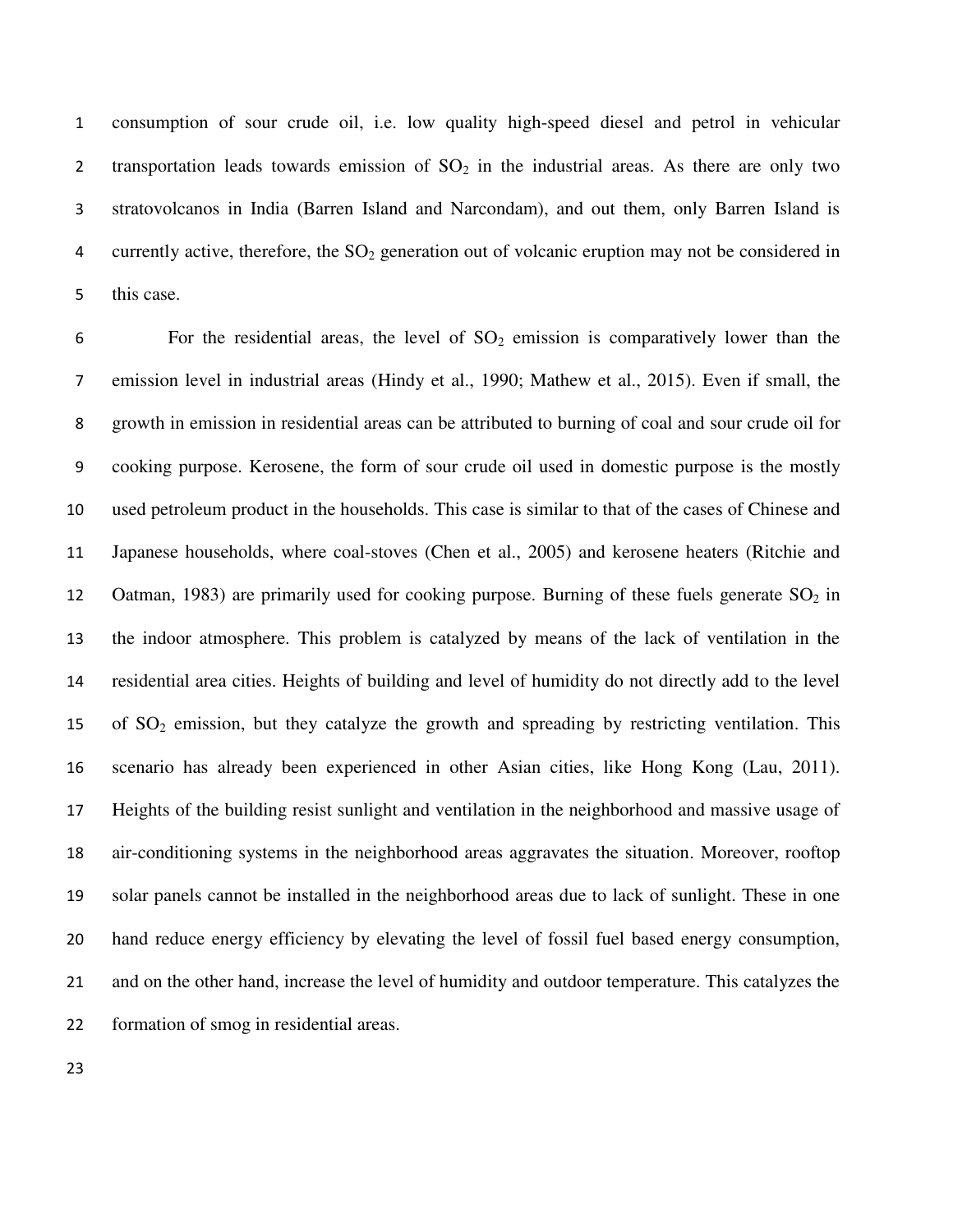#### **4. Econometric methodology and data**

 $\overline{a}$ 

We have collected data of 139 Indian cities for the duration of 2001-2013. For the analysis, the entire dataset has been segregated into industrial and residential areas<sup>1</sup>, as the emission pattern in these two areas differ significantly, and therefore, they should be analyzed in isolation. For analyzing the impact of pollution on level of income, dataset for each of the two 6 areas has been segregated into three parts, namely low, medium, and high income.<sup>2</sup> This will allow us to observe the income-emission association in a comparative manner. Descriptive statistics of the data has been provided in Appendix 1A. Profile of the cities and their zonal divisions are provided in Appendix 1F and 1G.

For achieving the research objective, we have formulated the following regression model:  
\n
$$
E_{ijk} = a_0 + a_1 C_{jkl} + a_2 POP_{jk} + a_3 Y_{jk} \cdot POP_{jk} + a_4 Y_{jk} + a_5 Y_{jk}^2 + a_6 Y_{jk}^3 + \varepsilon_t
$$
\n(1)

 Where, *E* is the emission, *C* is the city specific effect, *POP* is the population, *Y* is the city level 13 income, *i* is the pollutant (SO<sub>2</sub> in this case), *j* is the income level, *k* is the area classification, *l* is city specific effects, and *ε* is error term. Basic form of this estimation equation has been adapted from Dinda (2004). Following the argument of Panayotou (1993), the interaction between *POP* and *Y* has been considered to measure the elasticity values.

 We will now discuss the city specific effects *C*. For Indian cities, most of the human made ambient air pollution can be attributed to fossil fuel consumption, and it can be further subdivided into commercial electricity consumption (Pachauri and Spreng, 2002; Raghuvanshi et al., 2006; Hubacek et al., 2007; Pachauri and Jiang, 2008) and combustion of petroleum products (Reddy and Venkataraman, 2002; Mukhopadhyay and Forssell, 2005; Sinha and Bhattacharya,

<sup>&</sup>lt;sup>1</sup> Central Pollution Control Board collects and publishes separate data for industrial and residential areas.

 $2<sup>2</sup>$  The income levels are decided based on the average income level of the cities over the study period. The income levels are decided in this manner: low income is for average income less than Rs. 1000 lacs, medium income is for average income between Rs. 1000 lacs and Rs. 5000 lacs, and high income is for average income above Rs. 5000 lacs.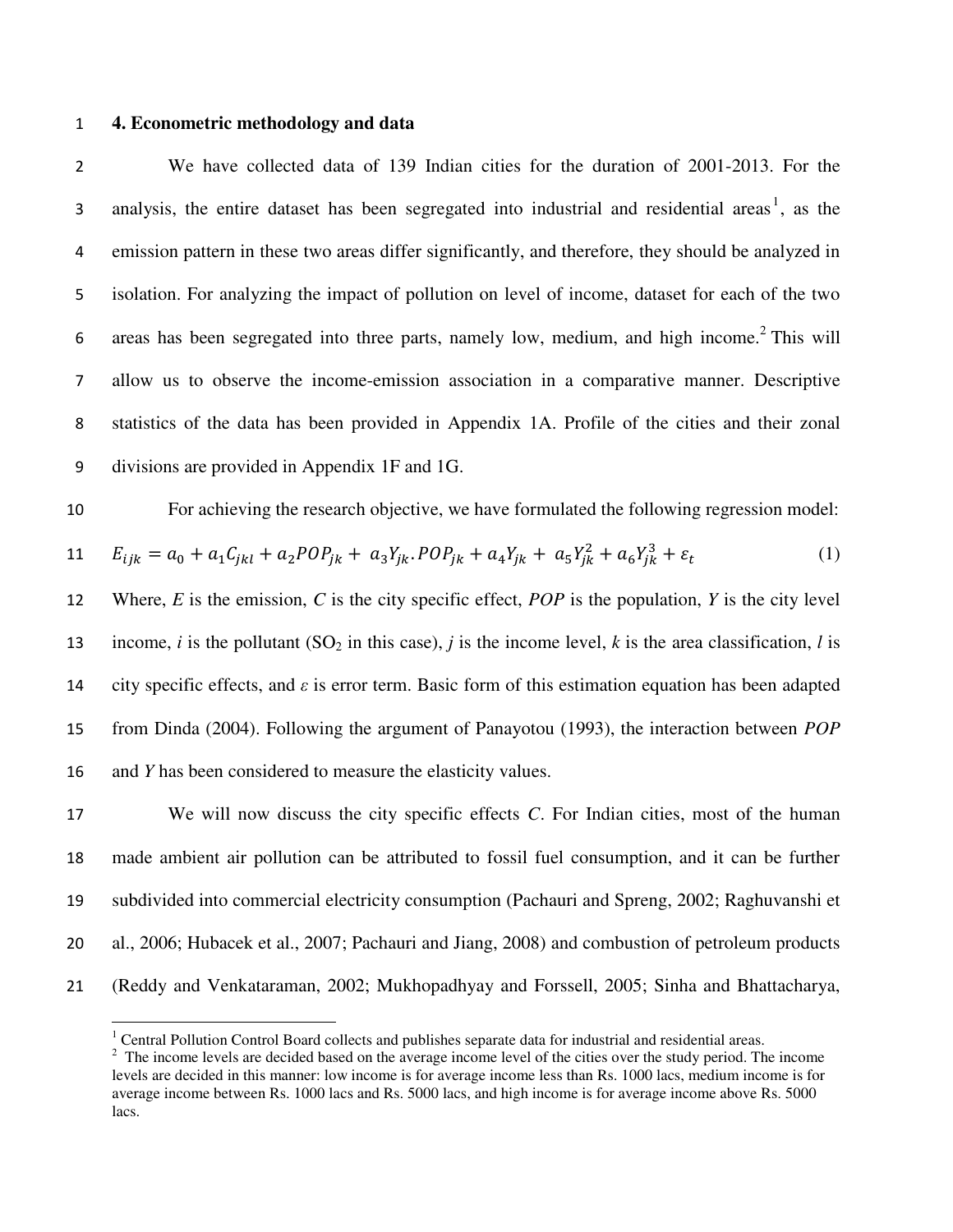2016). Majority of the commercial electricity utilized in India is generated out of the thermal power plants, which run on coal and crude oil. On the other hand, direct utilization of petroleum products can be seen in transportation sector and in households. The emission generated by the transportation sector can be attributed to industrial sector, as this sector is used by the industrial sector for commuting their products (Deolalikar and Evenson, 1989; Azar et al., 2003; Anand et al., 2006). Over the years, researchers have identified commercial electricity consumption and combustion of petroleum products as primary sources of ambient air pollution in Indian cities (for a detailed review, see Mallik and Lal, 2014). Moreover, the share of renewable energy in India is still less than 10 percent (India Brand Equity Foundation, 2016). Therefore, in our study, we have identified electricity consumption and petroleum consumption as city specific effects in our model.

Based on Eq. 1, we have formed two models, and those are as per the following:

13 
$$
E_{ijk} = a_0 + a_1 E C_{jk} + a_2 P O P_{jk} + a_3 Y_{jk} P O P_{jk} + a_4 Y_{jk} + a_5 Y_{jk}^2 + a_6 Y_{jk}^3 + \varepsilon_t
$$
 (2)

14 
$$
E_{ijk} = a_0 + a_1 P C_{jk} + a_2 P O P_{jk} + a_3 Y_{jk} P O P_{jk} + a_4 Y_{jk} + a_5 Y_{jk}^2 + a_6 Y_{jk}^3 + \varepsilon_t
$$
 (3)

15 Where, *EC* is electricity consumption, and *PC* is petroleum consumption. In future, we 16 shall refer Eq. 2 as "Electricity consumption model" and Eq. 3 as "Petroleum consumption 17 model".

18 The emission data for  $SO_2$  (in  $\mu g/m^3$ ) have been collected from the Central Pollution Control Board, India, electricity consumption data (in GWH) have been collected from the Ministry of Power, Govt. of India, petroleum consumption data (in Kg) have been collected from the Ministry of Petroleum & Natural Gas, Govt. of India, population data have been collected from the Census, Ministry of Home Affairs, Govt. of India, city level income data (in Rs. Lacs) have been collected from Directorate of Economic and Statistics of individual states.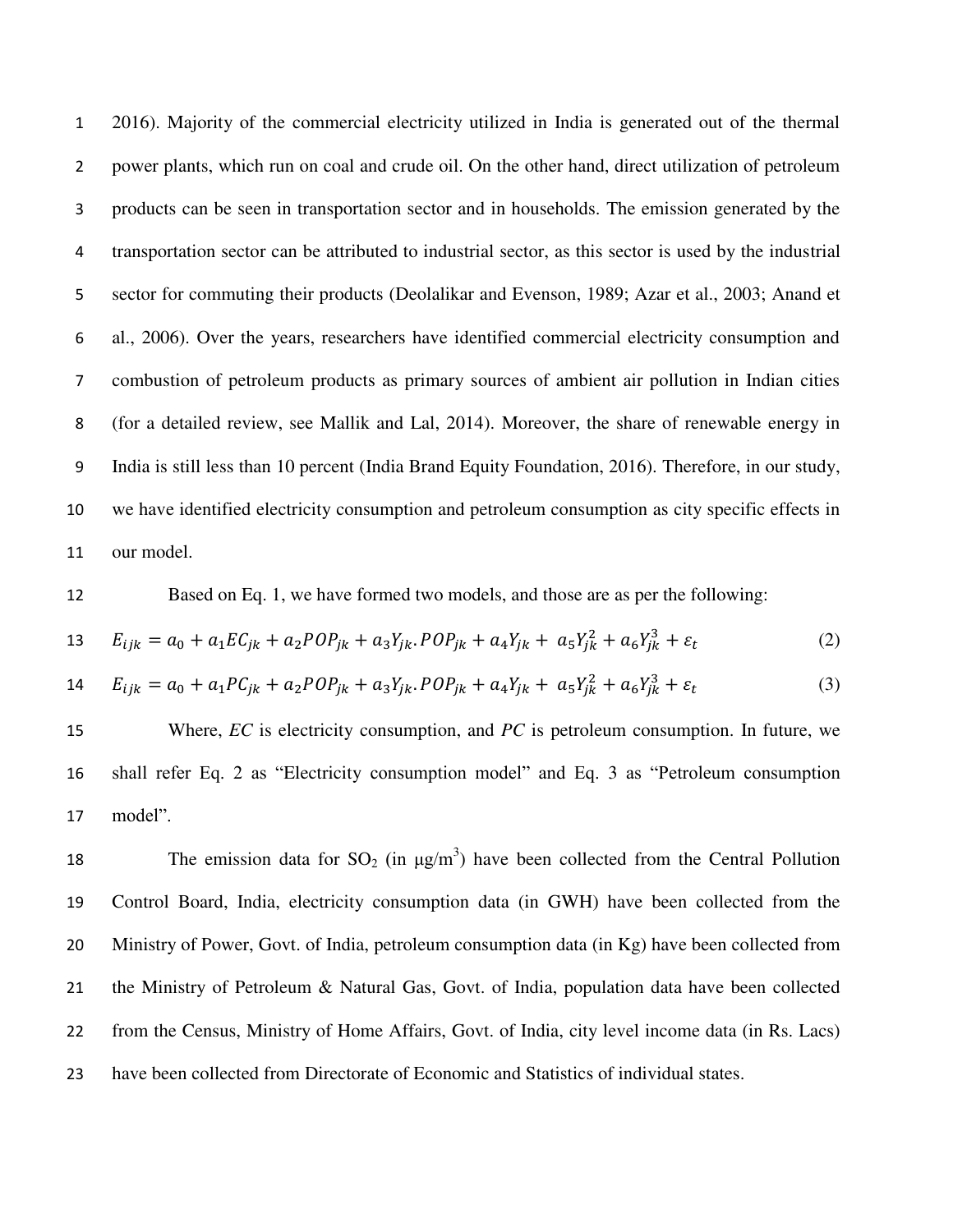Researchers have identified several problems in the econometric techniques used for estimating the EKCs, like, serial dependence, stochastic trends in the time series, and omitted variable bias (Stern, 2004). In this study, we have tried to address some of those problems, like handling multicolinearity, ensuring stationarity of the data, checking the robustness of the estimated models. Multicolinearity is a problem with the model, in which the powered terms of the independent variables are used, and as a result, interactions among those independent variables increase the level of standard errors for their estimated coefficients (see Appendix 1B and 1C). In order to handle this issue, the models have been specified by removing orthogonally transformed independent variables correlating with lower order terms through auxiliary regressions. Once a specification is chosen, the within model has been tested with the original data. Before applying auxiliary regressions, stationarity of the data has been checked by applying LLC (Levin et al., 2002) and IPS (Im et al., 2003) panel unit root tests, and we found all the orthogonally transformed variables to be stationary at level (Appendix 1D). Once the models are estimated, following Barslund et al. (2007), we have checked the robustness of the models by conducting partial regressions for each of the models for full dataset (see Appendix 1E).<sup>3</sup> 

l

#### **5. Data analysis for industrial area**

 For analyzing the EKC(s) for industrial area, electricity consumption model and petroleum consumption model have been tested and regression results have been recorded in Table 1 and 2. Analyzing first order conditions (FOC) and second order conditions (SOC) recorded in Table 1, shape of EKCs can be estimated. In this case, we find that the income-emission association for electricity consumption model is inverted U-shaped (Figure 1), and it is

<sup>&</sup>lt;sup>3</sup> As the tested models on full dataset for residential area do not have any component of income, which is the core variable of the estimated models, so the robustness check has only been carried out for the models pertaining to industrial areas. The results are recorded in Appendix 1E.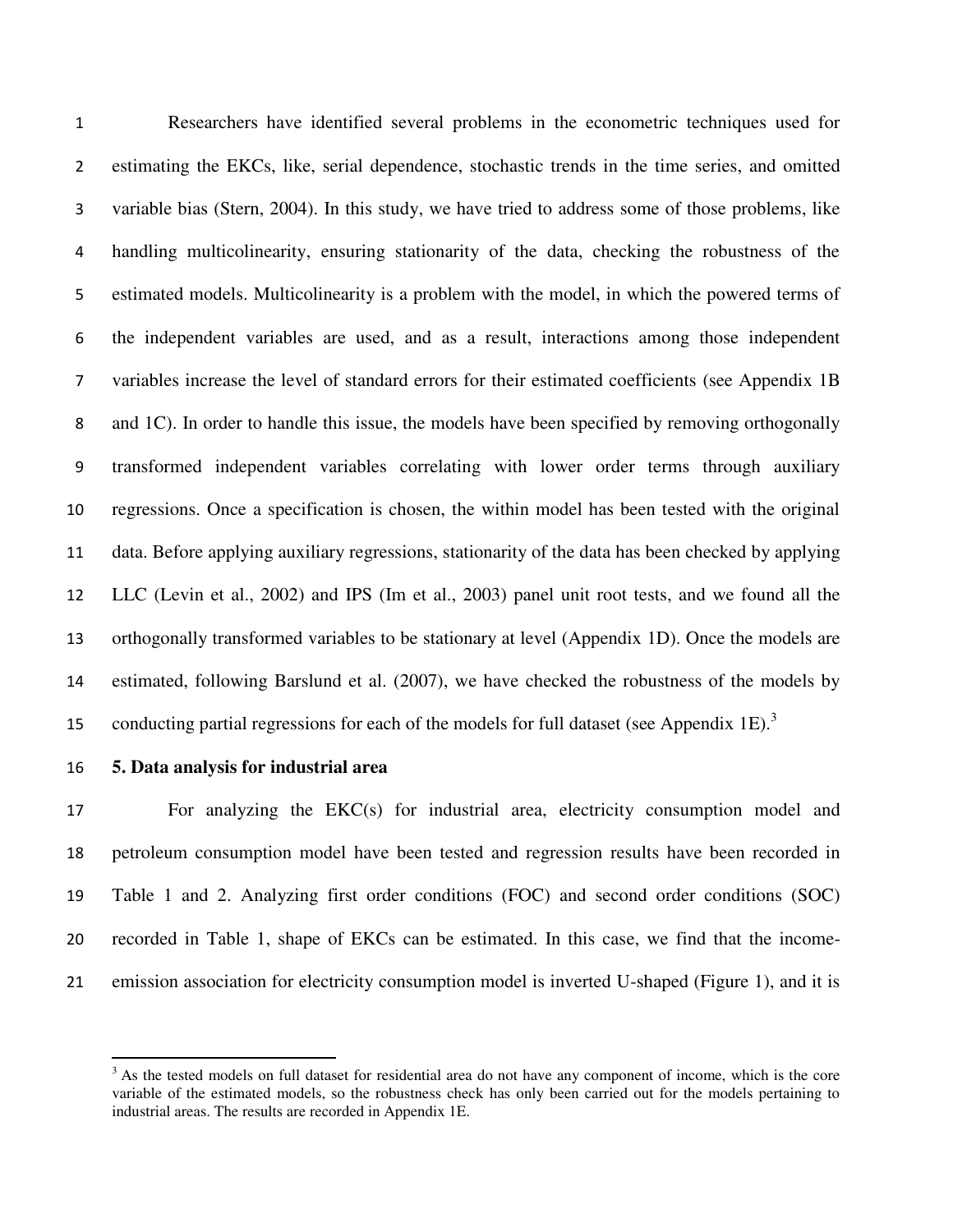1 divulged by the nature of elasticity of the association. This association follows the generally 2 accepted form of EKC.

$$
\frac{d \ln SO_2}{d \ln Y} > 0, \quad 0 < Y < 452.24 \\
\frac{d \ln Y}{d \ln Y} < 0, \quad Y > 452.24
$$

3 Similarly, in this case also, we find that the income-emission association for petroleum 4 consumption model is inverted U-shaped (Figure 1), and it is divulged by the nature of elasticity 5 of the association. This association follows the generally accepted form of EKC.

$$
\frac{d \ln SO_2}{d \ln Y} > 0, \quad 0 < Y < 287.52
$$
\n
$$
\frac{d \ln V}{d \ln Y} < 0, \quad Y > 287.52
$$

Once we have estimated EKCs for all income levels in the industrial area, now we can proceed with EKC estimation for three levels of income. However, the regression coefficients are insignificant for medium income cities, and therefore, no EKC can be found for this area. So, we will proceed with EKC estimation for low and high income areas.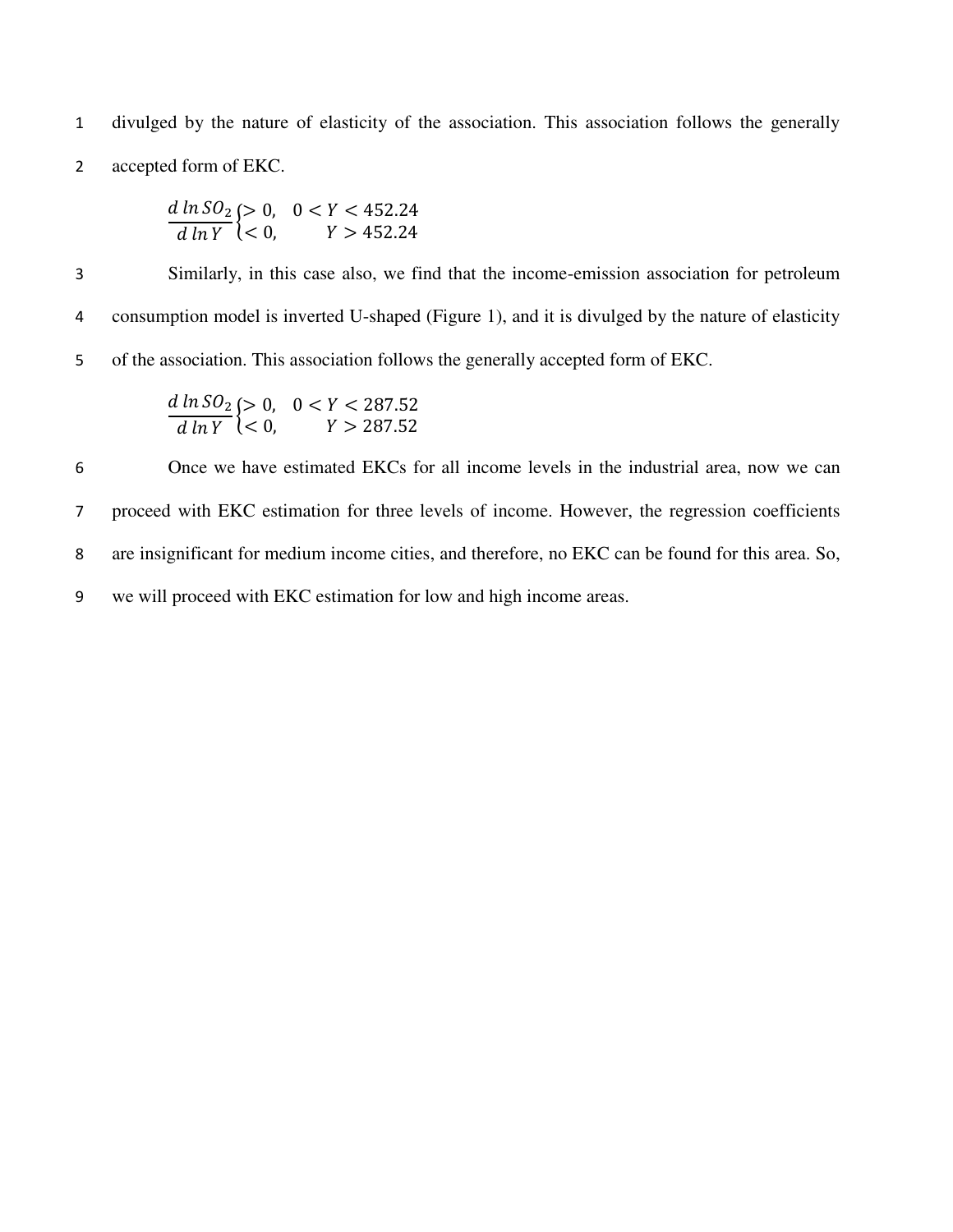*Area Model Effect a<sup>0</sup> a<sup>1</sup> a<sup>2</sup> a<sup>3</sup> a<sup>4</sup> a<sup>5</sup> a<sup>6</sup> Wald Chi<sup>2</sup> Prob. > Chi<sup>2</sup>*  $2.101$  0.028 -0.195 - - - - -0.132<sup>a</sup>  $0.004^a$ *Consumption Electricity Fixed*  6.19 0.0000  $(0.95)$   $(0.89)$   $(-0.83)$   $(-3.75)$   $(3.12)$  $-0.396^b$  $0.003^b$ 4.783<sup>a</sup>  $0.072^{\rm a}$  $-$  0.106<sup>a</sup> *Industrial Random*  30.52 0.0000  $(2.70)$  - (-2.02) (2.77) - (-3.25) (2.31)  $0.330$   $0.111^b$  $0.061^b$  $0.281$  - 0.004<sup>a</sup> *Consumption Petroleum Fixed*  6.99 0.0000  $(0.14)$   $(2.33)$  -  $(1.99)$   $(1.17)$  -  $(3.06)$  $0.003^b$  $3.066$  0.112<sup>a</sup>  $- | 0.065^b$  $-0.102^a$ 37.70 0.0000 *Random*   $(1.61)$   $(2.66)$  -  $(2.49)$  -  $(-3.10)$   $(2.27)$  $-0.432^b$ 6.278<sup>a</sup>  $0.083^a$  $0.023$  - 0.000 *Consumption Electricity*  3.72 0.0011 *Fixed*   $(3.23)$   $(2.74)$   $(-2.12)$   $(0.90)$   $(0.38)$  $4.265^{\text{a}}$  $0.101^a$  $-0.281$ <sup>c</sup>  $- 0.090$   $- 0.001$ *Residential*  Residential *Random*  20.58 0.0022  $(2.78)$   $(3.45)$   $(-1.67)$   $(0.44)$   $(1.03)$  $6.050^{\text{a}}$  $0.008$   $-0.413^c$  $-0.024$ *Consumption Petroleum Fixed*  2.46 0.0226  $(2.92)$   $(0.20)$   $(-1.94)$   $(-0.73)$   $3.627^b$  $0.033$  - 0.021 - - 0.001 9.51 0.1468 *Random*   $(2.23)$   $(0.95)$  -  $(0.94)$  -  $(0.93)$ 

1 **Table 1: Model estimation results for SO2 using full dataset** 

Energy Consumption model:  $h^2 + a_c Y_0^3$ 

Petroleum Consumption model:  $E_{ijk} = a_0 + a_1PC_{jk} + a_2POP_{jk} + a_3Y_{jk}$ . POP $_{jk} + a_4Y_{jk} + a_5Y_{jk}^2 + a_6Y_{jk}^3$ 

*a Value at 1% significance level ,b Value at 5% significance level, t-statistics are within parentheses* 

*Note: models for respective stratum have been selected based on Hausman specification test*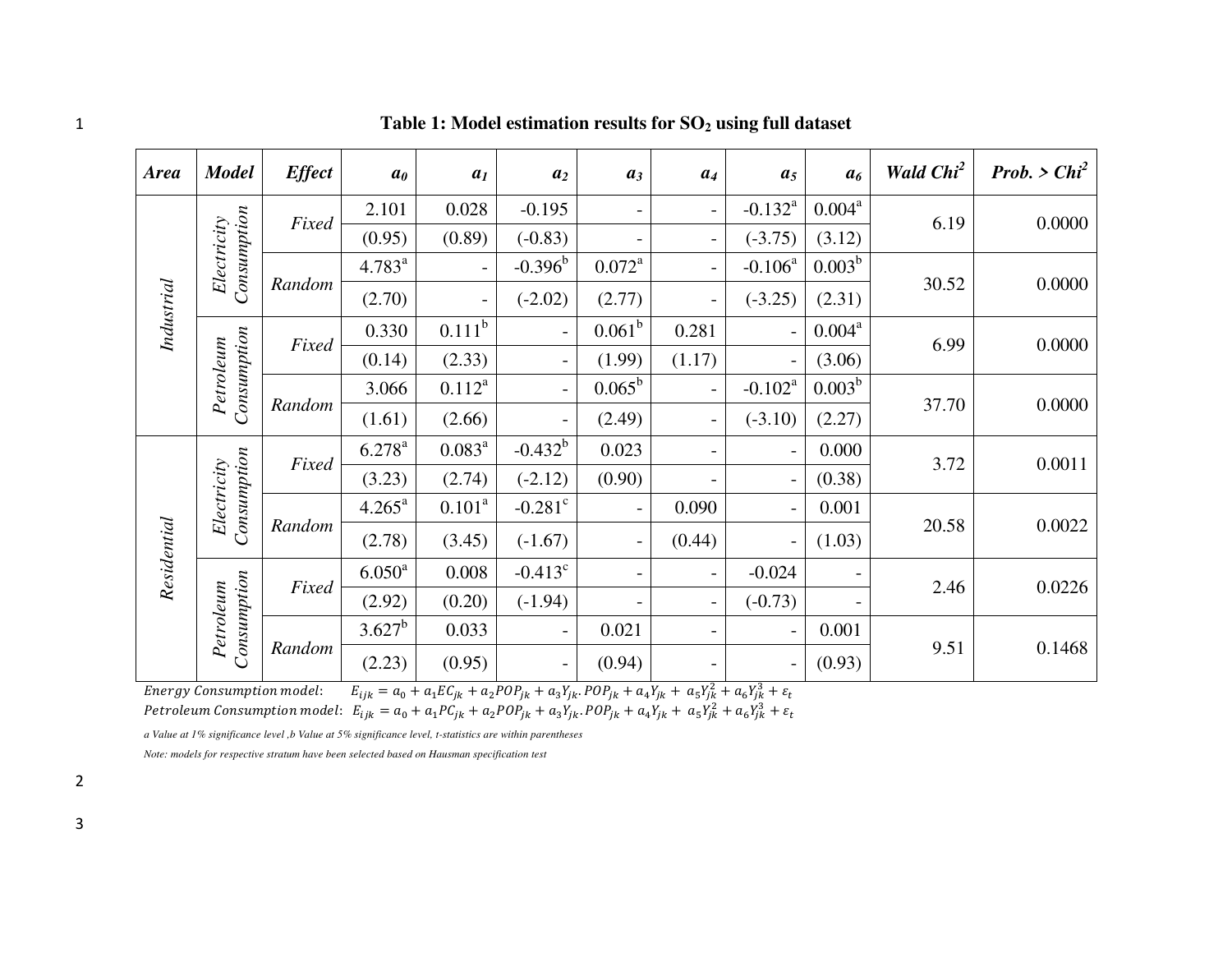| <b>Model</b>              | <b>Effect</b>     | a <sub>0</sub>   | a <sub>1</sub>               | a <sub>2</sub>           | $a_3$                    | $a_4$                    | a <sub>5</sub>                                                                                                                   | a <sub>6</sub>     | Wald Chi <sup>2</sup> | Prob. > $Chi^2$ |
|---------------------------|-------------------|------------------|------------------------------|--------------------------|--------------------------|--------------------------|----------------------------------------------------------------------------------------------------------------------------------|--------------------|-----------------------|-----------------|
|                           | <b>Low Income</b> |                  |                              |                          |                          |                          |                                                                                                                                  |                    |                       |                 |
|                           | Fixed             | 0.334            | $\qquad \qquad \blacksquare$ | $\overline{\phantom{a}}$ | $\overline{\phantom{a}}$ | $1.293^b$                | $-0.295^{\text{a}}$                                                                                                              | 0.017 <sup>a</sup> | 2.41                  | 0.027           |
| Electricity               |                   | (0.14)           | $\overline{\phantom{a}}$     |                          | $\overline{\phantom{a}}$ | (2.24)                   | $(-2.93)$                                                                                                                        | (2.89)             |                       |                 |
| Consumption               | Random            | 1.860            | $\overline{\phantom{0}}$     | $-0.208$                 |                          |                          | $-0.286^{\overline{a}}$                                                                                                          | $0.016^{a}$        | 13.11                 | 0.041           |
|                           |                   | (0.83)           |                              | $(-0.94)$                |                          |                          | $(-2.83)$                                                                                                                        | (2.80)             |                       |                 |
|                           | Fixed             |                  | 0.056                        | $-0.035$                 | 0.028                    | $1.355^{b}$              |                                                                                                                                  |                    | 2.33                  | 0.032           |
| Petroleum                 |                   |                  | (0.99)                       | $(-0.14)$                | (0.77)                   | (2.32)                   |                                                                                                                                  |                    |                       |                 |
| Consumption               | Random            | 0.518            | $0.103^{b}$                  |                          |                          | $1.335^{b}$              | $-0.298$ <sup>a</sup>                                                                                                            | $0.017^{a}$        |                       | 0.013           |
|                           |                   | (0.22)           | (1.96)                       |                          | $\overline{\phantom{a}}$ | (2.30)                   | $(-2.93)$                                                                                                                        | (2.95)             | 16.10                 |                 |
|                           |                   |                  |                              |                          | <b>Medium Income</b>     |                          |                                                                                                                                  |                    |                       |                 |
|                           |                   | 16.249           | $\overline{\phantom{0}}$     | $\blacksquare$           | 0.025                    | $-6.930$                 | $\overline{\phantom{a}}$                                                                                                         | $-0.033$           | 0.003<br>3.44         |                 |
| Electricity               | Fixed             | (1.01)           | $\overline{\phantom{m}}$     |                          | (0.33)                   | $(-1.00)$                |                                                                                                                                  | $(-0.88)$          |                       |                 |
| Consumption               |                   | 8.082            | $\qquad \qquad \blacksquare$ | 0.166                    |                          | $-2.981$                 | 0.293                                                                                                                            |                    |                       |                 |
|                           | Random            | (0.51)           | $\overline{\phantom{0}}$     | (0.26)                   | $\overline{a}$           | $(-0.44)$                | (0.33)                                                                                                                           |                    | 15.63                 | 0.016           |
|                           | Fixed             |                  | $0.264^{b}$                  | 0.904                    | $-0.015$                 | $-7.324$                 |                                                                                                                                  |                    | 4.08                  | 0.001           |
| Petroleum                 |                   |                  | (2.05)                       | (1.32)                   | $(-0.20)$                | $(-1.07)$                |                                                                                                                                  |                    |                       |                 |
| Consumption               | Random            | 4.945            | 0.098                        |                          | 0.014                    |                          | 0.247                                                                                                                            | $-0.010$           | 16.59                 | 0.011           |
|                           |                   | (0.31)           | (0.99)                       | $\overline{\phantom{a}}$ | (0.18)                   | $\overline{\phantom{a}}$ | (0.28)                                                                                                                           | $(-0.26)$          |                       |                 |
|                           |                   |                  |                              |                          | <b>High Income</b>       |                          |                                                                                                                                  |                    |                       |                 |
|                           |                   | $18.471^{b}$     | $\overline{\phantom{a}}$     | $-2.077^{b}$             | $0.283^{b}$              |                          | $-0.332^{b}$                                                                                                                     | $0.008^{b}$        |                       |                 |
| Electricity               | Fixed             | (2.61)           | $\overline{\phantom{a}}$     | $(-2.15)$                | (2.28)                   |                          | $(-2.09)$                                                                                                                        | (2.00)             | 5.83                  | 0.000           |
| Consumption               |                   | $16.776^{\circ}$ | L.                           | $-1.820^{b}$             |                          | 0.400                    |                                                                                                                                  | 0.007 <sup>c</sup> |                       |                 |
|                           | Random            | (2.74)           | $\overline{\phantom{a}}$     | $(-2.16)$                |                          | (0.52)                   |                                                                                                                                  | (1.87)             | 35.84                 | 0.000           |
|                           |                   | $18.286^{b}$     | 0.007                        |                          | $0.230^{b}$              | 0.501                    | $-0.329^{\circ}$                                                                                                                 |                    |                       |                 |
| Petroleum                 | Fixed             | (2.32)           | (0.09)                       |                          | (2.14)                   | (0.61)                   | $(-1.94)$                                                                                                                        |                    | 5.83                  | 0.000           |
| Consumption               |                   | $16.036^{b}$     |                              | $-1.730^{\overline{c}}$  | $0.232^{b}$              |                          | $-0.276^{\overline{c}}$                                                                                                          | 0.007 <sup>c</sup> |                       |                 |
|                           | Random            | (2.44)           |                              | $(-1.95)$                | (2.11)                   |                          | $(-1.84)$                                                                                                                        | (1.72)             | 36.11                 | 0.000           |
| Energy Consumption model. |                   |                  |                              |                          |                          |                          | $F_{11} = a_2 + a_3 F C_1 + a_2 P O P_2 + a_3 Y_1$ $P O P_2 + a_3 Y_1 + a_4 Y_2 + a_5 Y_1^2 + a_6 Y_2^3 + s_6 Y_2^2 + a_7 Y_2^3$ |                    |                       |                 |

1 **Table 2: Industrial area model estimation results for SO2 using segregated dataset** 

Energy Consumption model:  $E_{ijk} = a_0 + a_1 E C_{jk} + a_2 P O P_{jk} + a_3 Y_{jk}$ .  $P O P_{jk} + a_4 Y_{jk} + a_5 Y_{jk}^2 + a_6 Y_{jk}^3$ Petroleum Consumption model:  $E_{ijk} = a_0 + a_1PC_{jk} + a_2POP_{jk} + a_3Y_{jk}$ .POP $_{jk} + a_4Y_{jk} + a_5Y_{jk}^2 + a_6Y_{jk}^3$ 

*a Value at 1% significance level ,b Value at 5% significance level, t-statistics are within parentheses* 

*Note: models for respective stratum have been selected based on Hausman specification test*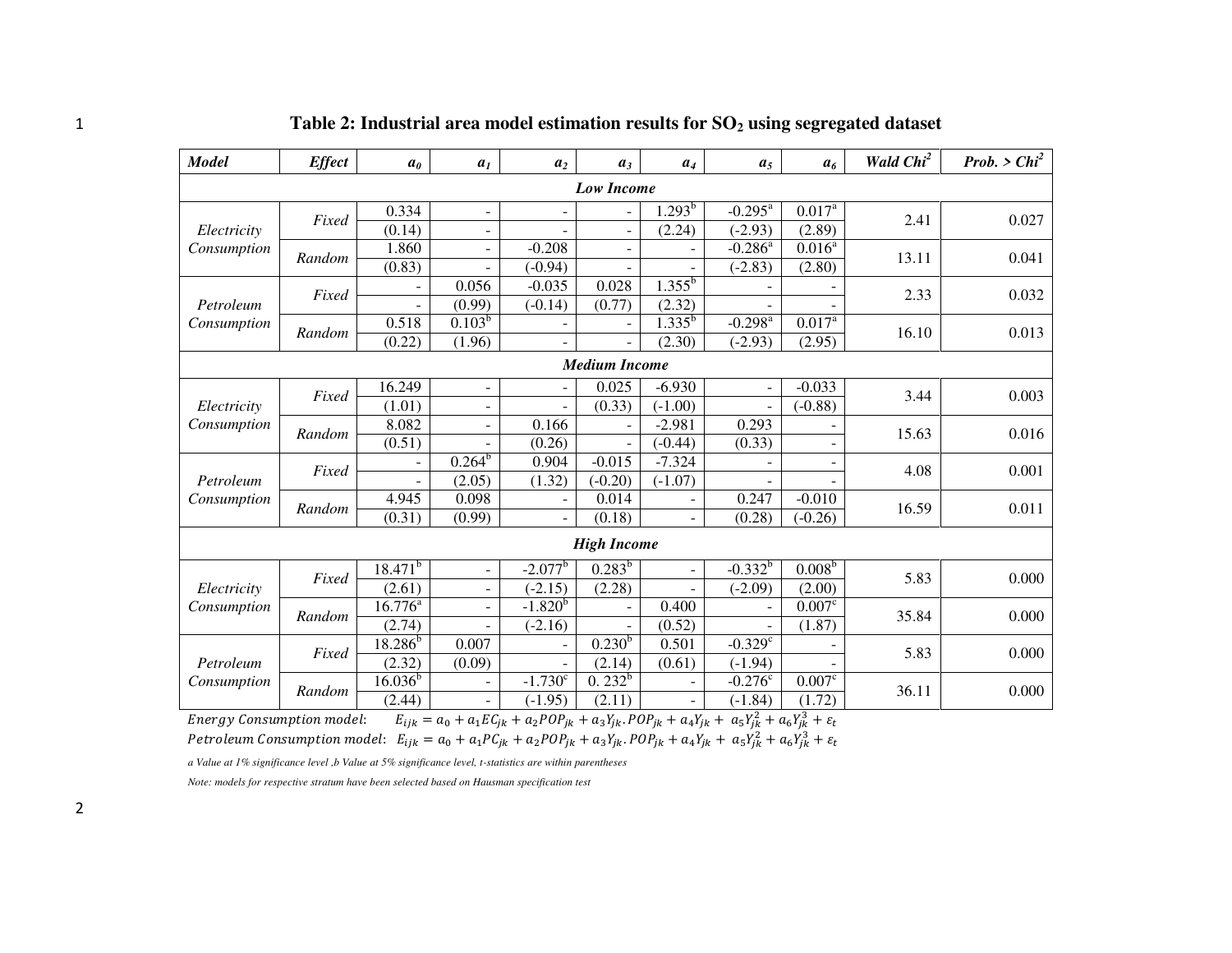| <b>Model</b>               | <b>Effect</b>     | a <sub>0</sub>     | a <sub>1</sub>           | a <sub>2</sub>        | $a_3$                | $a_4$                    | a <sub>5</sub>               | a <sub>6</sub>           | Wald Chi <sup>2</sup> | <i>Prob.</i> > $Chi^2$ |
|----------------------------|-------------------|--------------------|--------------------------|-----------------------|----------------------|--------------------------|------------------------------|--------------------------|-----------------------|------------------------|
|                            | <b>Low Income</b> |                    |                          |                       |                      |                          |                              |                          |                       |                        |
|                            | Fixed             | $9.023^{\text{a}}$ | $0.241$ <sup>a</sup>     | $-0.828$ <sup>a</sup> | 0.053                | $\overline{\phantom{m}}$ | $\blacksquare$               | 0.003                    | 7.04                  | 0.000                  |
| Electricity                |                   | (3.21)             | (3.34)                   | $(-3.03)$             | (1.21)               |                          | $\qquad \qquad \blacksquare$ | (0.49)                   |                       |                        |
| Consumption                | Random            | $6.537^{b}$        | $0.257^{\rm a}$          | $-0.602^b$            |                      | 0.326                    | $\overline{\phantom{a}}$     |                          | 39.56                 | 0.000                  |
|                            |                   | (2.49)             | (3.73)                   | $(-2.34)$             |                      | (0.46)                   | $\qquad \qquad \blacksquare$ |                          |                       |                        |
|                            | Fixed             | $10.888^{a}$       |                          | $-1.058^{a}$          | $0.095^{\rm b}$      | 0.249                    | $\blacksquare$               | 0.005                    | 5.38                  | 0.000                  |
| Petroleum                  |                   | (3.62)             |                          | $(-3.70)$             | (2.13)               | (0.34)                   | $\overline{\phantom{a}}$     | (0.76)                   |                       |                        |
| Consumption                | Random            | $7.145^{b}$        | 0.024                    | $-0.729$ <sup>a</sup> |                      |                          | $-0.166$                     |                          | 24.66                 | 0.000                  |
|                            |                   | (2.54)             | (0.45)                   | $(-2.71)$             |                      | $\overline{\phantom{a}}$ | $(-1.42)$                    | ۰                        |                       |                        |
|                            |                   |                    |                          |                       | <b>Medium Income</b> |                          |                              |                          |                       |                        |
|                            | Fixed             | 28.118             | $\overline{\phantom{a}}$ | $0.864^c$             | $-0.109b$            | $\overline{\phantom{a}}$ | $1.665^{\circ}$              | $\overline{\phantom{0}}$ |                       | 0.137                  |
| Electricity<br>Consumption |                   | (1.51)             | $\overline{\phantom{a}}$ | (1.91)                | $(-2.09)$            | $\overline{\phantom{a}}$ | (0.09)                       |                          | 1.63<br>9.94          |                        |
|                            | Random            | 26.899             |                          | $0.734^c$             | $-0.105^{\rm b}$     | ÷.                       | $\overline{a}$               | $-0.060$                 |                       | 0.127                  |
|                            |                   | (1.45)             |                          | (1.71)                | $(-2.02)$            |                          |                              | $(-1.46)$                |                       |                        |
|                            | Fixed             | 24.146             | $0.259^{a}$              | $1.364^a$             | $-0.144^{\text{a}}$  | $-12.900^{\circ}$        | $1.792^c$                    | $-0.071$ <sup>c</sup>    | 3.27                  | 0.004                  |
| Petroleum                  |                   | (1.31)             | (3.15)                   | (2.86)                | $(-2.73)$            | $(-1.75)$                | (1.85)                       | $(-1.73)$                |                       |                        |
| Consumption                | Random            | 24.015             | $0.195^{\text{a}}$       | $1.017^{b}$           | $-0.129b$            |                          | 1.566                        |                          | 18.06                 | 0.006                  |
|                            |                   | (1.31)             | (2.82)                   | (2.32)                | $(-2.49)$            |                          | (1.64)                       |                          |                       |                        |
|                            |                   |                    |                          |                       | <b>High Income</b>   |                          |                              |                          |                       |                        |
|                            | Fixed             | 5.122              | $0.119^{a}$              | $-0.266$              |                      | $\overline{\phantom{a}}$ | 0.017                        |                          | 1.70                  | 0.119                  |
| Electricity                |                   | (0.80)             | (2.62)                   | $(-0.40)$             |                      |                          | (0.08)                       |                          |                       |                        |
| Consumption                | Random            | 7.895              | $0.128^{a}$              |                       |                      | $-0.775$                 | $\overline{\phantom{a}}$     | $-0.002$                 | 10.09                 | 0.121                  |
|                            |                   | (1.30)             | (2.87)                   |                       |                      | $(-0.45)$                | $\overline{\phantom{a}}$     | $(-0.35)$                |                       |                        |
|                            | Fixed             | 4.827              | .044                     |                       | $-.006$              | $-.215$                  | $\qquad \qquad \blacksquare$ |                          | 0.61                  | 0.725                  |
| Petroleum                  |                   | (0.74)             | (0.61)                   |                       | $(-0.08)$            | $(-0.11)$                | $\sim$                       |                          |                       |                        |
| Consumption                | Random            | 7.548              |                          | $-0.209$              |                      |                          | 0.103                        |                          | 1.99                  | 0.921                  |
|                            |                   | (1.23)             |                          | $(-0.30)$             |                      | $\overline{\phantom{a}}$ | (0.47)                       |                          |                       |                        |

|  |  |  |  | Table 3: Residential area model estimation results for $SO2$ using segregated dataset |
|--|--|--|--|---------------------------------------------------------------------------------------|
|--|--|--|--|---------------------------------------------------------------------------------------|

Energy Consumption model:  $E_{ijk} = a_0 + a_1 E C_{jk} + a_2 P O P_{jk} + a_3 Y_{jk}$ .  $POP_{jk} + a_4 Y_{jk} + a_5 Y_{jk}^2 + a_6 Y_{jk}^3$ 

Petroleum Consumption model:  $E_{ijk} = a_0 + a_1PC_{jk} + a_2POP_{jk} + a_3Y_{jk}$ . POP $_{jk} + a_4Y_{jk} + a_5Y_{jk}^2 + a_6Y_{jk}^3$ 

*a Value at 1% significance level ,b Value at 5% significance level, t-statistics are within parentheses* 

*Note: models for respective stratum have been selected based on Hausman specification test*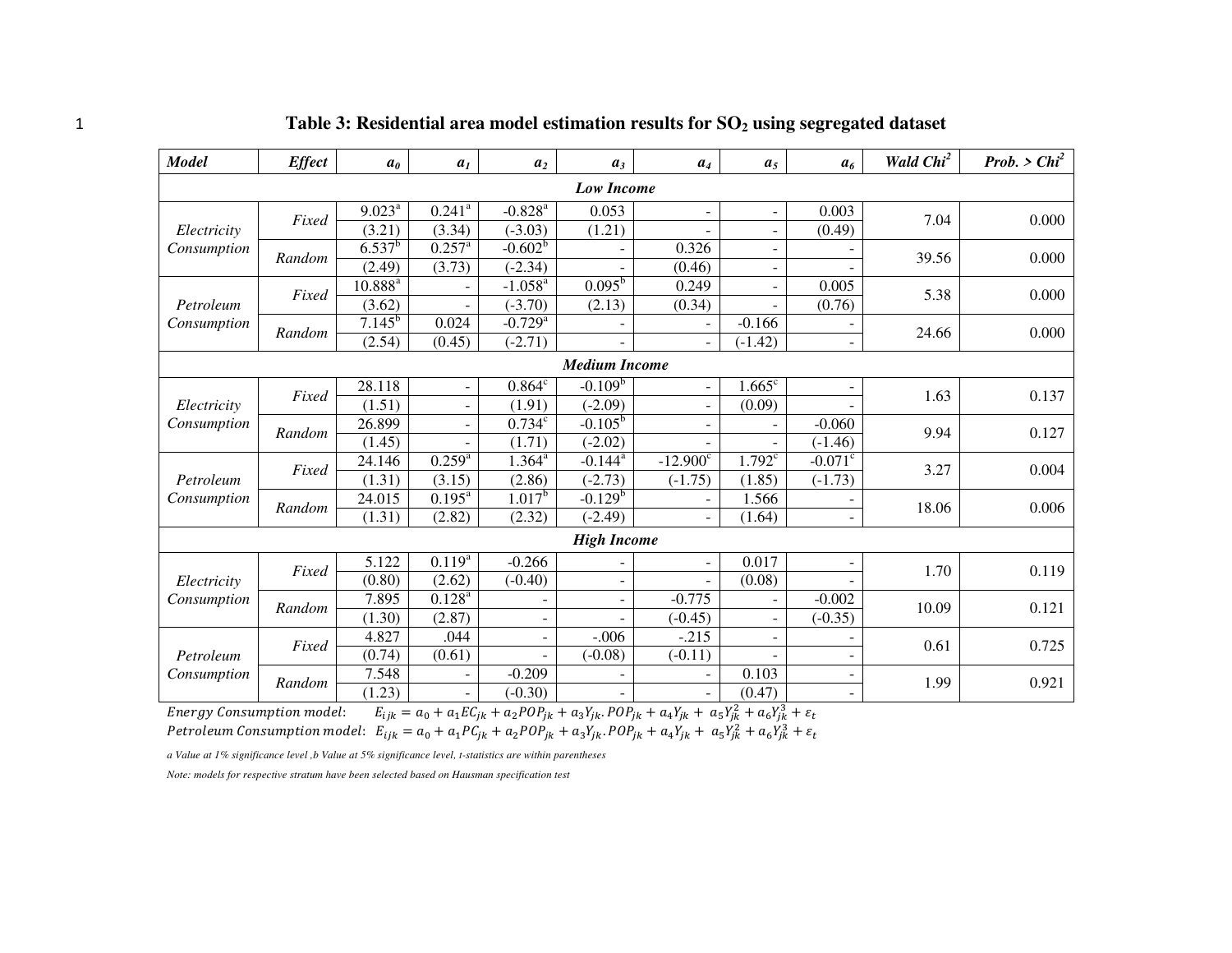#### 1 **5.1. Analysis for low income industrial area**

2 Equating the FOC to zero for both the models, the turnaround points of the EKCs have

3 been estimated and recorded in Table 4. Now we will estimate the shape of the EKCs.

4 Firstly, we find that the income-emission association for electricity consumption model is

5 N-shaped (Figure 1), and it is divulged by the nature of elasticity of the association.

$$
\frac{d \ln SO_2}{d \ln Y} \begin{cases} > 0, & 0 < Y < 18.87 \\ < 0, & 18.87 < Y < 5604.37 \\ > 0, & Y > 5604.37 \end{cases}
$$

6 Similarly, we find that the income-emission association for petroleum consumption 7 model is also N-shaped (Figure 1), and it is divulged by the nature of elasticity of the association.

$$
\frac{d \ln SO_2}{d \ln Y} \begin{cases} > 0, & 0 < Y < 20.51 \\ < 0, & 20.51 < Y < 5799.40 \\ > 0, & Y > 5799.40 \end{cases}
$$

## 8 **5.2. Analysis for high income industrial area**

Like the previous scenario, we will estimate the shape of the EKCs for both the models. In this case, we find that the income-emission association for electricity consumption model is inverted U-shaped (Figure 1), and it is divulged by the nature of elasticity of the association. This association follows the generally accepted form of EKC.

$$
\frac{d \ln SO_2}{d \ln Y} \begin{cases} > 0, \quad 0 < Y < 1110.10\\ < 0, \quad Y > 1110.10 \end{cases}
$$

13 Similarly, in this case also, we find that the income-emission association for petroleum 14 consumption model is inverted U-shaped (Figure 1), and it is divulged by the nature of elasticity 15 of the association. This association follows the generally accepted form of EKC.

> $\boldsymbol{d}$  $\boldsymbol{d}$ {><br>}<  $\leq$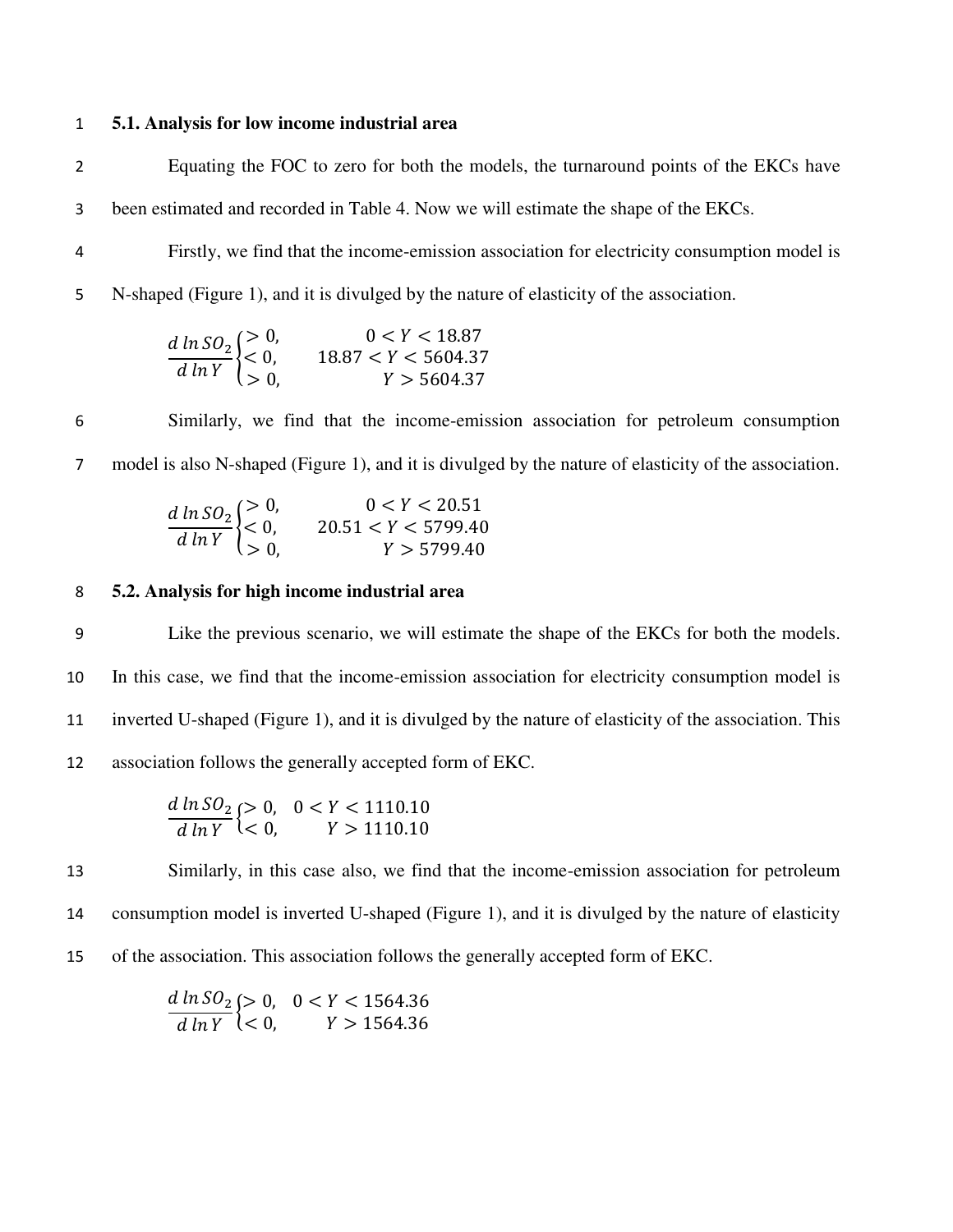| Income level | Electricity consumption model                                                                                         | $FOC\left[\frac{d \ln SO_2}{d \ln Y}\right]$                           | $SOC\left[\frac{d^2 \ln SO_2}{d \left(\ln Y\right)^2}\right]$ | Turnaround point<br>(Rs. Lacs) | Shape of EKC                   |
|--------------|-----------------------------------------------------------------------------------------------------------------------|------------------------------------------------------------------------|---------------------------------------------------------------|--------------------------------|--------------------------------|
| Low          | $\ln(SO_2) = 1.293 \ln(Y) - 0.295 (\ln Y)^2 + 0.017 (\ln Y)^3$                                                        | $1.293 - 0.590$ (ln<br>Y) + 0.051 (ln Y) <sup>2</sup>                  | $-0.590 + 0.102$<br>ln(Y)                                     | a. 18.87<br>b.5604.37          | N-shaped<br>(Panel A)          |
| Medium       |                                                                                                                       |                                                                        |                                                               |                                | No EKC                         |
| High         | $ln(SO2) = 18.471 - 2.077 ln(POP) + 0.283$<br>$ln(Y)$ . $ln(POP) - 0.332$ $(ln Y)^2 +$<br>$0.008$ (ln Y) <sup>3</sup> | $0.283 \ln (POP) -$<br>$0.664$ (ln Y) +<br>$0.024$ (ln Y) <sup>2</sup> | $-0.664 + 0.048$<br>ln(Y)                                     | 1110.10                        | Inverted U-shaped<br>(Panel C) |
| All          | $ln(SO_2) = 4.783 - 0.396 ln(POP) + 0.072$<br>$ln(Y)$ . $ln(POP) - 0.106$ $(ln Y)^2 +$<br>$0.003$ (ln Y) <sup>3</sup> | $0.072 \ln (POP) -$<br>$0.212 \ln(Y) +$<br>$0.009$ (ln Y) <sup>2</sup> | $-0.212 + 0.018 \ln(Y)$                                       | 452.24                         | Inverted U-shaped<br>(Panel E) |

 $\frac{a}{\sqrt{a}}$  $\boldsymbol{d}$ 

 $1.335 - 0.596$  (ln  $Y$ ) + 0.051 (ln Y)<sup>2</sup>

Medium |-  $\vert$  -  $\vert$  -  $\vert$  -  $\vert$  -  $\vert$  -  $\vert$  -  $\vert$  -  $\vert$  No EKC

 $0.196 \ln(POP) 0.552$  (ln Y) +  $0.021$  (ln Y)<sup>2</sup>

 $0.065 \ln(POP) 0.204 \ln(Y) +$  $0.009$  (ln Y)<sup>2</sup>

 $\Big| \ \ \ \Big| \ \ \text{SOC} \left[ \frac{d^2 l}{d l} \right]$ 

 $ln(Y)$ 

 $\frac{1}{d (ln Y)^2}$ 

 $-0.596 + 0.102$ 

 $-0.552 + 0.042$ 

*Turnaround point* 

 $\begin{array}{|l|l|}\n-0.552 + 0.042 \\
\hline\n\ln(Y) & 1564.36\n\end{array}$  Inverted U-shaped (Panel D)

 $-0.204 + 0.018 \ln(Y)$  287.52 Inverted U-shaped

N-shaped (Panel B)

(Panel D)

(Panel F)

*(Rs. Lacs)* 

a. 20.51 b. 5799.40

# 1 **Table 4: EKC Estimation for industrial area cities**

High

All

2

*Income level* | *Petroleum consumption model* 

Low  $\ln(SO_2) = 0.103 \ln(PC) + 1.335 \ln(Y) - 0.200 (4 \cdot \text{V})^2 - 0.017 (4 \cdot \text{V})^3$ 

0.298 (ln Y)<sup>2</sup> + 0.017 (ln Y)<sup>3</sup>

 $ln(Y)$ .  $ln(POP) - 0.276$   $(ln Y)^2 +$ 

 $ln(POP) - 0.102$   $(ln Y)^{2} + 0.003$ 

 $ln(SO<sub>2</sub>) = 16.036 - 1.730 ln(POP) + 0.232$ 

 $0.007$  (ln Y)<sup>3</sup>

 $(\ln Y)^3$ 

 $ln(SO_2) = 0.112 ln(PC) + 0.065 ln(Y).$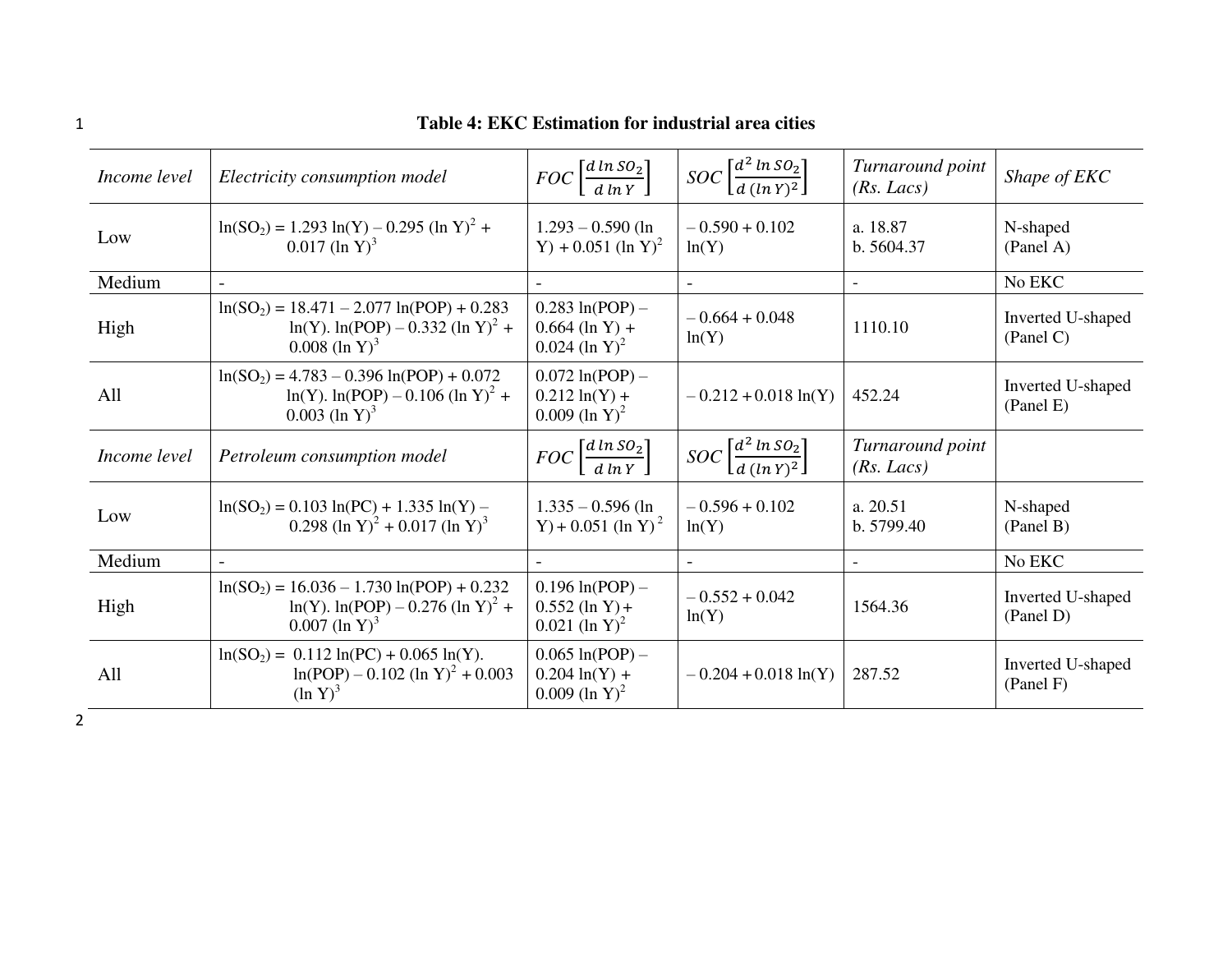

2 **Figure 1: Estimated EKCs for industrial area**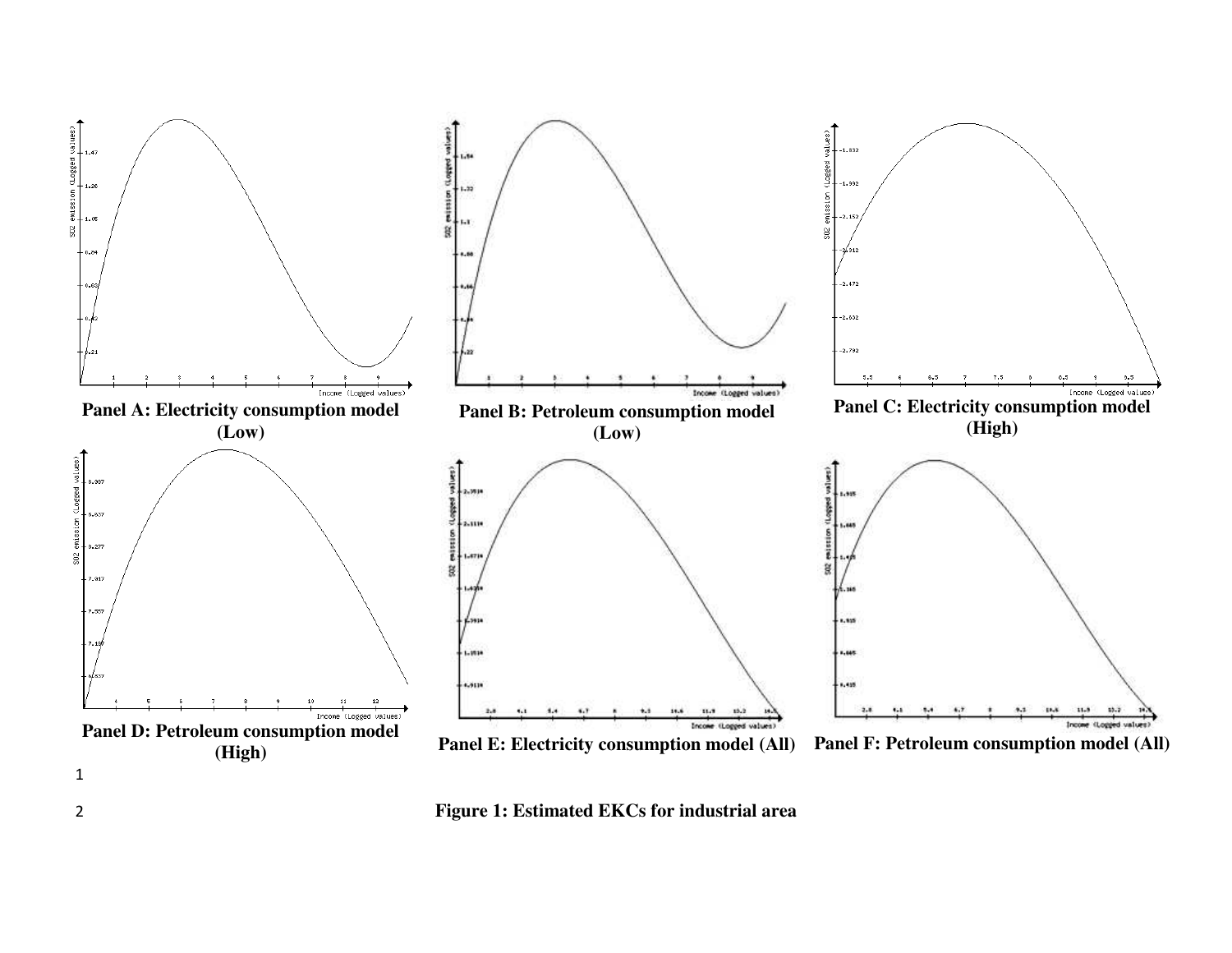#### **6. Data analysis for residential area**

For analyzing the EKC(s) for residential area, electricity consumption model and petroleum consumption model have been tested and regression results have been recorded in Table 1 and 3. Analyzing first order conditions (FOC) and second order conditions (SOC) recorded in Table 2, shape of EKCs can be estimated. In this case, we find that the income-emission associations for both the models are linear and parallel to horizontal axis (Figure 2).

Once we have estimated the income-emission associations for all income levels in residential area, now we can proceed with three levels of income. However, the regression coefficients are insignificant for high income cities, and therefore, no EKC can be found for this area. So, we will proceed with EKC estimation for low and medium income areas.

#### **6.1. Analysis for low income residential area**

 FOCs of both the models have been estimated and recorded in Table 5. In this case, we find that the income-emission association for electricity consumption model is linear and parallel to horizontal axis (Figure 2), and it is divulged by the nature of elasticity of the association. On the other hand, we find that the income-emission association for petroleum consumption model is linearly increasing (Figure 2), and it is divulged by the nature of elasticity of the association.

# **6.2. Analysis for medium income residential area**

 FOC for petroleum consumption model has been estimated and recorded in Table 5. In this case, we find that the income-emission association for petroleum consumption model is linearly decreasing (Figure 2), and it is divulged by the nature of elasticity of the association. However, no significant income-emission association has been found for electricity consumption model.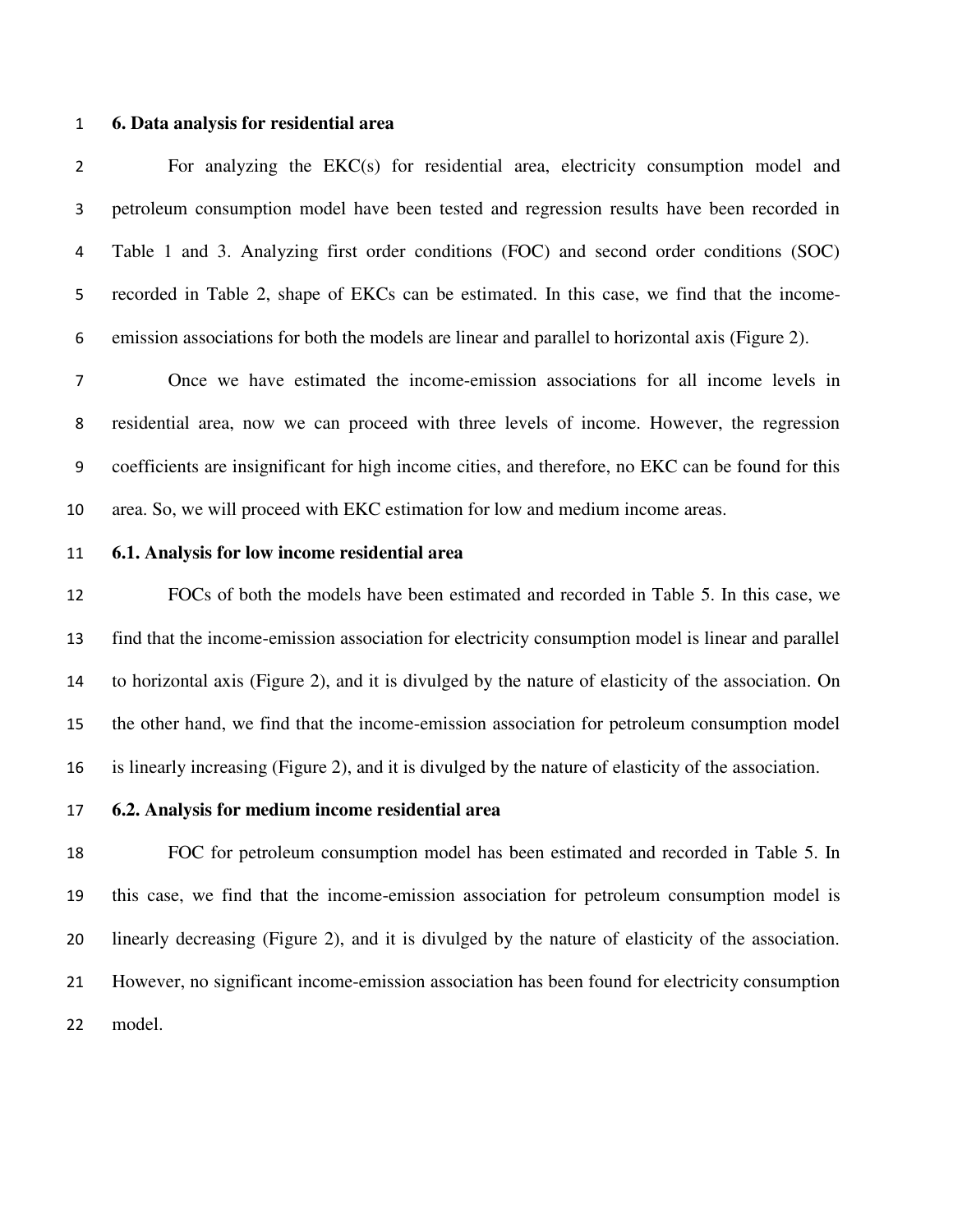| Income level | Electricity consumption model                                            | $FOC\left[\frac{d \ln SO_2}{d \ln Y}\right]$ | $SOC \left[ \frac{d^2 \ln SO_2}{d \left( \ln Y \right)^2} \right]$ | <i>Turnaround</i><br>point $(Rs.)$ | Shape of EKC     |
|--------------|--------------------------------------------------------------------------|----------------------------------------------|--------------------------------------------------------------------|------------------------------------|------------------|
| Low          | $ln(SO_2) = 6.537 + 0.257 ln(EC) - 0.602 ln(POP)$                        | $\boldsymbol{0}$                             |                                                                    |                                    | Linear (Panel A) |
| Medium       | $\overline{\phantom{a}}$                                                 |                                              |                                                                    |                                    | No EKC           |
| High         | $\qquad \qquad$                                                          |                                              |                                                                    |                                    | No EKC           |
| All          | $ln(SO_2) = 4.265 + 0.101 ln(EC) - 0.281 ln(POP)$                        | $\overline{0}$                               | $\overline{\phantom{a}}$                                           | $\overline{\phantom{a}}$           | Linear (Panel D) |
| Income level | Petroleum consumption model                                              | $FOC\left[\frac{d \ln SO_2}{d \ln Y}\right]$ | $SOC \left[ \frac{d^2 \ln SO_2}{d \left( \ln Y \right)^2} \right]$ | Turnaround<br>point(Rs.)           |                  |
| Low          | $ln(SO_2) = 10.888 - 1.058 ln(POP) + 0.095 ln(Y).$<br>ln(POP)            | 1.12                                         | $\theta$                                                           |                                    | Linear (Panel B) |
| Medium       | $ln(SO_2) = 0.195 ln(PC) + 1.017 ln(POP) - 0.129$<br>$ln(Y)$ . $ln(POP)$ | $-1.77$                                      | $\Omega$                                                           |                                    | Linear (Panel C) |
| High         | $\overline{\phantom{a}}$                                                 |                                              | $\overline{\phantom{a}}$                                           | $\overline{\phantom{a}}$           | No EKC           |
| All          | $ln(SO2) = 3.627$                                                        | $\overline{0}$                               |                                                                    |                                    | Linear (Panel E) |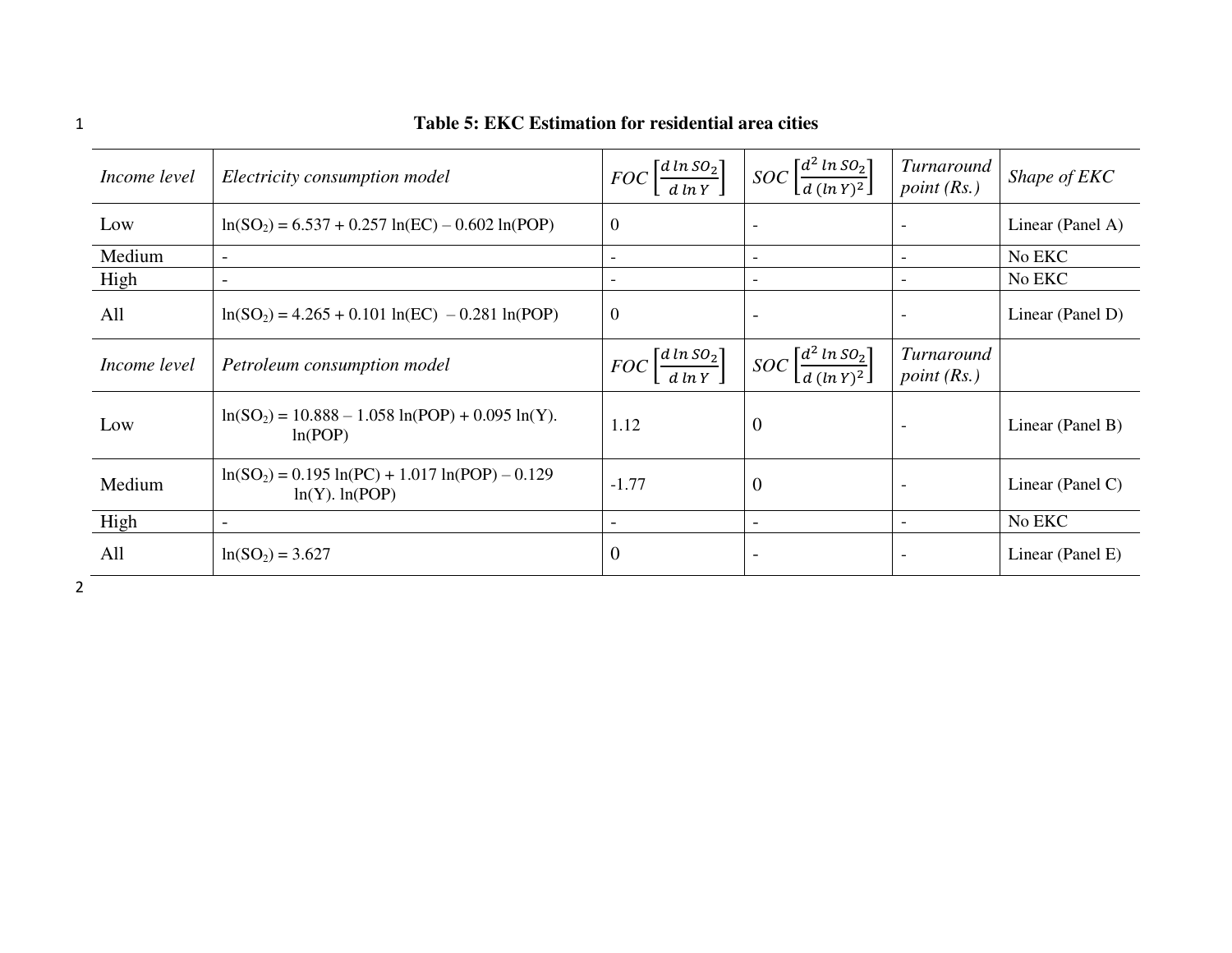

2 **Figure 2: Estimated EKCs for residential area**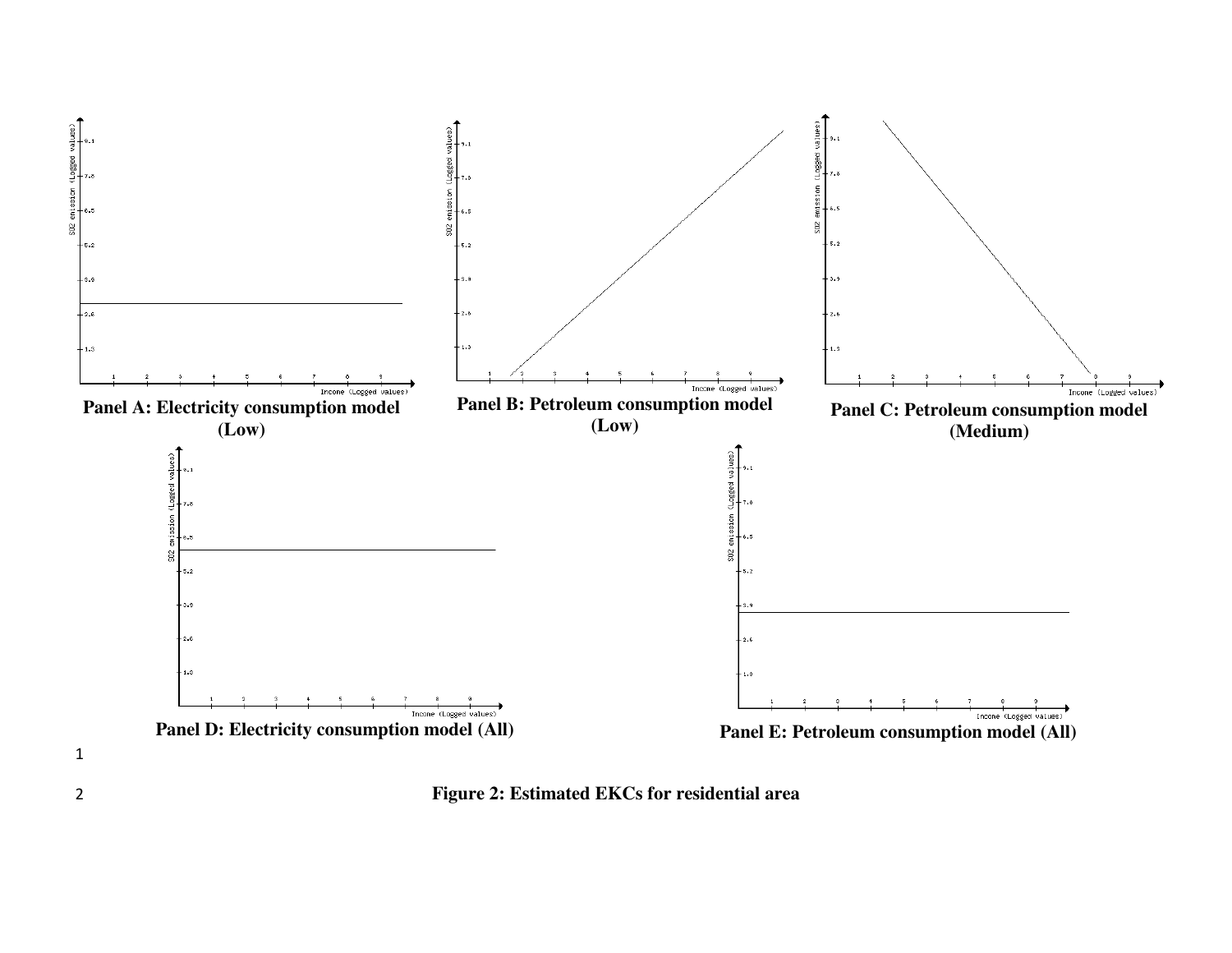# 1 **7. Policy implications**

By far, we have analyzed the EKC hypothesis for 139 Indian cities for the period 2001- 2013, and apart from inverted U-shaped EKC, we have also found the income-emission associations to be N-shaped and linear (see Table 6 and 7). Now, we will analyze the scenarios for industrial and residential areas respectively.

# 6 **Table 6: Summary of the results for full dataset (shape of EKC and corresponding**  7 **turnaround points)**

| Category    |                   | <b>Electricity consumption model</b>         |                     | <b>Petroleum consumption model</b>           |
|-------------|-------------------|----------------------------------------------|---------------------|----------------------------------------------|
|             | Shape of $EKC$    | <b>Turnaround</b><br><i>point</i> (Rs. Lacs) | <b>Shape of EKC</b> | <b>Turnaround</b><br><i>point</i> (Rs. Lacs) |
| Industrial  | Inverted U-shaped | 452.24                                       | Inverted U-shaped   | 287.52                                       |
| Residential | inear             |                                              | Linear              |                                              |

8

# 9 **Table 7: Summary of the results for segregated dataset (shape of EKC and corresponding**  10 **turnaround points)**

|                             | <b>Electricity consumption model</b> |                                       |         | <b>Petroleum consumption model</b> |       |                                       |
|-----------------------------|--------------------------------------|---------------------------------------|---------|------------------------------------|-------|---------------------------------------|
| <i>Income</i><br>Level      | <b>Shape of EKC</b>                  | <b>Turnaround point</b><br>(Rs. Lacs) |         | <b>Shape of EKC</b>                |       | <b>Turnaround point</b><br>(Rs. Lacs) |
| <b>Category: Industrial</b> |                                      |                                       |         |                                    |       |                                       |
| Low                         | N Shaped                             | 18.87                                 | 5604.37 | N Shaped                           | 20.51 | 5799.40                               |
| Medium                      |                                      |                                       |         |                                    |       |                                       |
| High                        | <b>Inverted U-Shaped</b>             | 1110.10                               |         | <b>Inverted U-Shaped</b>           |       | 1564.36                               |
| Category: Residential       |                                      |                                       |         |                                    |       |                                       |
| Low                         | Linear                               | $\overline{\phantom{0}}$              |         | Linear                             |       |                                       |
| Medium                      |                                      |                                       |         | Linear                             |       |                                       |
| High                        |                                      |                                       |         |                                    |       |                                       |

11

# 12 **7.1. Policy implications for industrial areas**

13 For industrial areas, we have found the evidence of inverted U-shaped EKCs for the 14 aggregate dataset. In case of segregated dataset, evidence of inverted U-shaped EKC can be 15 found only for the high income areas for both the models. In rest of the cases, the income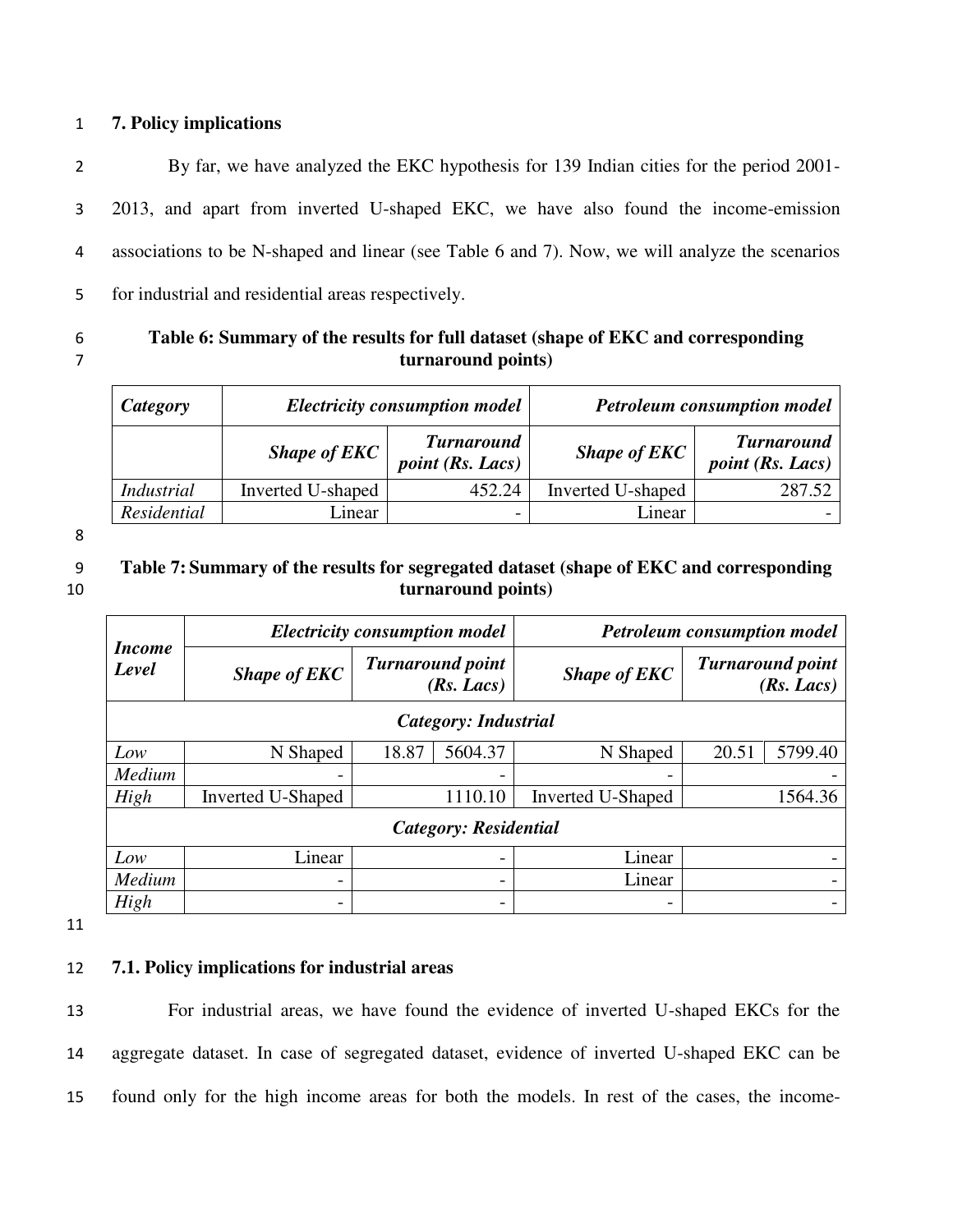emission associations have been found to be N-shaped. We will now discuss all of these cases one by one.

For low income cities, income-emission associations have been found to be N-shaped for both the models. First turnaround point of this association is achieved at Rs. 18.87 Lacs for electricity consumption model and Rs. 20.51 Lacs for petroleum consumption model. For both of 6 the cases, the turnaround points are lower than the minimum income level  $(= Rs. 20.89$  Lacs) of this stratum. Both of these turnaround points were achieved at the very earliest stage of the 8 industrialization. For electricity consumption model,  $SO_2$  emission level at the first turnaround 9 point is  $5.38\mu\text{g/m}^3$ , and for petroleum consumption model,  $SO_2$  emission level at the first 10 turnaround point is  $6.16\mu g/m<sup>3</sup>$ . Both of these emission levels are below the emission standard set 11 by Central Pollution Control Board of India, i.e.  $40\mu g/m<sup>3</sup>$ . One of the major reasons behind this 12 fall in  $SO_2$  emission in these areas is a result of shifting in the pattern of fossil fuel usage in plants. Gradual improvement in combustion technologies and usage of petroleum products with 14 low-sulphur content has resulted in the reduction of  $SO_2$  emission in these areas. Moreover, transport density in these cities is comparatively lower than the other strata, and other than Jharia, there are no coal mines in these cities. Therefore, the chances of transport and coal borne SO2 emission are also low. Within this stratum, with the rise in income, usage of petroleum products with low-sulphur content in thermal power plants rises. This brings down the curve of income-emission association to its second turnaround point. For both the models, the second turnaround points are achieved at higher income levels, and at those emission levels, which are even lower than that of the previous turnaround points. Beyond the second turnaround points, rise in the level of income may result in rise in the vehicular density, which may cause rise in the 23 level of  $SO_2$  emission, and thereby, resulting in the N-shaped income-emission association. To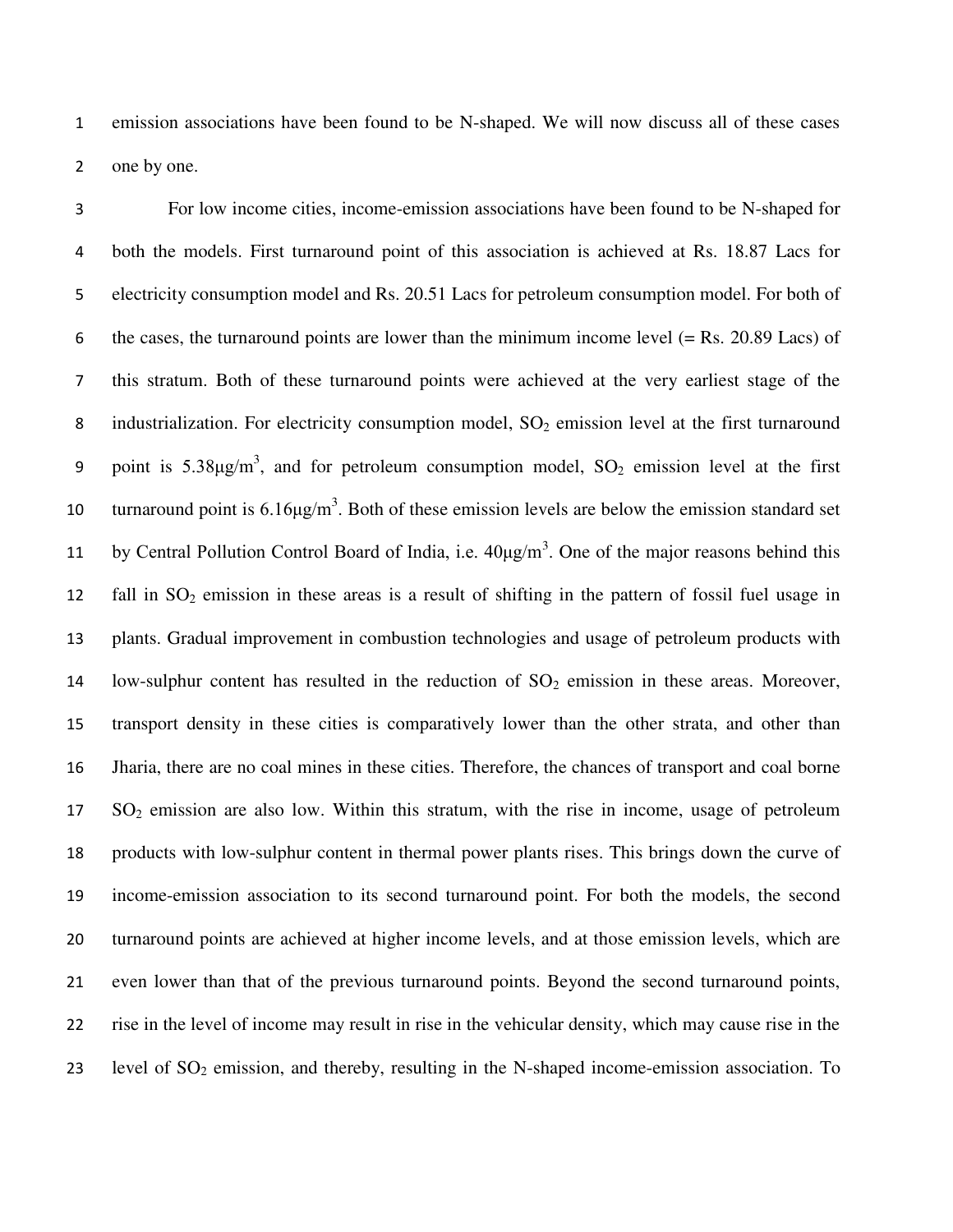1 curb down this level of  $SO_2$  emission, the active thermal power plants should reduce the usage of imported coal, which may has high sulphur content. Moreover, the power plants, which are using lignite and diesel, may shift their fuel mix for power generation.

For high income cities, income-emission associations have been found to be following the generally accepted inverted U-shaped form of EKC for both the models. For electricity 6 consumption model, the turnaround point arrives at the emission level of  $33.92 \mu g/m^3$ , and for 7 petroleum consumption model, the turnaround point arrives at the emission level of  $34.41 \mu\text{g/m}^3$ . In both of the cases, emission levels are just below the emission standards set by Central 9 Pollution Control Board of India, i.e.  $40\mu g/m^3$ . Though these emission levels are below the emission standard set by Central Pollution Control Board of India, the differences are marginally low. Cities with higher level of income in this particular stratum fall under the directive for emission passed by Supreme Court of India in 2001, and according to that directive, the active manufacturing and power plants need to use clean fuels, pollution control devices, clean technologies, and development of green belts. Second, these cities have experienced the rise of 15 service industry over the years, and this industry contributes less amount of  $SO_2$  compared to the secondary sector. Apart from that, in most of these cities, Bharat Stage IV has already been 17 implemented, and therefore, in spite of having high vehicular congestion, fuel  $SO_2$  emission is under control. Therefore, inverted U-shaped EKC is found for this particular stratum. However, keeping the level of turnaround points into consideration, it can be said that the municipal bodies in these cities should consider improving the existing road infrastructure to minimize the level of vehicular congestion.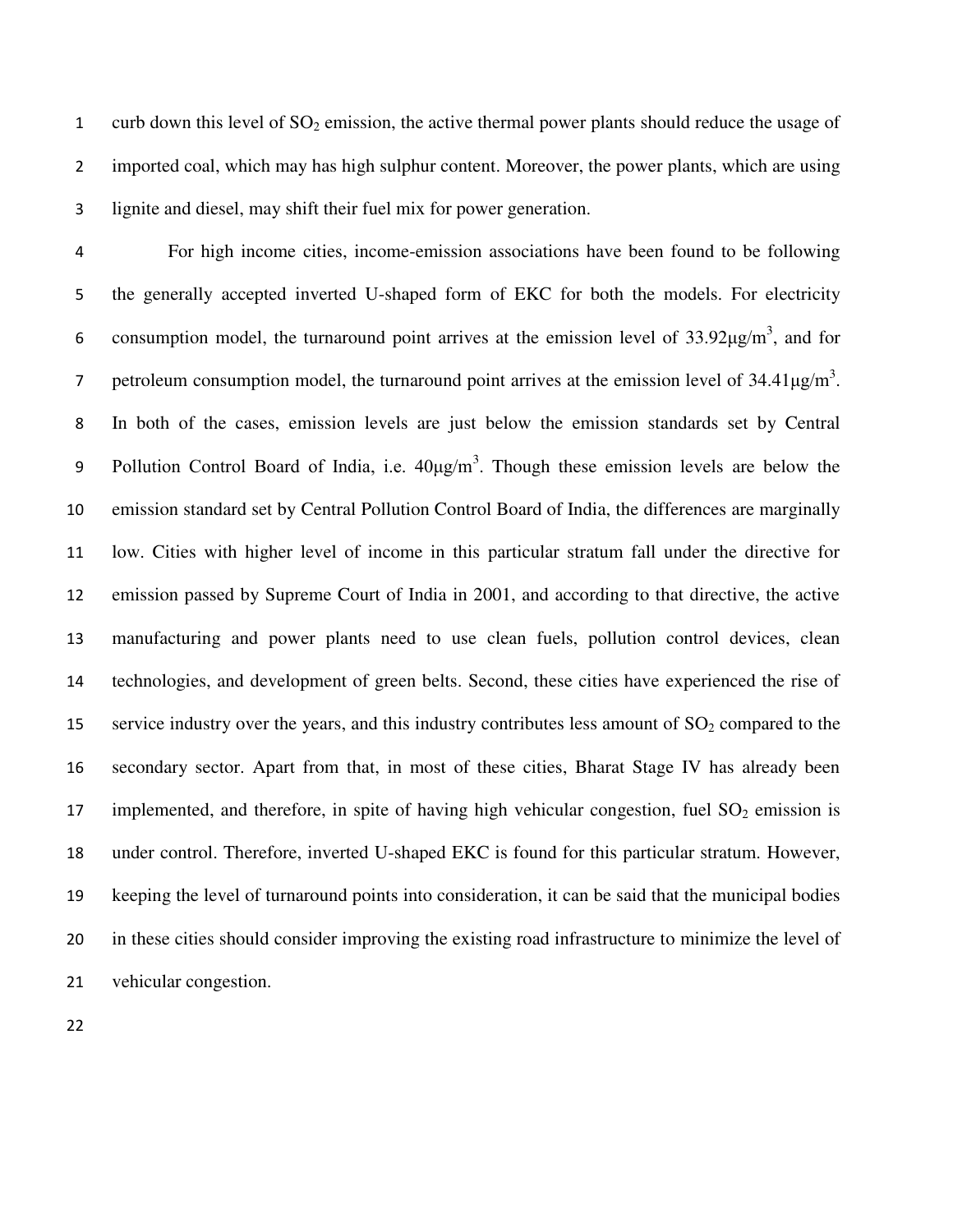#### **7.2. Policy implications for residential areas**

For residential areas, the income-emission associations have found to be linear for the aggregate dataset. In case of segregated dataset also, income-emission associations have found to be linear. We will now discuss all of these cases one by one.

For low income cities, income-emission associations have been found to be linear for both electricity consumption model and petroleum consumption model. The level of emission for electricity consumption model is  $1.45 \mu g/m<sup>3</sup>$ . In this case, emission level is below the emission 8 standards set by Central Pollution Control Board of India, i.e.  $40\mu g/m^3$ . Most of these cities under this stratum are low in population and income, and the housing infrastructure in these cities is comparatively lower compared to other cities in the remaining two strata. Therefore, the level of energy efficiency is comparatively lower, and it results in higher consumption of electricity in these buildings. This phenomenon is observable across this stratum, irrespective of the income level. The low energy efficiency of these buildings causes space heating, by means of heat radiation through walls. In order to mitigate this issue, government should come forward with energy-efficient landscaping initiatives to preserve energy by minimizing heat loss, and to implement low-energy housing strategy in order to lessen electricity consumption. The infrastructural development authority should also check the life-cycle of the old buildings in these cities, and plan the strategic implementation accordingly. They also need to make sure not to use high environmentally adverse products while demolishing or recycling the building, as it can cause more damage to environment. On the other hand, consumption of petroleum based fuel in these cities rise with the rise in income, as it is indicated by positively sloped (= 1.124) the income-emission association for the petroleum consumption model. People in these cities mostly 23 use kerosene and coal for cooking and lighting purpose, and this may raise the level of  $SO_2$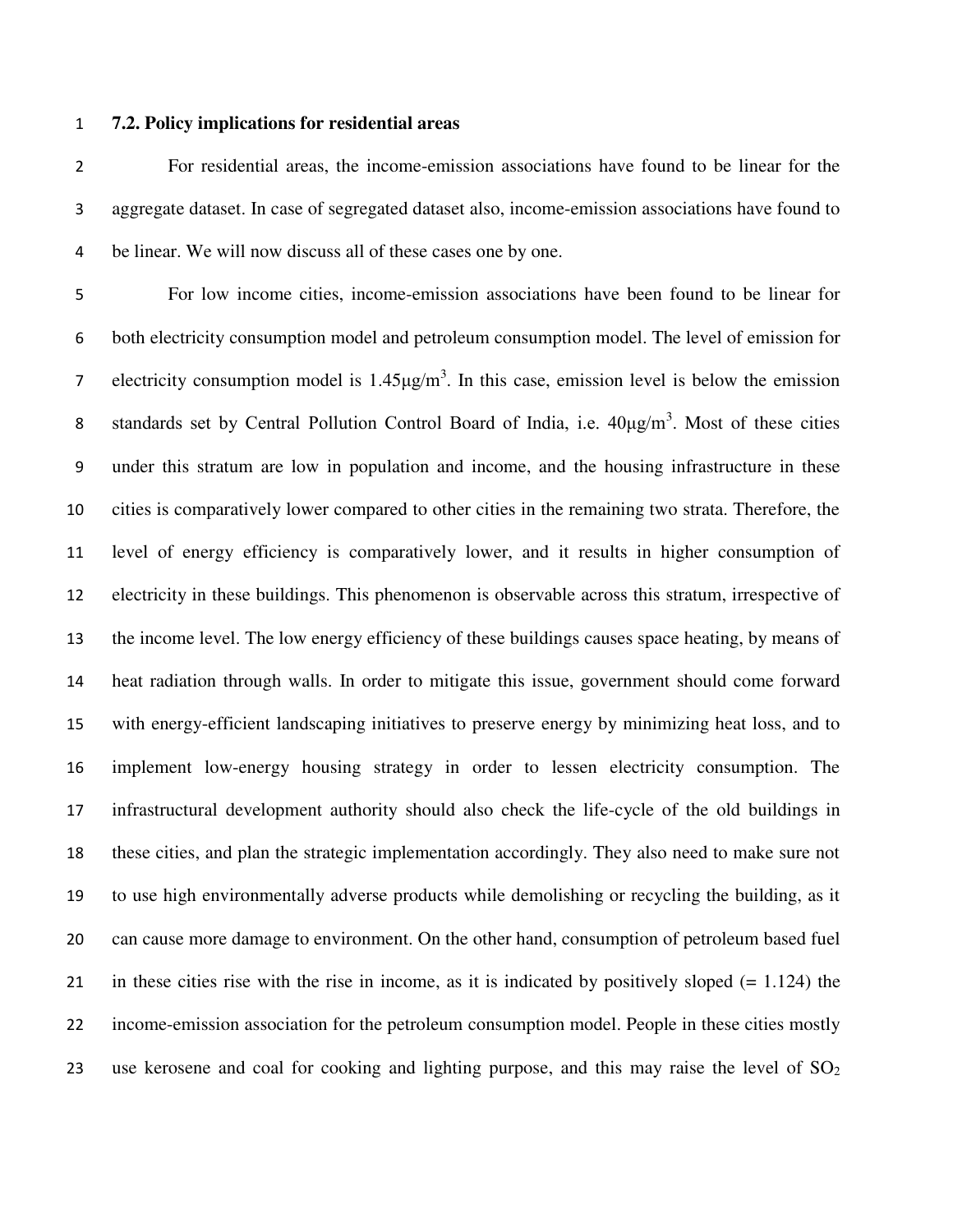emission in these areas. In order to mitigate this problem, government should make them aware about the negative consequences of using the low quality petroleum products, and should provide 3 LPGs at a subsidized rate. Apparently, this level of  $SO<sub>2</sub>$  emission is desirable, but there are 4 chances that the emitted  $SO_2$  may translate into sulphate based particulate matters. Therefore, further monitoring is required to check this kind of particulate matters in these particular cities.

For medium income cities, income-emission association has been found to be linear for petroleum consumption model, and electricity consumption model did not fit. In this case, it has 8 been found that the level of  $SO_2$  emission falls with the rise in income. Most of these cities under this stratum have gradually started consumption of compressed natural gas (CNG) for the public transport, and this phenomenon is visible is the cities, which are on the higher side in income. As the level of income in these cities is comparatively higher than the previous one, people tend to use LPGs for cooking purpose, and direct consumption of petroleum product is less visible. Moreover, under this stratum, most of the cities with higher income level have started to use solar powered traffic light and street light mechanisms for reducing emission levels. This environmental awareness has made the income-emission association in these cities to be linearly falling. However, implementation of this particular mechanism in the cities with comparatively lower income can also bring down the emission level, and also can bring forth energy efficiency.

### **8. Conclusion**

19 In this paper, we have estimated the EKCs for  $SO_2$  emission in 139 Indian cities for 2001-2013, by considering all of them in single stratum, and then by segregating them into three levels of income. In order to ensure the accuracy of the data, we have orthogonally transformed the variables, the correlated lower-order terms were removed after auxiliary regressions, and the within models have been tested. The stationarity of the data has been checked by applying unit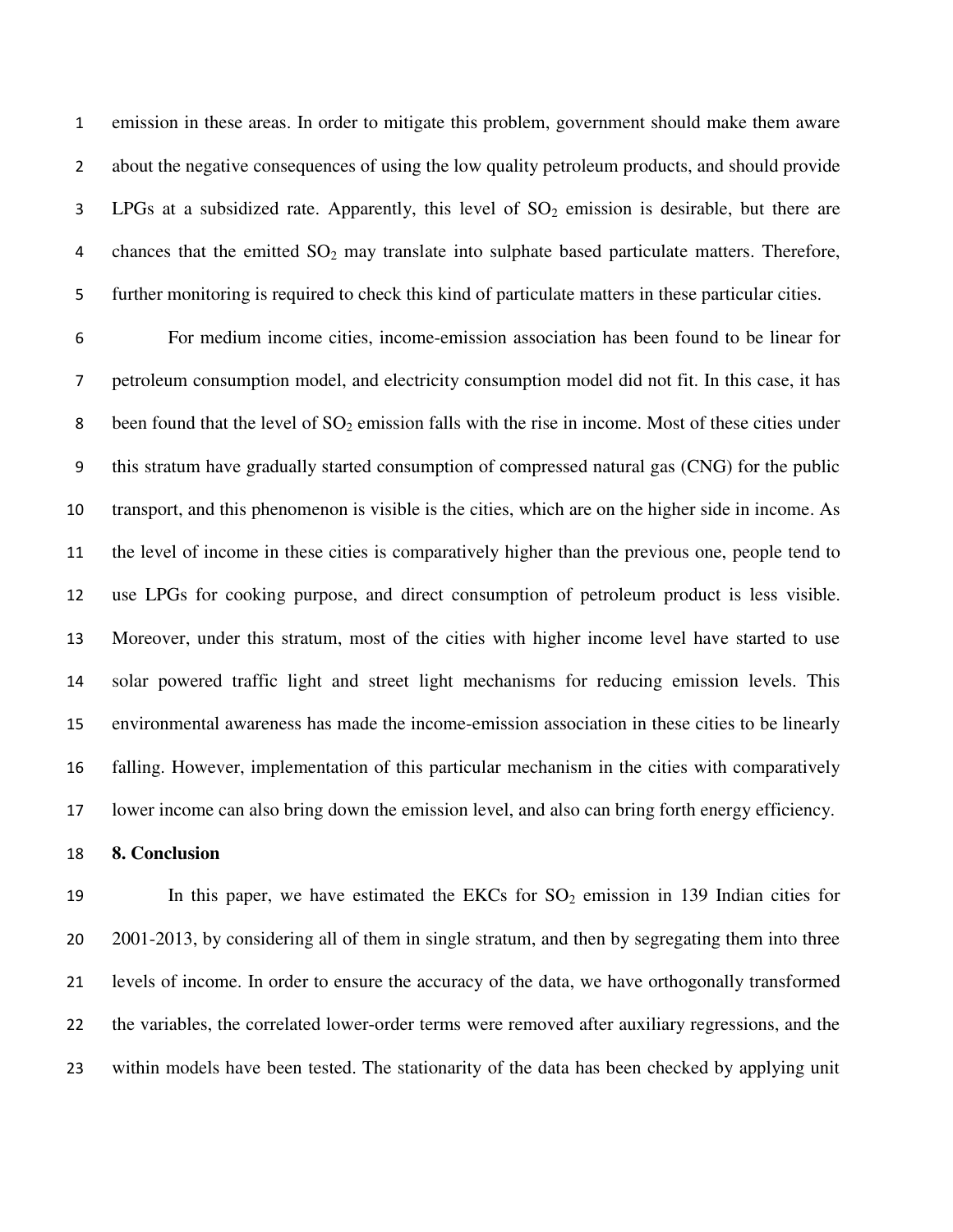root tests, and we found the variables to be stationary at level. After analyzing both the industrial and residential areas, it has been found that the levels of emission are different for each of the stratum, and therefore, suggests for policy decisions to be modified to address that particular stratum. However, if a suggested policy in a lower stratum is implemented in a higher stratum along with the policies suggested for that particular stratum, it can create a multiplier effect in bringing down the emission level.

While carrying out the analysis, we have found the generally accepted inverted U-shaped EKC for high income industrial areas, and for the overall industrial area. Apart from that, we have also found the income-emission associations to be N-shaped and linear. The linearity in the income-emission association has been found in the residential areas only, whereas the other N-shaped association has been found in the industrial areas only.

 After analyzing the results, it can be said that government should take the responsibility of implementing the pollution control policies in a more effective manner. In order to control the vehicular emission, *Bharat Stage emission standards* are already in place, and *Central Pollution Control Board* has set several restrictions for emission discharges from 104 industries. In spite of that, due to rapid industrial growth and lack of proper urban infrastructure, the newly industrialized areas are experiencing increased number of slum areas, where the standard of living is pretty low. These are the areas, where a substantial amount of emission takes place. This emission is nothing but a result of social imbalance, which government has to take care by implementation of proper rehabilitation policies. Apart from that, it is the responsibility of the citizens as well to become aware about the environmental problems and this can become possible, if they are given proper education, healthcare, and adequate vocational opportunities. Awareness of citizens aligned with governmental regulatory pressures can be a possible solution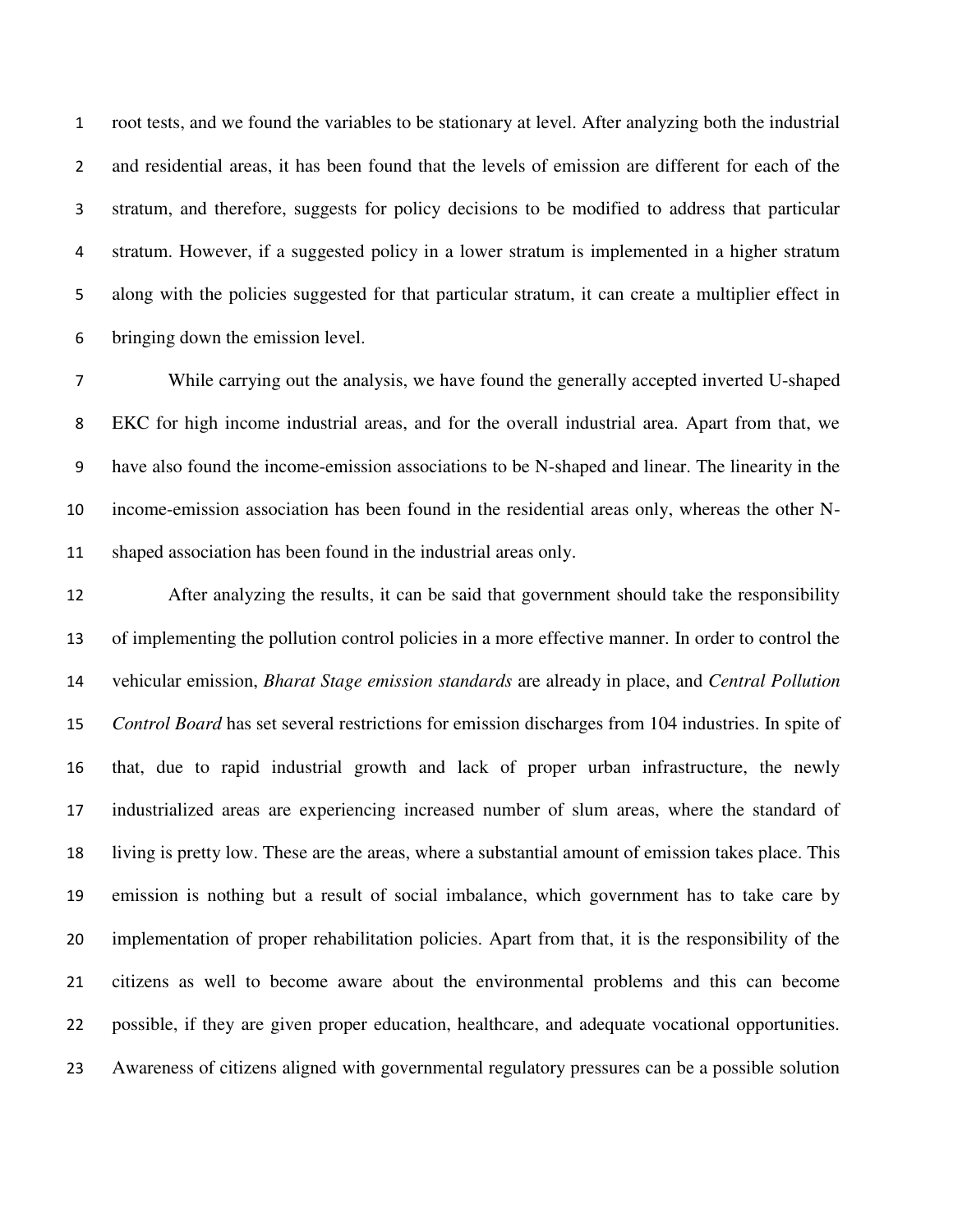to this problem. Apart from this, government should encourage the Central Pollution Control Board to introduce more numbers of emission monitoring stations across the cities, so that more data on emission can be gathered for making more effective and focused pollution control policies.

Government initiatives regarding discovery and invention of alternate energy sources is an indicator of the growing concern and anxiety about the reducing pool of natural resources and the level of ambient air pollution. By looking at the present scenario regarding energy policies in India, it can be seen that a great amount of emphasis is being put forth on harnessing of solar and wind power, which can solve the problems of clean and green energy. By and large, this is the 10 primary objective of the *Saffron Revolution<sup>4</sup>*, which is being targeted at patronizing solar energy 11 throughout India, and the establishment of India's largest solar plant in Neemuch, Madhya Pradesh, was one of the first stepping stone towards achievement of objectives of this revolution. Current developments in Indian socio-political scenario take us back to the results being obtained by us, which was pointing towards efficient pollution abatement policy implementations.

 We can conclude that based on our results and looking at the present developments in alternate energy discovery process in India, the turnaround points, which have not been achieved within the study period of 2001-2013, may possibly be achieved in the later stages of 2014. However, in our study, we refrained to consider a variety of social variables, as our intention was to investigate whether any turnaround point exists for India, or not. Further study on this aspect can be taken up considering those variables and the economy-wide policy developments as well. These can bring forth significant insights about the nature of EKCs in Indian cities.

l

 *Saffron Revolution* is an initiative taken up by Government of India in 2014, to boost the Indian solar power industry.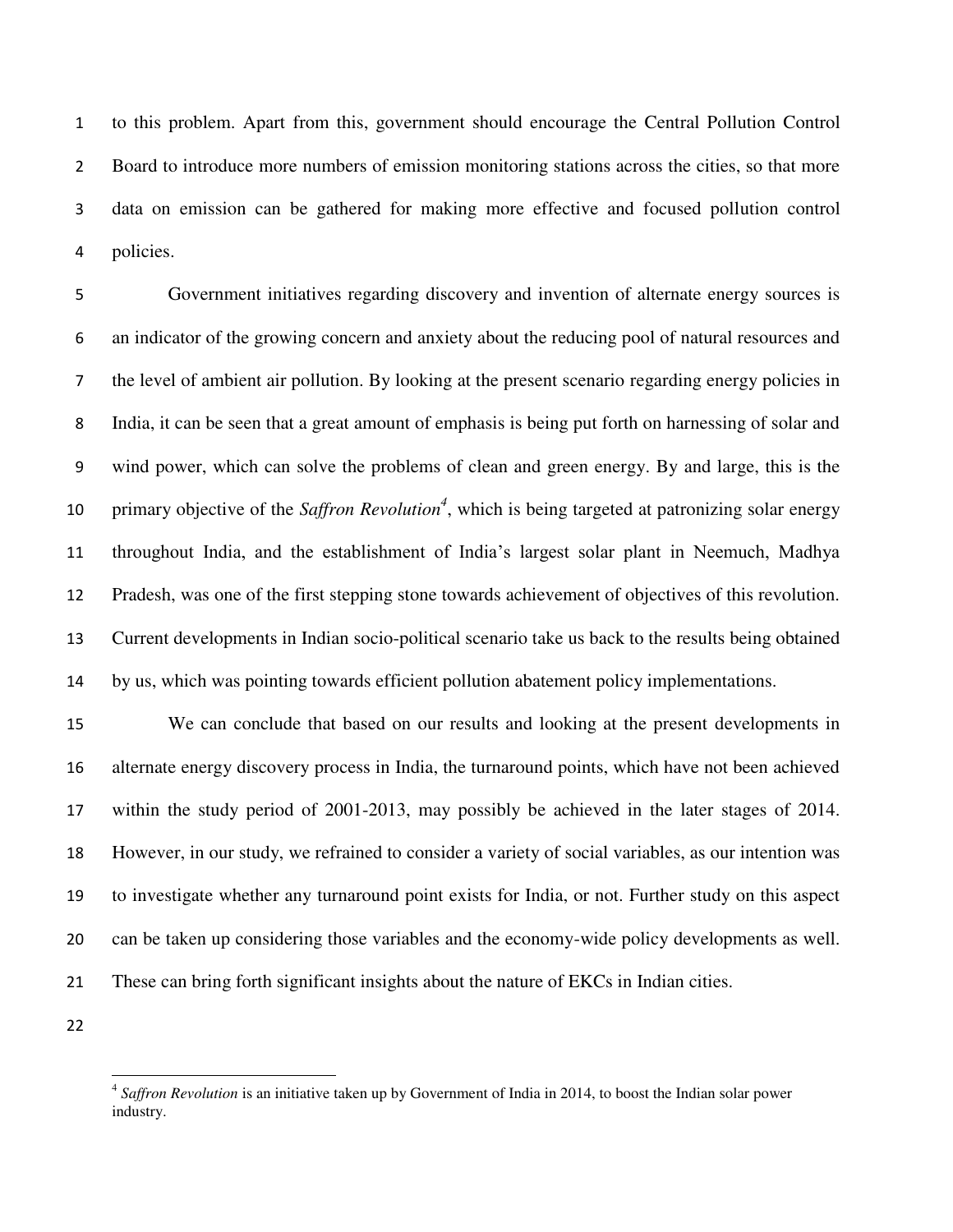# **Acknowledgements**

We are thankful to the two anonymous referees of Ecological Indicators. The review comments provided by them helped us to improve this paper. We also extend our gratitude to Dr. Amit Garg, Professor, Indian Institute of Management Ahmedabad. He helped us a lot in building the theoretical foundation of the study.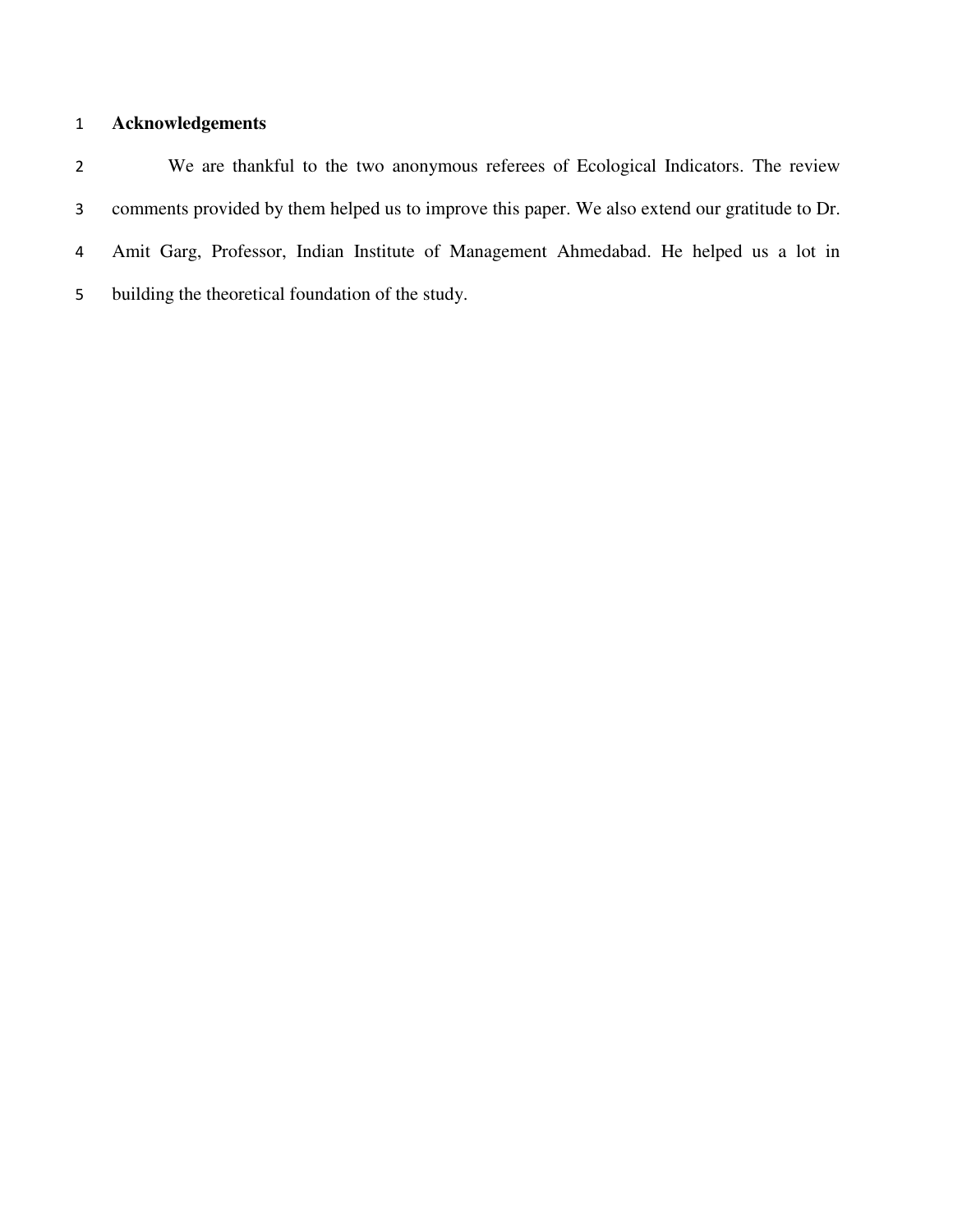| $\overline{2}$ | Akbostancı, E., Türüt-Aşık, S., Tunç, G.I., 2009. The Relationship between Income and         |
|----------------|-----------------------------------------------------------------------------------------------|
| 3              | Environment in Turkey: Is there an Environmental Kuznets curve? Energy Policy. 37(3),         |
| 4              | 861-867.                                                                                      |
| 5              | Al Sayed, A.R., Sek, S.K., 2013. Environmental Kuznets Curve: Evidences from Developed and    |
| 6              | Developing Economies. Applied Mathematical Sciences. 7(22), 1081-1092.                        |
| 7              | Alam, M.M., Murad, M.W., Noman, A.H.M., Ozturk, I., 2016. Relationships among carbon          |
| 8              | emissions, economic growth, energy consumption and population growth: Testing                 |
| 9              | Environmental Kuznets Curve hypothesis for Brazil, China, India and Indonesia.                |
| 10             | Ecological Indicators, 70, 466-479.                                                           |
| 11             | Aldy, J.E., 2005. An environmental Kuznets curve analysis of US state-level carbon dioxide    |
| 12             | emissions. The Journal of Environment & Development. $14(1)$ , $48-72$ .                      |
| 13             | Alpay, S., 2005. Interactions among Economic Development, Openness to Trade and               |
| 14             | Environmental Sustainability with a Case Study on South Korea. The Journal of the             |
| 15             | Korean Economy, 6(1), 67-89.                                                                  |
| 16             | Anand, S., Vrat, P., Dahiya, R.P., 2006. Application of a system dynamics approach for        |
| 17             | assessment and mitigation of $CO2$ emissions from the cement industry. Journal of             |
| 18             | Environmental Management, 79(4), 383-398.                                                     |
| 19             | Apergis, N., Payne, J.E., 2009. Energy consumption and economic growth in Central America:    |
| 20             | evidence from a panel cointegration and error correction model. Energy Economics.             |
| 21             | $31(2), 211-216.$                                                                             |
| 22             | Archibald, S.O., Banu, L.E., Bochniarz, Z., 2004. Market liberalisation and sustainability in |
| 23             | transition: Turning points and trends in central and Eastern Europe. Environmental            |
| 24             | Politics. 13(1), 266-289.                                                                     |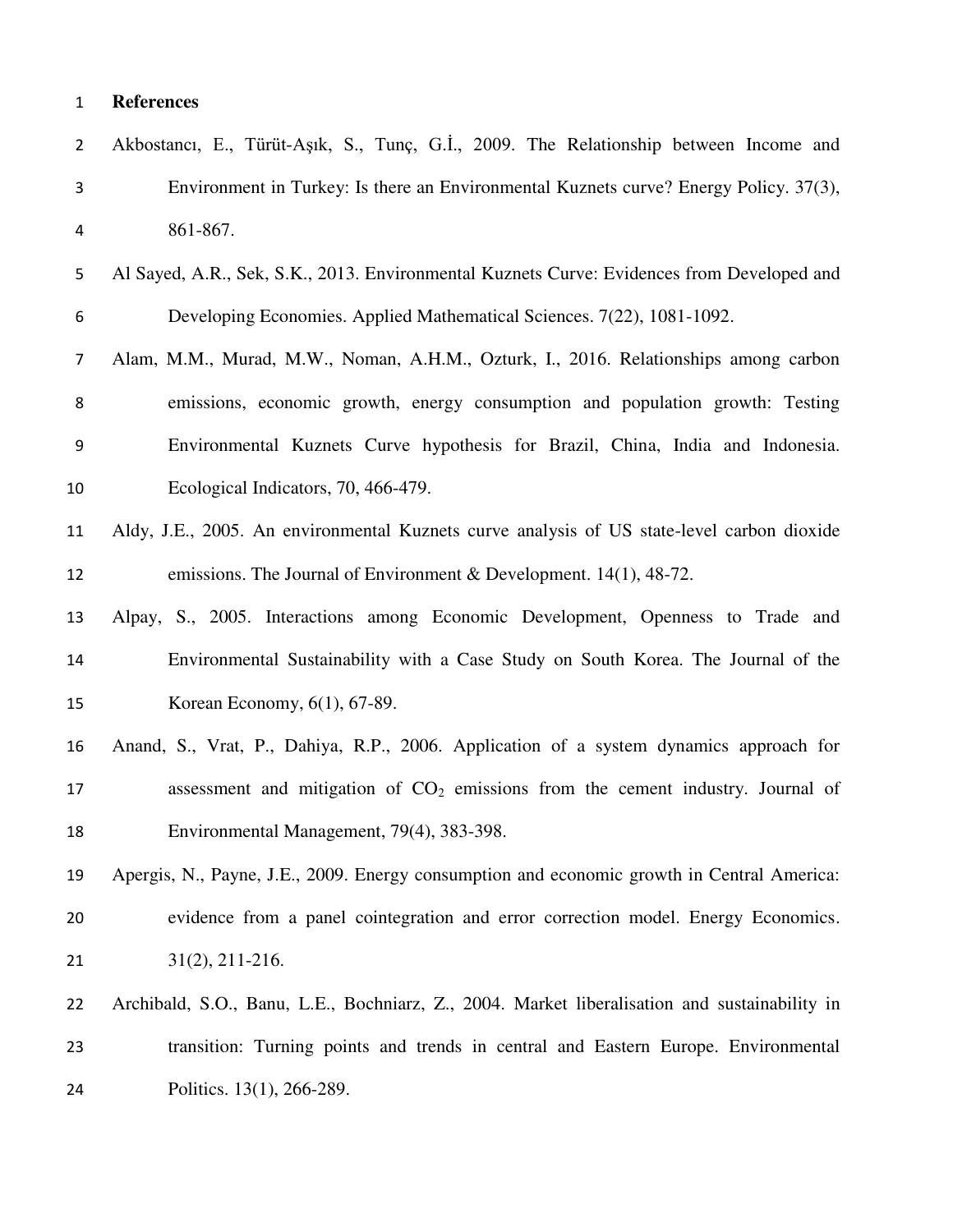| $\mathbf{1}$   | Artés, F., Gómez, P., Aguayo, E., Escalona, V., Artés-Hernández, F., 2009. Sustainable                   |
|----------------|----------------------------------------------------------------------------------------------------------|
| $\overline{2}$ | sanitation techniques for keeping quality and safety of fresh-cut plant commodities.                     |
| 3              | Postharvest Biology and Technology. 51(3), 287-296.                                                      |
| 4              | Aslanidis, N., Iranzo, S., 2009. Environment and development: is there a Kuznets curve for $CO2$         |
| 5              | emissions?. Applied Economics. 41(6), 803-810.                                                           |
| 6              | Auffhammer, M., Carson, R.T., 2008. Forecasting the path of China's CO <sub>2</sub> Emissions using      |
| $\overline{7}$ | Province-level Information. Journal of Environmental Economics and Management.                           |
| 8              | $55(3)$ , 229-247.                                                                                       |
| 9              | Azar, C., Lindgren, K., Andersson, B.A., 2003. Global energy scenarios meeting stringent CO <sub>2</sub> |
| 10             | constraints—cost-effective fuel choices in the transportation sector. Energy Policy,                     |
| 11             | 31(10), 961-976.                                                                                         |
| 12             | Barslund, M., Rand, J., Tarp, F., Chiconela, J., 2007. Understanding Victimization: The Case of          |
| 13             | Mozambique. World Development, 35(7), 1237-1258.                                                         |
| 14             | Bhattarai, M., Hammig, M., 2001. Institutions and the environmental Kuznets curve for                    |
| 15             | deforestation: a cross country analysis for Latin America, Africa and Asia. World                        |
| 16             | Development. 29(6), 995-1010.                                                                            |
| 17             | Bimonte, S., 2002. Information access, income distribution, and the Environmental Kuznets                |
| 18             | Curve. Ecological Economics. 41(1), 145-156.                                                             |
| 19             | Binti Borhan, H., Musa Ahmed, E., 2010. Pollution as one of the determinants of income in                |
| 20             | Malaysia: Comparison between single and simultaneous equation estimators of an EKC.                      |
| 21             | World Journal of Science, Technology and Sustainable Development, 7(3), 291-308.                         |
| 22             | Brain, J.D., Valberg, P.A., 1979. Deposition of aerosol in the respiratory tract $1-3$ . American        |
| 23             | Review of Respiratory Disease, 120(6), 1325-1373.                                                        |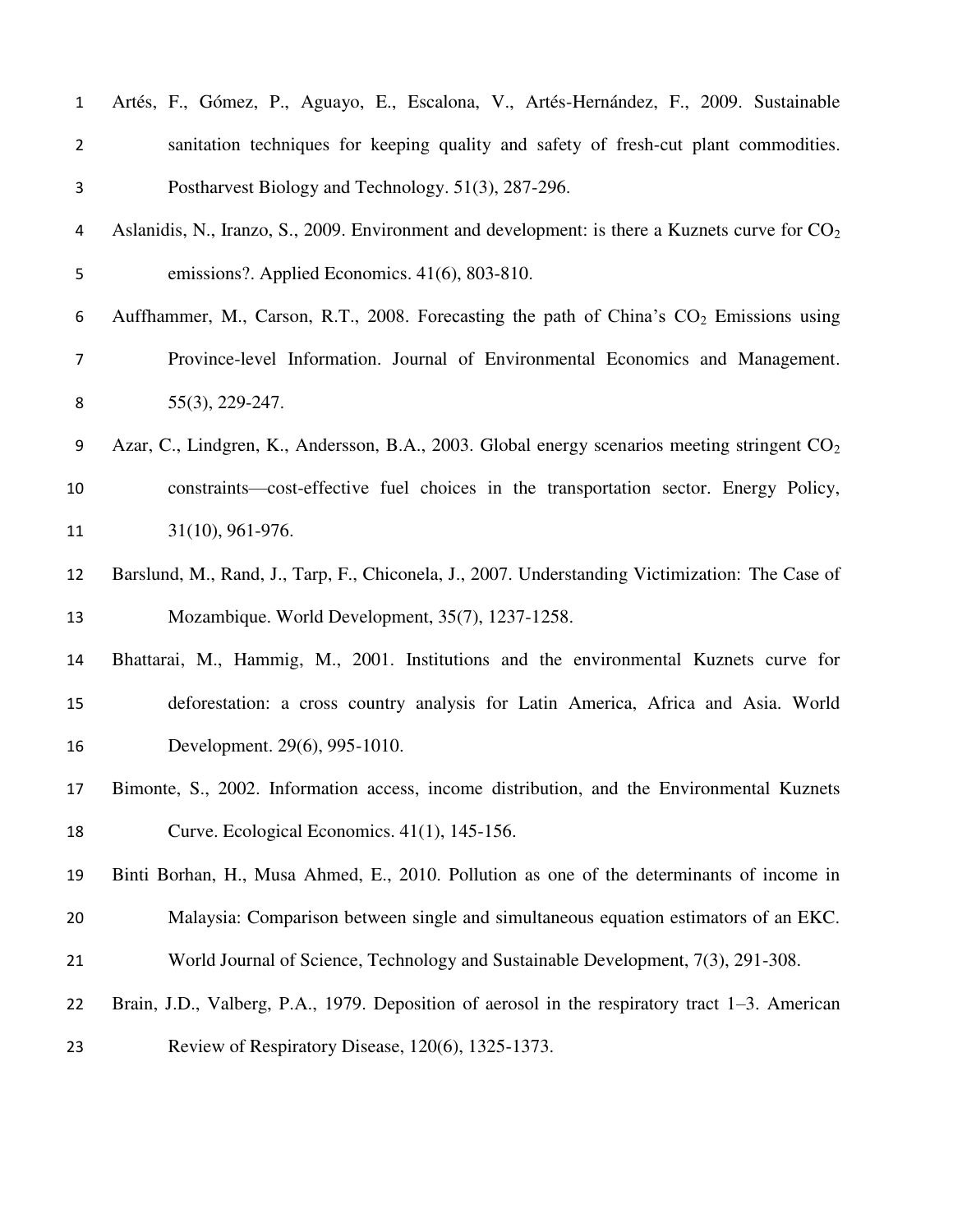| $\mathbf{1}$   | Carson, R.T., Jeon, Y., McCubbin, D.R., 1997. The relationship between air pollution emissions       |
|----------------|------------------------------------------------------------------------------------------------------|
| $\overline{2}$ | and income: US data. Environment and Development Economics. 2(4), 433-450.                           |
| 3              | Chen, Y., Sheng, G., Bi, X., Feng, Y., Mai, B., Fu, J., 2005. Emission factors for carbonaceous      |
| 4              | particles and polycyclic aromatic hydrocarbons from residential coal combustion in                   |
| 5              | China. Environmental Science & Technology, 39(6), 1861-1867.                                         |
| 6              | Dasgupta, S., Laplante, B., Wang, H., Wheeler, D., 2002. Confronting the environmental               |
| 7              | Kuznets curve. The Journal of Economic Perspectives, 16(1), 147-168.                                 |
| 8              | Deolalikar, A.B., Evenson, R.E., 1989. Technology production and technology purchase in              |
| 9              | Indian industry: An econometric analysis. The Review of Economics and Statistics,                    |
| 10             | 71(4), 687-692.                                                                                      |
| 11             | Dijkgraaf, E., Vollebergh, H.R., 2005. A Test for Parameter Homogeneity in CO <sub>2</sub> Panel EKC |
| 12             | Estimations. Environmental and Resource Economics. 32(2), 229-239.                                   |
| 13             | Dinda, S., 2004. Environmental Kuznets curve hypothesis: a survey. Ecological Economics,             |
| 14             | $49(4)$ , $431-455$ .                                                                                |
| 15             | Dinda, S., Coondoo, D., Pal, M., 2000. Air quality and economic growth: an empirical study.          |
| 16             | Ecological Economics, 34(3), 409-423.                                                                |
| 17             | Egli, H., 2001. Are cross-country studies of the Environmental Kuznets Curve misleading? New         |
| 18             | evidence from time series data for Germany. Ernst Moritz Arndt University of                         |
| 19             | Greifswald, Faculty of Law and Economics. Working paper no. 10/2001.                                 |
| 20             | Feizpour, M.A., Shahmohammadi Mehrjardi, A., 2014. Comparative Advantages and                        |
| 21             | Sustainable Development in Iranian Manufacturing Industries. Iranian Economic Review,                |
| 22             | $18(1), 33-52.$                                                                                      |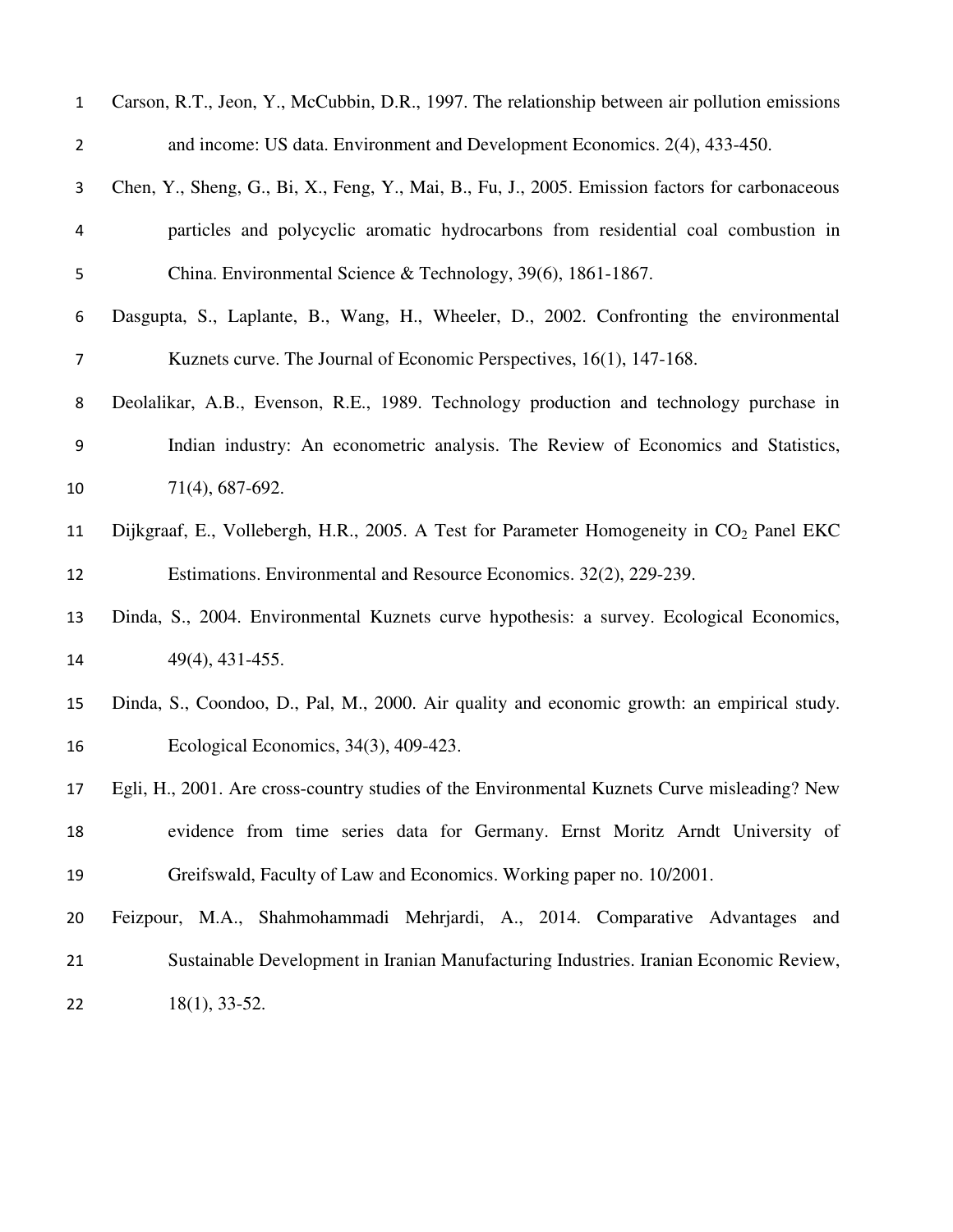| $\mathbf{1}$   | Fonkych, K., Lempert, R., 2005. Assessment of environmental Kuznets curves<br>and                   |
|----------------|-----------------------------------------------------------------------------------------------------|
| $\overline{2}$ | socioeconomic drivers in IPCC's SRES scenarios. The Journal of Environment &                        |
| 3              | Development. 14(1), 27-47.                                                                          |
| 4              | Friedl, B., Getzner, M., 2003. Determinants of $CO2$ Emissions in a Small Open Economy.             |
| 5              | Ecological Economics. $45(1)$ , 133-148.                                                            |
| 6              | Friend, J.P., Leifer, R., Trichon, M., 1973. On the formation of stratospheric aerosols. Journal of |
| $\overline{7}$ | the Atmospheric Sciences, $30(3)$ , $465-479$ .                                                     |
| 8              | Galeotti, M., Lanza, A., Pauli, F., 2006. Reassessing the environmental Kuznets curve for $CO2$     |
| 9              | emissions: A robustness exercise. Ecological Economics. 57(1), 152-163.                             |
| 10             | Grossman, G.M., Krueger, A.B., 1991. Environmental Impacts of a North American Free Trade           |
| 11             | Agreement. National Bureau of Economic Research. Working paper no. w3914.                           |
| 12             | Grossman, G.M., Krueger, A.B., 1995. Economic Growth and the Environment. The Quarterly             |
| 13             | Journal of Economics. 110(2), 353-377.                                                              |
| 14             | Haq, Z.U., Tariq, S., Ali, M., 2015. Tropospheric $NO2$ Trends over South Asia during the Last      |
| 15             | Decade (2004–2014) Using OMI Data. Advances in Meteorology. 2015, 1-18.                             |
| 16             | Harbaugh, W.T., Levinson, A., Wilson, D.M., 2002. Reexamining the empirical evidence for an         |
| 17             | environmental Kuznets curve. Review of Economics and Statistics. 84(3), 541-551.                    |
| 18             | Hastwell, G., 1975. Salbutamol aerosol in premature labour. The Lancet, 306(7946), 1212-1213.       |
| 19             | Hill, R.J., Magnani, E., 2002. An exploration of the conceptual and empirical basis of the          |
| 20             | environmental Kuznets curve. Australian Economic Papers. 41(2), 239-254.                            |
| 21             | Hindy, K.T., Farag, S.A., El-Taieb, N.M., 1990. Monthly and seasonal trends of total suspended      |
| 22             | particulate matter and smoke concentration in industrial and residential areas in Cairo.            |
| 23             | Atmospheric Environment. Part B. Urban Atmosphere, 24(2), 343-353.                                  |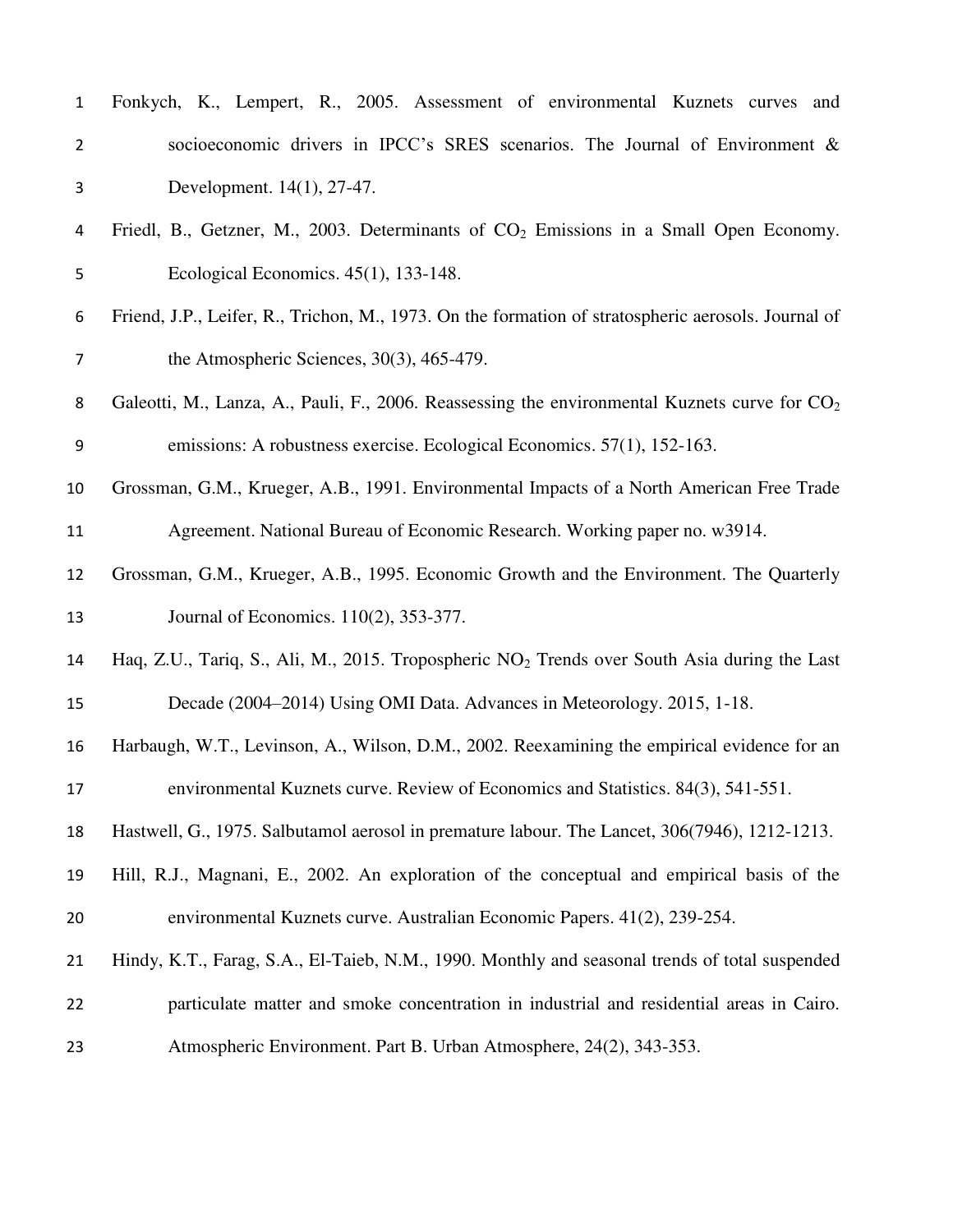| $\mathbf{1}$   | Holtz-Eakin, D., Selden, T.M., 1995. Stoking the Fires? CO <sub>2</sub> Emissions and Economic Growth. |
|----------------|--------------------------------------------------------------------------------------------------------|
| $\overline{2}$ | Journal of Public Economics. 57(1), 85-101.                                                            |
| 3              | Hubacek, K., Guan, D., Barua, A., 2007. Changing lifestyles and consumption patterns in                |
| 4              | developing countries: A scenario analysis for China and India. Futures, 39(9), 1084-1096.              |
| 5              | Im, K.S., Pesaran, M.H., Shin, Y., 2003. Testing for Unit Roots in Heterogeneous Panels.               |
| 6              | Journal of Econometrics. $115(1)$ , 53-74.                                                             |
| 7              | India Brand Equity Foundation, 2016. Power Sector in India - Solar, Renewable & Wind Energy            |
| 8              | Sectors. http://www.ibef.org/industry/power-sector-india.aspx (Accessed on June 15,                    |
| 9              | 2016)                                                                                                  |
| 10             | Kattan, M., Gergen, P.J., Eggleston, P., Visness, C.M., Mitchell, H.E., 2007. Health effects of        |
| 11             | indoor nitrogen dioxide and passive smoking on urban asthmatic children. Journal of                    |
| 12             | Allergy and Clinical Immunology. 120(3), 618-624.                                                      |
| 13             | Kaufmann, R.K., Davidsdottir, B., Garnham, S., Pauly, P., 1998. The determinants of                    |
| 14             | atmospheric $SO_2$ concentrations: reconsidering the environmental Kuznets curve.                      |
| 15             | Ecological Economics. 25(2), 209-220.                                                                  |
| 16             | Khanna, N., Plassmann, F., 2004. The demand for environmental quality and the environmental            |
| 17             | Kuznets Curve hypothesis. Ecological Economics. 51(3), 225-236.                                        |
| 18             | Krawczyk, E., Zajemska, M., Wyleciał, T., 2013. The chemical mechanism of $SO_x$ formation             |
| 19             | and elimination in coal combustion process. Chemik, $67(10)$ , $856-862$ .                             |
| 20             | Kumar, N., Foster, A.D., 2009. Air quality interventions and spatial dynamics of air pollution in      |
| 21             | Delhi and its surroundings. International Journal of Environment and Waste                             |
| 22             | Management, 4(1-2), 85-111.                                                                            |
| 23             | Kuznets, S., 1955. Economic Growth and Income Inequality. The American Economic Review.                |
| 24             | $45(1), 1-28.$                                                                                         |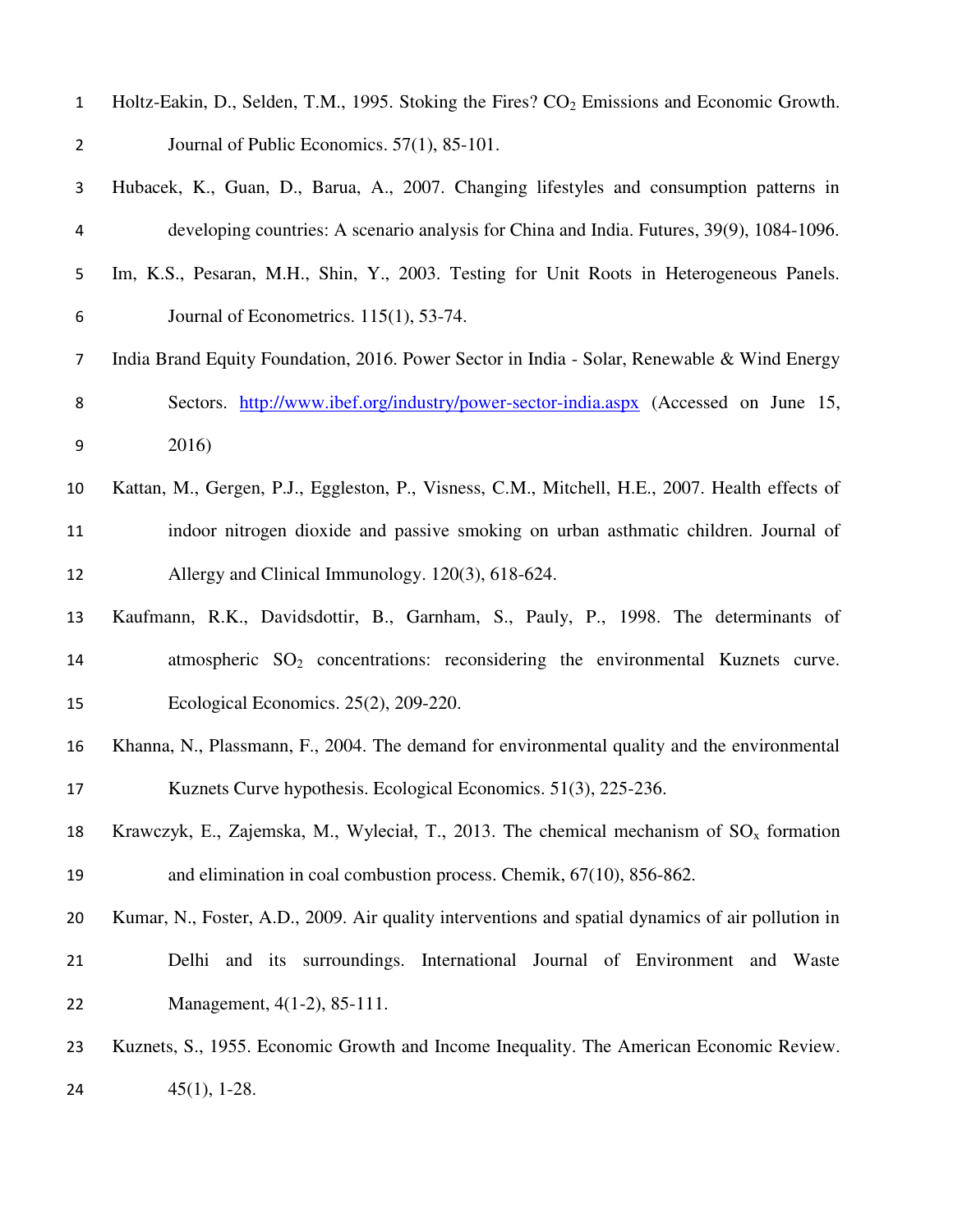| 1              | Lantz, V., Feng, Q., 2006. Assessing income, population, and technology impacts on $CO2$                |
|----------------|---------------------------------------------------------------------------------------------------------|
| $\overline{2}$ | emissions in Canada: Where's the EKC?. Ecological Economics. 57(2), 229-238.                            |
| 3              | Lau, S.S., 2011. Physical environment of tall residential buildings: the case of Hong Kong, in:         |
| 4              | Yuen, B., Yeh, A.G.O. (Eds.) High-rise living in Asian cities. Springer, Netherlands, pp.               |
| 5              | 25-47.                                                                                                  |
| 6              | Leaderer, B.P., Zagraniski, R.T., Berwick, M., Stolwijk, J.A., 1986. Assessment of exposure to          |
| 7              | indoor air contaminants from combustion sources: methodology and application.                           |
| 8              | American Journal of Epidemiology. 124(2), 275-289.                                                      |
| 9              | Levin, A., Lin, C.F., Chu, C.S., 2002. Unit Root Tests in Panel Data: Asymptotic and Finite             |
| 10             | Sample Properties. Journal of Econometrics. 108(1), 1-24.                                               |
| 11             | Lindmark, M., 2002. An EKC-Pattern in Historical Perspective: Carbon Dioxide Emissions,                 |
| 12             | Technology, Fuel Prices and Growth in Sweden 1870-1997. Ecological Economics.                           |
| 13             | $42(1), 333-347.$                                                                                       |
| 14             | List, J.A., Gallet, C.A., 1999. The environmental Kuznets curve: does one size fit all?.                |
| 15             | Ecological Economics. 31(3), 409-423.                                                                   |
| 16             | Lu, Z., Zhang, Q., Streets, D.G., 2011. Sulfur dioxide and primary carbonaceous aerosol                 |
| 17             | emissions in China and India, 1996–2010. Atmospheric Chemistry and Physics. 11(18),                     |
| 18             | 9839-9864.                                                                                              |
| 19             | Mallik, C., Lal, S., 2014. Seasonal characteristics of $SO_2$ , $NO_2$ , and CO emissions in and around |
| 20             | the Indo-Gangetic Plain. Environmental Monitoring and Assessment. 186(2), 1295-1310.                    |
| 21             | Martínez-Zarzoso, I., Bengochea-Morancho, A., 2004. Pooled mean group estimation of an                  |
| 22             | environmental Kuznets curve for $CO_2$ . Economics Letters, 82(1), 121-126.                             |
|                |                                                                                                         |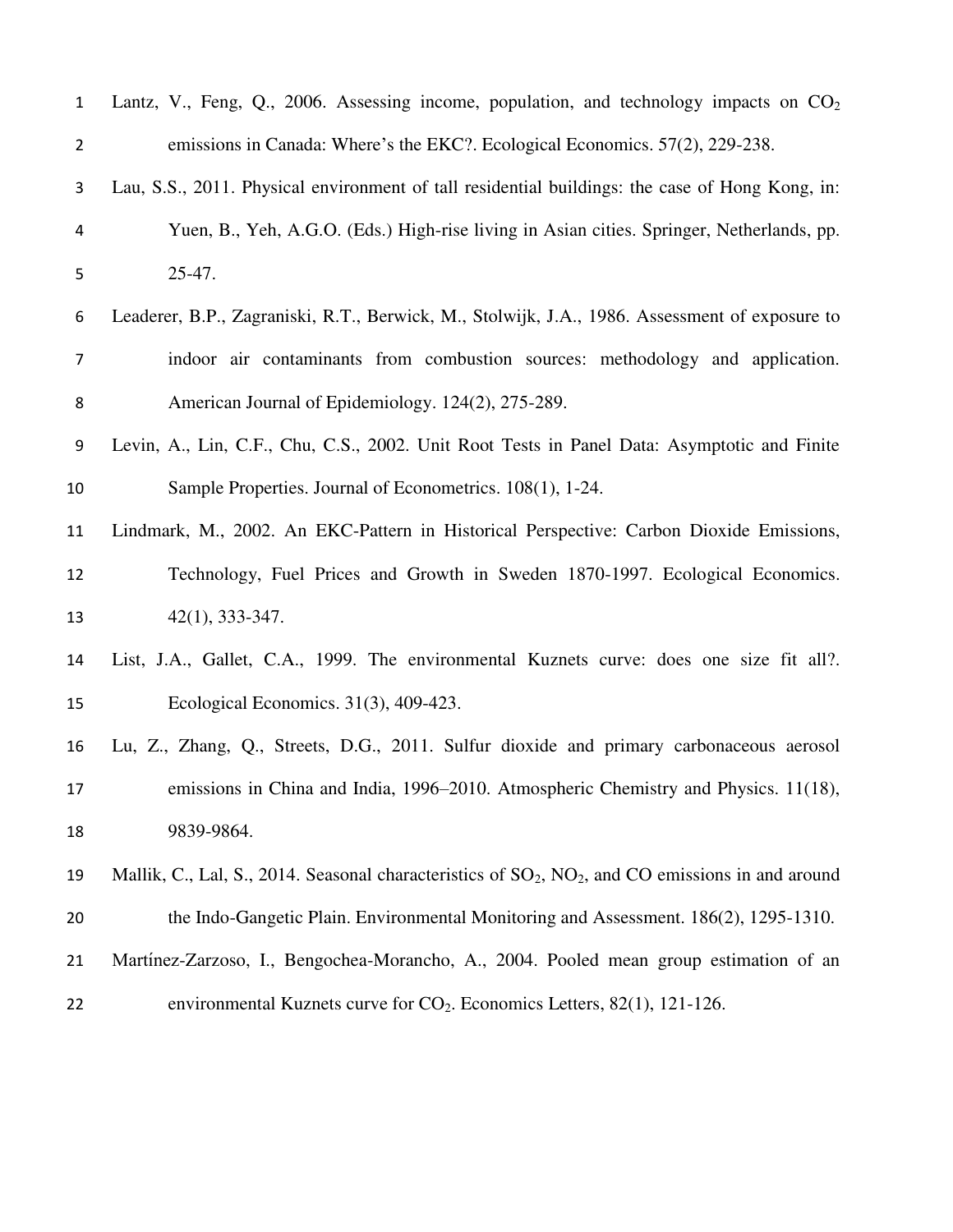| $\mathbf{1}$   | Mathew, J., Goyal, R., Taneja, K.K., Arora, N., 2015. Air pollution and respiratory health of    |
|----------------|--------------------------------------------------------------------------------------------------|
| $\overline{2}$ | school children in industrial, commercial and residential areas of Delhi. Air Quality,           |
| 3              | Atmosphere & Health, 8(4), 421-427.                                                              |
| 4              | Matsuoka, S., Matsumoto, R., Kochi, I., 1998. Economic growth and Environmental Quality in       |
| 5              | Developing Countries: A Verification of" Environmental Kuznets Curve. Environmental              |
| 6              | Science, 11(4), 349-362.                                                                         |
| 7              | McConnell, K.E., 1997. Income and the demand for environmental quality. Environment and          |
| 8              | Development Economics, 2(4), 383-399.                                                            |
| 9              | Miah, M.D., Masum, M.F.H., Koike, M., Akther, S., Muhammed, N., 2011. Environmental              |
| 10             | Kuznets Curve: the case of Bangladesh for waste emission and suspended particulate               |
| 11             | matter. The Environmentalist, 31(1), 59-66.                                                      |
| 12             | Millimet, D.L., List, J.A., Stengos, T., 2003. The environmental Kuznets curve: Real progress or |
| 13             | misspecified models?. Review of Economics and Statistics. 85(4), 1038-1047.                      |
| 14             | Mohapatra, G., Giri, A.K., 2009. Economic development and environmental quality: an              |
| 15             | econometric study in India. Management of Environmental Quality: An International                |
| 16             | Journal. 20(2), 175-191.                                                                         |
| 17             | Moomaw, W.R., Unruh, G.C., 1997. Are environmental Kuznets curves misleading us? The case        |
| 18             | of $CO2$ emissions. Environment and Development Economics, $2(04)$ , 451-463.                    |
| 19             | Mukhopadhyay, K., Forssell, O., 2005. An empirical investigation of air pollution from fossil    |
| 20             | fuel combustion and its impact on health in India during 1973–1974 to 1996–1997.                 |
| 21             | Ecological Economics, 55(2), 235-250.                                                            |
| 22             | Musolesi, A., Mazzanti, M., Zoboli, R., 2010. A panel data heterogeneous Bayesian estimation     |
| 23             | of environmental Kuznets curves for $CO2$ emissions. Applied Economics. 42(18), 2275-            |
| 24             | 2287.                                                                                            |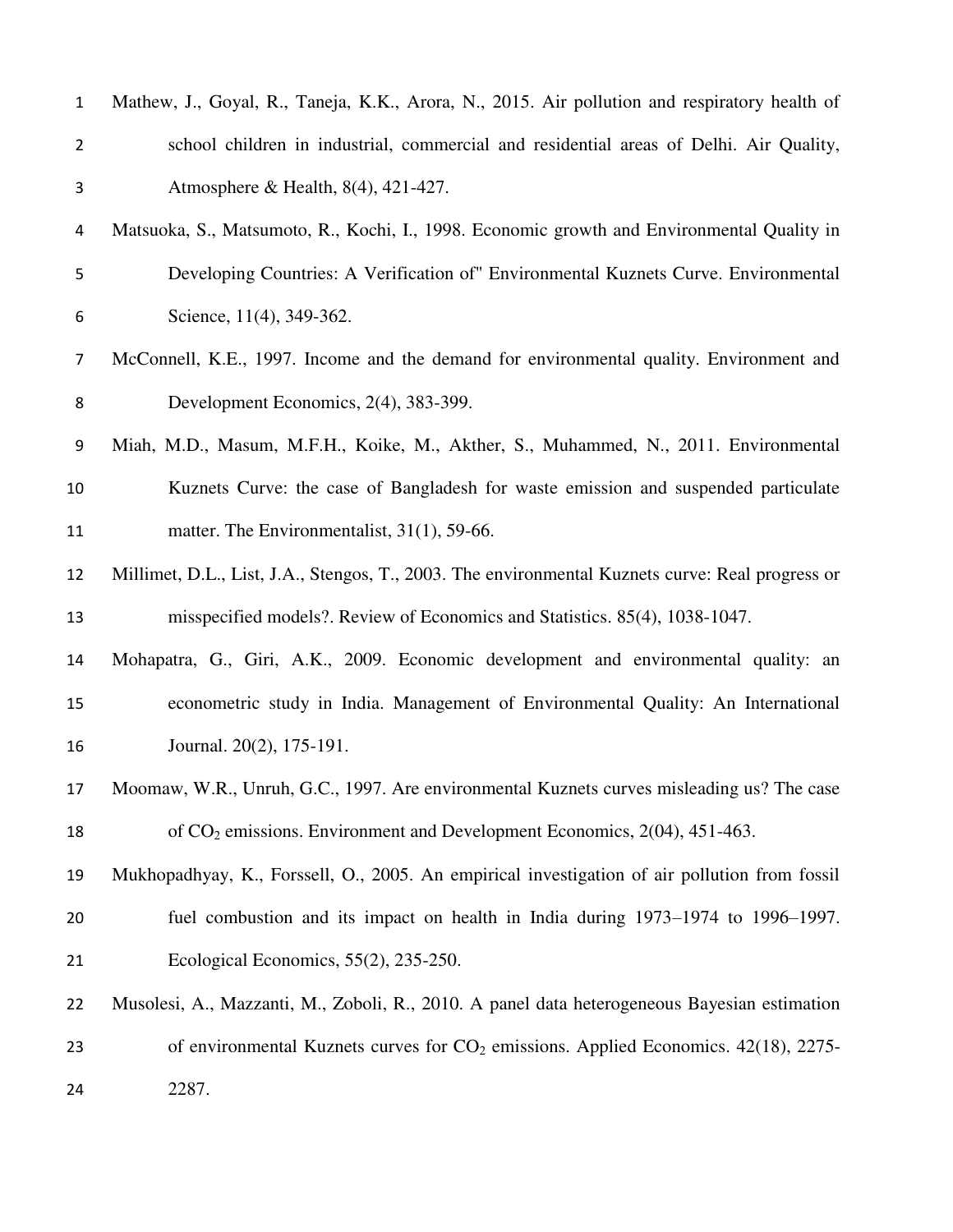| $\mathbf{1}$ | Nakai, N., Jensen, M.L., 1967. Sources of atmospheric sulfur compounds. Geochemical Journal.      |
|--------------|---------------------------------------------------------------------------------------------------|
| 2            | $1(4)$ , 199-210.                                                                                 |
| 3            | Onafowora, O.A., Owoye, O., 2014. Bounds testing approach to analysis of the environment          |
| 4            | Kuznets curve hypothesis. Energy Economics. 44, 47-62.                                            |
| 5            | Orubu, C.O., Omotor, D.G., 2011. Environmental quality and economic growth: Searching for         |
| 6            | environmental Kuznets curves for air and water pollutants in Africa. Energy Policy,               |
| 7            | 39(7), 4178-4188.                                                                                 |
| 8            | Pachauri, S., Spreng, D., 2002. Direct and indirect energy requirements of households in India.   |
| 9            | Energy Policy, 30(6), 511-523.                                                                    |
| 10           | Pachauri, S., Jiang, L., 2008. The household energy transition in India and China. Energy Policy, |
| 11           | $36(11)$ , 4022-4035.                                                                             |
| 12           | Panayotou, T., 1993. Empirical Tests and Policy Analysis of Environmental Degradation at          |
| 13           | Different Stages of Economic Development. International Labour Organization. Working              |
| 14           | paper no. 292778.                                                                                 |
| 15           | Park, S., Lee, Y., 2011. Regional model of EKC for air pollution: Evidence from the Republic of   |
| 16           | Korea. Energy Policy. 39(10), 5840-5849.                                                          |
| 17           | Penkett, S., Jones, B.M.R., Brich, K.A., Eggleton, A.E., 1979. The importance of atmospheric      |
| 18           | ozone and hydrogen peroxide in oxidising sulphur dioxide in cloud and rainwater.                  |
| 19           | Atmospheric Environment, 13(1), 123-137.                                                          |
| 20           | Raghuvanshi, S.P., Chandra, A., Raghav, A.K., 2006. Carbon dioxide emissions from coal based      |
| 21           | power generation in India. Energy Conversion and Management, 47(4), 427-441.                      |
| 22           | Reddy, M.S., Venkataraman, C., 2002. Inventory of aerosol and sulphur dioxide emissions from      |
| 23           | India: I—Fossil fuel combustion. Atmospheric Environment, 36(4), 677-697.                         |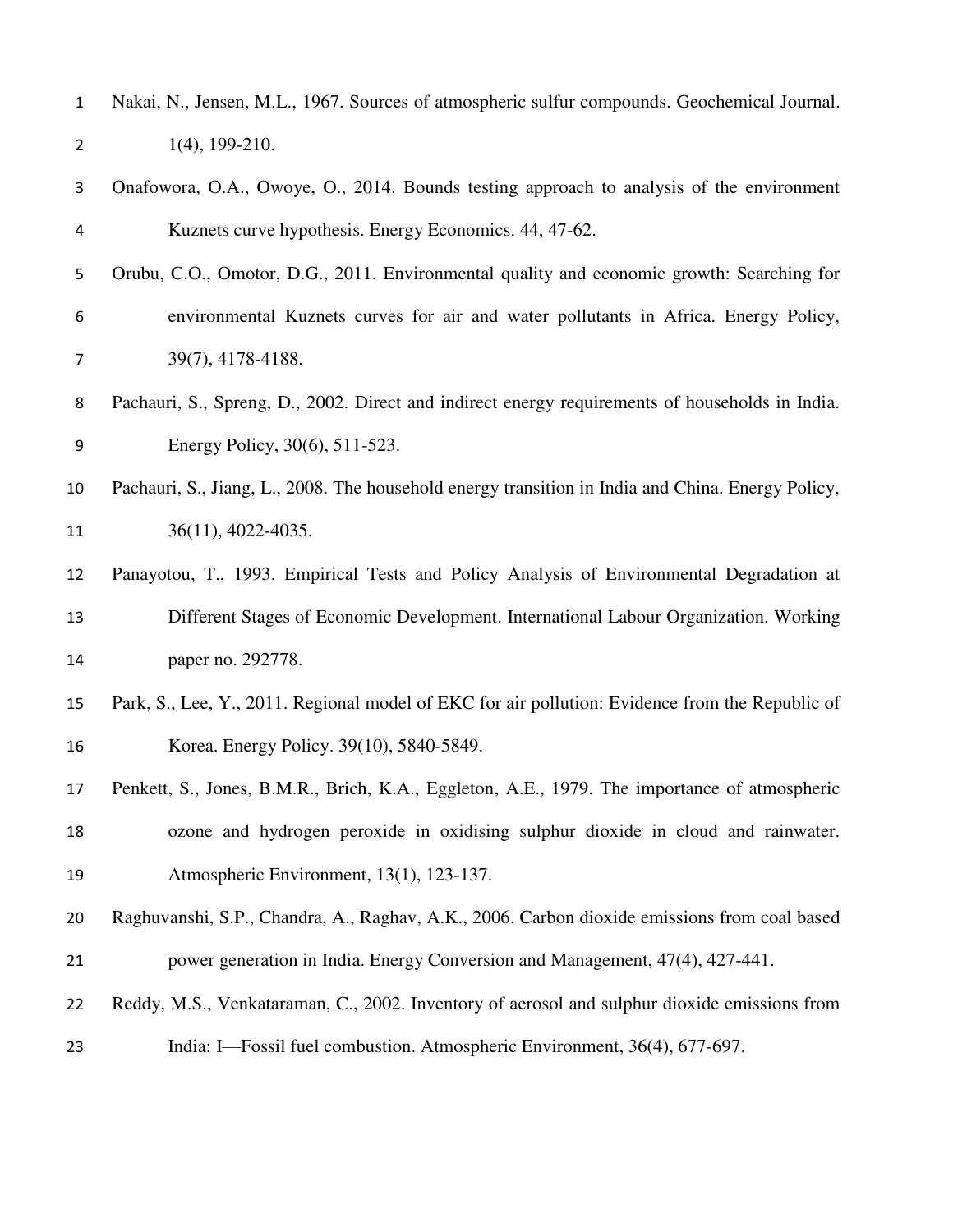| $\mathbf{1}$   | Ritchie, I.M., Oatman, L.A., 1983. Residential air pollution from kerosene heaters. Journal of the       |
|----------------|----------------------------------------------------------------------------------------------------------|
| $\overline{2}$ | Air Pollution Control Association, 33(9), 879-881.                                                       |
| 3              | Roberts, J.T., Grimes, P.E., 1997. Carbon intensity and economic development 1962-1991: a                |
| 4              | brief exploration of the environmental Kuznets curve. World Development, 25(2), 191-                     |
| 5              | 198.                                                                                                     |
| 6              | Roca, J., Alcántara, V., 2001. Energy intensity, CO <sub>2</sub> emissions and the environmental Kuznets |
| $\overline{7}$ | curve. The Spanish case. Energy Policy, 29(7), 553-556.                                                  |
| 8              | Roumasset, J., Burnett, K., Wang, H., 2006. Environmental resources and economic growth.                 |
| 9              | World Bank, Washington, DC.                                                                              |
| 10             | Rupasingha, A., Goetz, S.J., Debertin, D.L., Pagoulatos, A., 2004. The environmental Kuznets             |
| 11             | curve for US counties: A spatial econometric analysis with extensions. Papers in                         |
| 12             | Regional Science, 83(2), 407-424.                                                                        |
| 13             | Seigneur, C., Tesche, T.W., Roth, P.M., Liu, M.K., 1983. On the treatment of point source                |
| 14             | emissions in urban air quality modeling. Atmospheric Environment. 17(9), 1655-1676.                      |
| 15             | Selden, T.M., Song, D., 1994. Environmental Quality and Development: Is there a Kuznets                  |
| 16             | Curve for Air Pollution Emissions?. Journal of Environmental Economics and                               |
| 17             | Management. 27(2), 147-162.                                                                              |
| 18             | Shafik, N., 1994. Economic development and environmental quality: an econometric analysis.               |
| 19             | Oxford Economic Papers. 46(4), 757-773.                                                                  |
| 20             | Shahbaz, M., Solarin, S.A., Ozturk, I., 2016. Environmental Kuznets Curve hypothesis and the             |
| 21             | role of globalization in selected African countries. Ecological Indicators, 67, 623-636.                 |
| 22             | Sinha, A., 2014. Carbon Emissions and Mortality Rates: A Causal Analysis for India (1971-                |
| 23             | 2010). International Journal of Economic Practices and Theories, 4(4), 486-492.                          |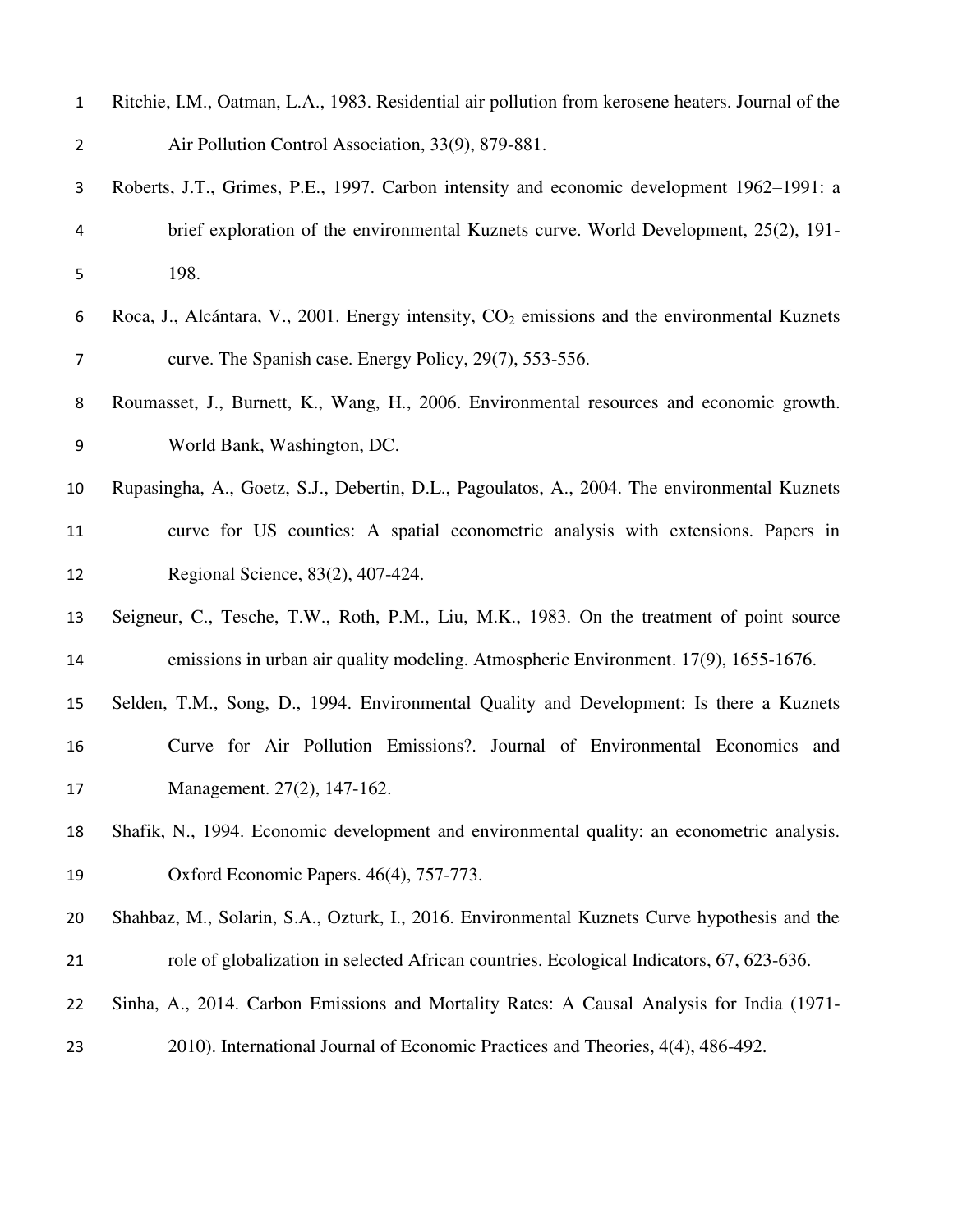| Sinha, A., 2015. Quadrilateral causal analysis of economic growth in India. International Journal |
|---------------------------------------------------------------------------------------------------|
| of Green Economics, 9(3-4), 215-225.                                                              |

- 3 Sinha, A., 2016. Trilateral association between  $SO_2 / NO_2$  emission, inequality in energy intensity, and economic growth: A case of Indian cities. Atmospheric Pollution Research. 7(4), 647-658.
- Sinha, A., Bhattacharya, J., 2014. Is energy-led economic growth causing climatic shift? A causal analysis for India. International Journal of Green Economics, 8(2), 120-133.
- 8 Sinha, A., Bhattacharya, J., 2016. Environmental Kuznets curve estimation for NO<sub>2</sub> emission: A case of Indian cities. Ecological Indicators, 67, 1-11.
- 10 Sinha, A., Mehta, A., 2014. Causal Analysis of India's Energy-led Growth and  $CO<sub>2</sub>$  Emission (1960-2010). Indian Journal of Economics and Business. 13(1), 81-89.
- Song, M.L., Zhang, W., Wang, S.H., 2013. Inflection point of environmental Kuznets curve in 13 Mainland China. Energy Policy. 57, 14-20.
- Soytas, U., Sari, R., Ewing, B.T., 2007. Energy consumption, income, and carbon emissions in 15 the United States. Ecological Economics. 62(3), 482-489.
- Sterling, T.D., Dimich, H., Kobayashi, D., 1982. Indoor byproduct levels of tobacco smoke: a critical review of the literature. Journal of the Air Pollution Control Association. 32(3), 250-259.
- Stern, D.I., 2004. The rise and fall of the environmental Kuznets curve. World Development, 32(8), 1419-1439.
- Suri, V., Chapman, D., 1998. Economic growth, trade and energy: implications for the environmental Kuznets curve. Ecological Economics. 25(2), 195-208.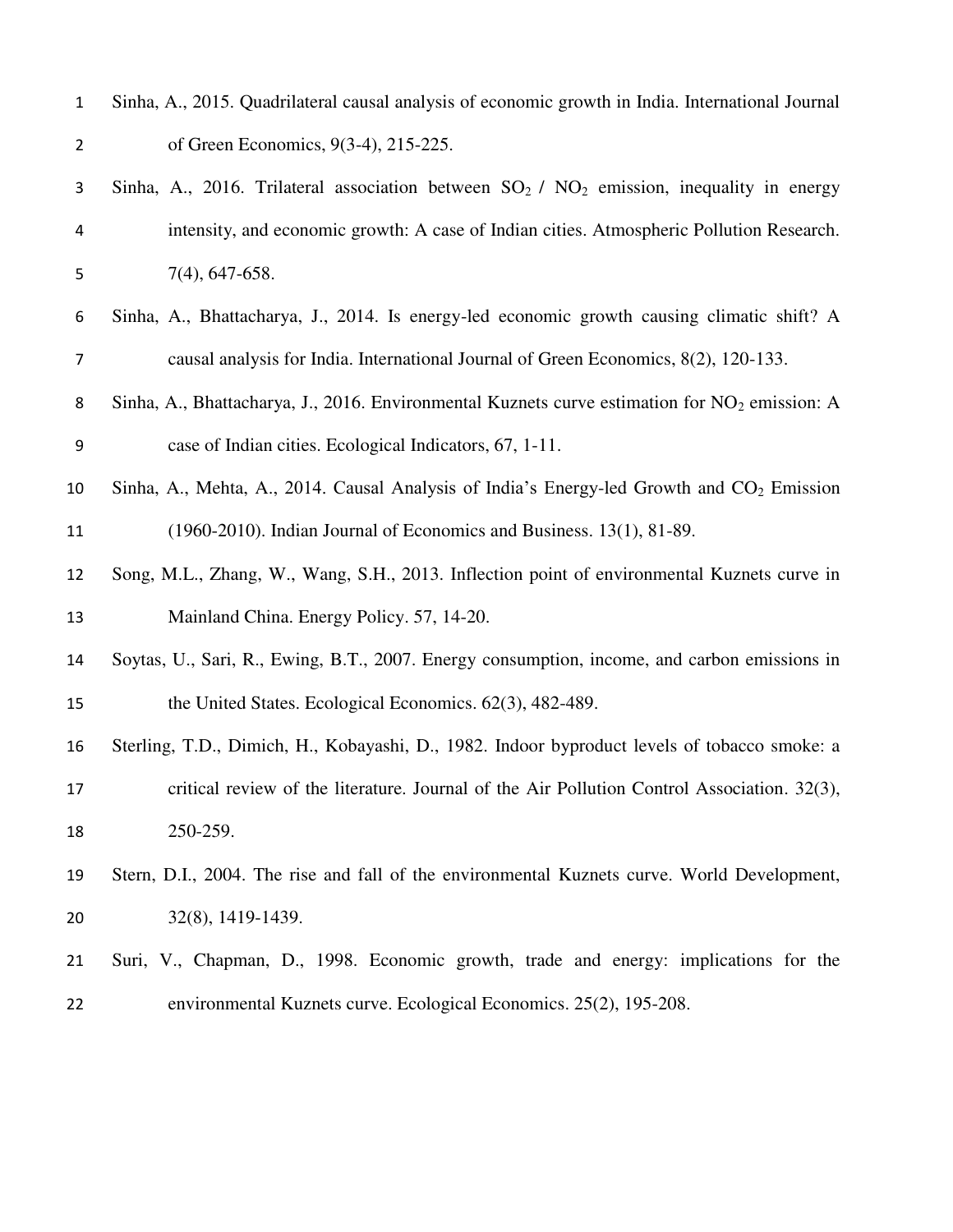| $\mathbf{1}$   | Surratt, J.D., Lewandowski, M., Offenberg, J.H., Jaoui, M., Kleindienst, T.E., Edney, E.O.,    |
|----------------|------------------------------------------------------------------------------------------------|
| $\overline{2}$ | Seinfeld, J.H., 2007. Effect of acidity on secondary organic aerosol formation from            |
| 3              | isoprene. Environmental Science & Technology, 41(15), 5363-5369.                               |
| 4              | Tamazian, A., Chousa, J.P., Vadlamannati, K.C., 2009. Does higher economic and financial       |
| 5              | development lead to environmental degradation: evidence from BRIC countries. Energy            |
| 6              | Policy. 37(1), 246-253.                                                                        |
| $\overline{7}$ | Taskin, F., Zaim, O., 2000. Searching for a Kuznets curve in environmental efficiency using    |
| 8              | kernel estimation. Economics Letters. 68(2), 217-223.                                          |
| 9              | Torras, M., Boyce, J.K., 1998. Income, inequality, and pollution: a reassessment of the        |
| 10             | environmental Kuznets curve. Ecological economics, 25(2), 147-160.                             |
| 11             | Turco, R.P., Hamill, P., Toon, O.B., Whitten, R.C., Kiang, C.S., 1979. A one-dimensional model |
| 12             | describing aerosol formation and evolution in the stratosphere: I. Physical processes and      |
| 13             | mathematical analogs. Journal of the Atmospheric Sciences, 36(4), 699-717.                     |
| 14             | Vincent, J.R., 1997. Testing for environmental Kuznets curves within a developing country.     |
| 15             | Environment and Development Economics, 2(04), 417-431.                                         |
| 16             | Welsch, H., 2004. Corruption, growth, and the environment: a cross-country analysis.           |
| 17             | Environment and Development Economics. 9(5), 663-693.                                          |
| 18             | Wheeler, D., 2001. Racing to the bottom? Foreign investment and air pollution in developing    |
| 19             | countries. The Journal of Environment & Development, 10(3), 225-245.                           |
| 20             | Whitby, K.T., 1978. The physical characteristics of sulfur aerosols. Atmospheric Environment,  |
| 21             | $12(1)$ , 135-159.                                                                             |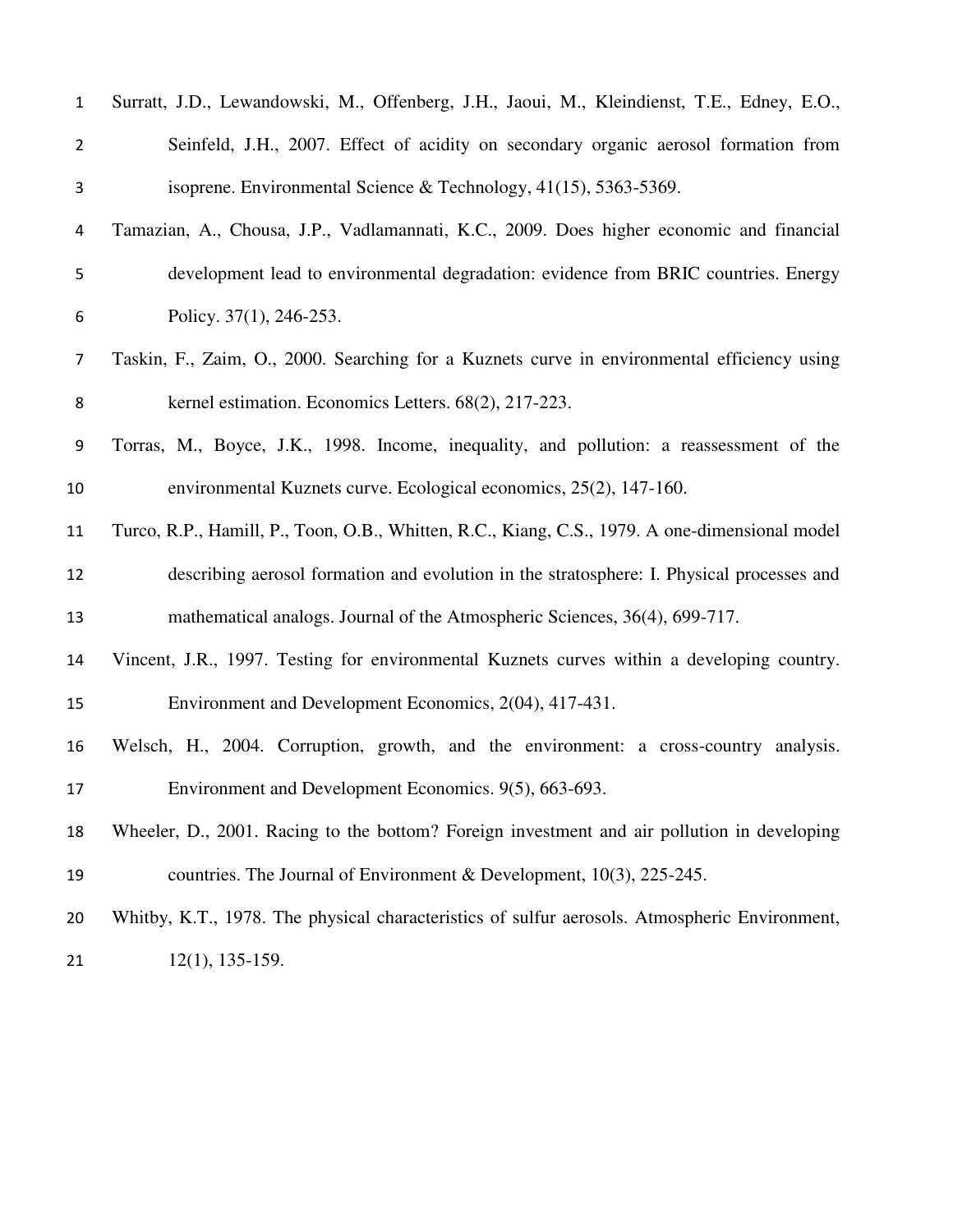| Area        | Variable        | Units                     | No. of Obs. | Mean        | Std. Dev.   | CV.   |
|-------------|-----------------|---------------------------|-------------|-------------|-------------|-------|
| Industrial  | SO <sub>2</sub> | in $\mu$ g/m <sup>3</sup> | 1131        | 13.702      | 8.795       | 0.642 |
|             | Y               | in Rs. Lacs               | 1131        | 9416.416    | 22320.720   | 2.370 |
|             | POP             | in number                 | 1131        | 1968134.587 | 3417774.263 | 1.737 |
|             | EC              | in GWH                    | 1131        | 1155.911    | 2469.734    | 2.136 |
|             | PC              | in KG                     | 1131        | 77.614      | 9.243       | 0.119 |
| Residential | SO <sub>2</sub> | in $\mu$ g/m <sup>3</sup> | 1547        | 9.228       | 6.434       | 0.697 |
|             | Y               | in Rs. Lacs               | 1547        | 7888.848    | 18705.770   | 2.371 |
|             | <b>POP</b>      | in number                 | 1547        | 1700928.882 | 2807138.969 | 1.650 |
|             | EC              | in GWH                    | 1547        | 996.222     | 2139.684    | 2.148 |
|             | PC              | in KG                     | 1547        | 74.948      | 9.634       | 0.129 |

# 1 **Appendix 1A: Descriptive statistics of the variables**

2

# 3 **Appendix 1B: Correlations among independent variables (for industrial area)**

|              | EC     | PC     | <b>POP</b> | POP.Y  |        | $V^2$  | $V^j$  |
|--------------|--------|--------|------------|--------|--------|--------|--------|
| EC           | 1.0000 |        |            |        |        |        |        |
| PC           | 0.9411 | 1.0000 |            |        |        |        |        |
| POP          | 0.9486 | 0.8816 | 1.0000     |        |        |        |        |
| POP.Y        | 0.9728 | 0.9077 | 0.9754     | 1.0000 |        |        |        |
| Y            | 0.9814 | 0.9251 | 0.9643     | 0.9919 | 1.0000 |        |        |
| $Y^2$        | 0.9670 | 0.9052 | 0.9457     | 0.9937 | 0.9876 | 1.0000 |        |
| $V^{\prime}$ | 0.9341 | 0.8698 | 0.9093     | 0.9743 | 0.9560 | 0.9900 | 1.0000 |

4

# 5 **Appendix 1C: Correlations among independent variables (for residential area)**

|       | EC     | PC     | <b>POP</b> | POP.Y  |        | $V^2$  | $V^j$  |
|-------|--------|--------|------------|--------|--------|--------|--------|
| EC    | 1.0000 |        |            |        |        |        |        |
| PC    | 0.8923 | 1.0000 |            |        |        |        |        |
| POP   | 0.8920 | 0.8677 | 1.0000     |        |        |        |        |
| POP.Y | 0.9495 | 0.9074 | 0.9659     | 1.0000 |        |        |        |
| V     | 0.9613 | 0.9178 | 0.9503     | 0.9922 | 1.0000 |        |        |
| $V^2$ | 0.9541 | 0.9041 | 0.9251     | 0.9915 | 0.9882 | 1.0000 |        |
| $V^j$ | 0.9287 | 0.8747 | 0.8858     | 0.9716 | 0.9587 | 0.9907 | 1.0000 |

6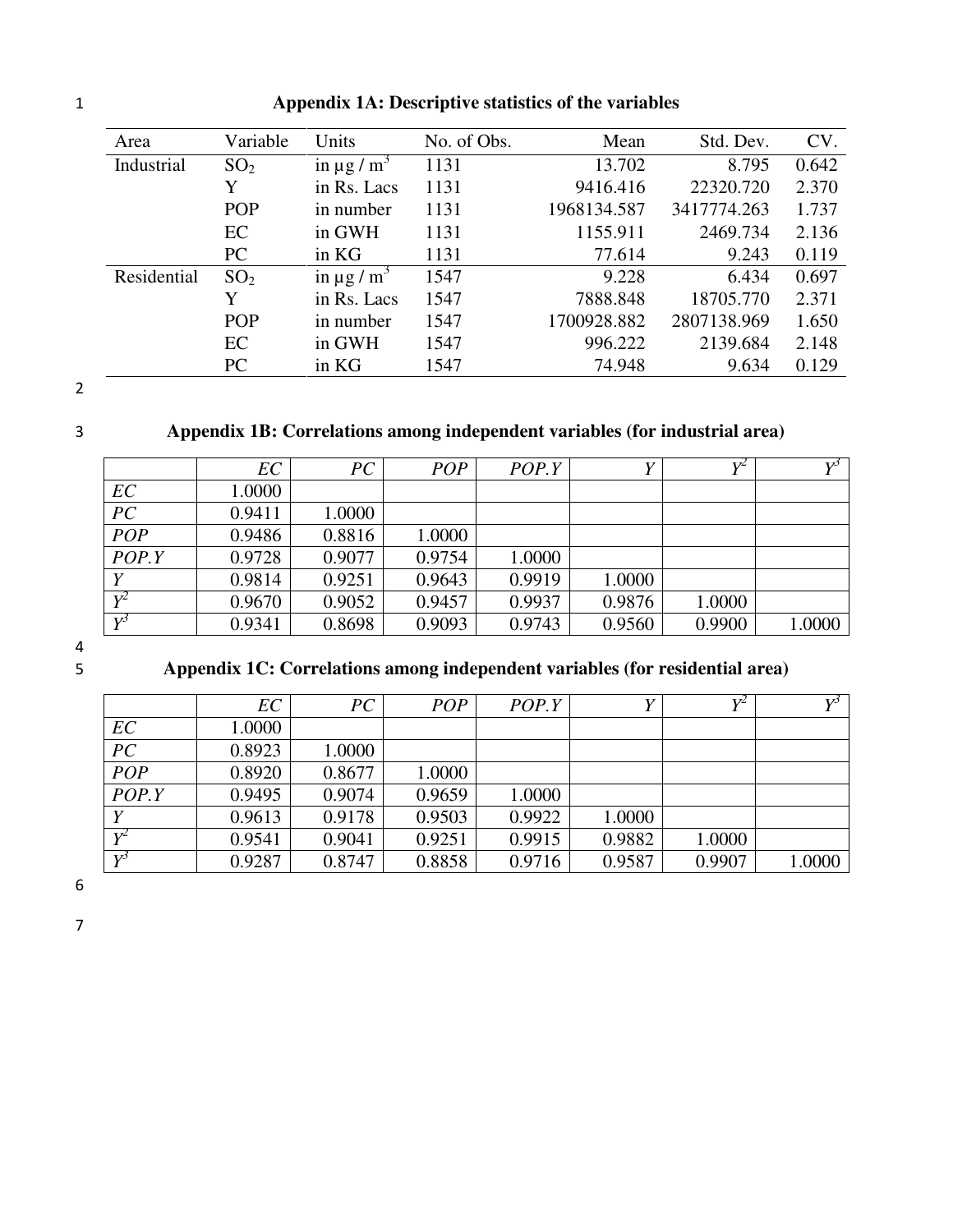|                  | Variables     | <b>LLC</b>              |                         | <b>IPS</b>              |                         |  |
|------------------|---------------|-------------------------|-------------------------|-------------------------|-------------------------|--|
|                  |               | <b>Without Trend</b>    | With Trend              | <b>Without Trend</b>    | With Trend              |  |
|                  | ln(Y)         | $-8.5627$ <sup>a</sup>  | $-10.0685$ <sup>a</sup> | $-4.4671$ <sup>a</sup>  | $-15.4322$ <sup>a</sup> |  |
|                  | (lnY)         | $-5.9109$ <sup>a</sup>  | $-25.0644$ <sup>a</sup> | $-31.3367$ <sup>a</sup> | $-13.1338^{a}$          |  |
|                  | $(lnY)^3$     | $-3.9976$ <sup>a</sup>  | $-9.9739$ <sup>a</sup>  | $-56.5222^{\mathrm{a}}$ | $-14.8918$ <sup>a</sup> |  |
| Industrial area  | ln(POP)       | $-4.4164$ <sup>a</sup>  | $-10.0227$ <sup>a</sup> | $-34.1699$ <sup>a</sup> | $-8.3011^a$             |  |
|                  | ln(Y).ln(POP) | $-6.0434$ <sup>a</sup>  | $-12.3384$ <sup>a</sup> | $-16.9003^a$            | $-18.6761$ <sup>a</sup> |  |
|                  | ln(EC)        | $-12.1441$ <sup>a</sup> | $-13.0610^a$            | $-22.3276^a$            | $-9.7671$ <sup>a</sup>  |  |
|                  | ln(PC)        | $-6.0831$ <sup>a</sup>  | $-14.2160^a$            | $-2.4002^{\rm a}$       | $-17.3172^a$            |  |
|                  |               | Without Trend           | With Trend              | <b>Without Trend</b>    | With Trend              |  |
|                  | ln(Y)         | $-7.7429$ <sup>a</sup>  | $-12.4642$ <sup>a</sup> | $-4.7271$ <sup>a</sup>  | $-14.3999$ <sup>a</sup> |  |
|                  | $(lnY)^2$     | $-7.1864$ <sup>a</sup>  | $-13.1143^a$            | $-42.6987$ <sup>a</sup> | $-42.1084$ <sup>a</sup> |  |
|                  | (lnY)         | $-10.2980$ <sup>a</sup> | $-11.7841$ <sup>a</sup> | $-47.1364$ <sup>a</sup> | $-32.9357$ <sup>a</sup> |  |
|                  | ln(POP)       | $-6.2765^{\text{a}}$    | $-12.4928$ <sup>a</sup> | $-33.4914^a$            | $-45.5356^a$            |  |
| Residential area | ln(Y).ln(POP) | $-14.3848$ <sup>a</sup> | $-11.2802^a$            | $-2.6048$ <sup>a</sup>  | $-3.1417^a$             |  |
|                  | ln(EC)        | $-13.5331$ <sup>a</sup> | $-15.7696^{\text{a}}$   | $-5.3273^{\mathrm{a}}$  | $-2.3755^{\text{a}}$    |  |
|                  | ln(PC)        | $-7.8263$ <sup>a</sup>  | $-9.7770$ <sup>a</sup>  | $-3.6766^{\circ}$       | $-4.6469$ <sup>a</sup>  |  |

# 1 **Appendix 1D: Results of unit root tests on orthogonally transformed variables**

*a Value at 1% significance level* 

*For IPS test, W-t-bar values are reported For LLC test, Adjusted t-statistics are reported*

# 2 **Appendix 1E: Robustness check for Industrial area models (full dataset)**

| Models                            |                        | Core variables |           |                          | Testing variables |
|-----------------------------------|------------------------|----------------|-----------|--------------------------|-------------------|
| Electricity<br>Consumption Model  |                        | $ln(Y)^2$      | $(lnY)^3$ | ln(POP)                  | ln(Y).ln(POP)     |
|                                   | <b>Estimated model</b> | $-0.106$       | 0.003     | $-0.396$                 | 0.072             |
|                                   | Partial regressions    |                |           |                          |                   |
|                                   | Regression 1           | $-0.006$       | 0.001     | $\overline{\phantom{a}}$ |                   |
|                                   | Regression 2           | $-0.124$       | 0.001     | $-0.115$                 |                   |
|                                   | Regression 3           | $-0.039$       | 0.002     | $\overline{\phantom{a}}$ | 0.021             |
|                                   | Regression 4           | $-0.101$       | 0.002     | $-0.421$                 | 0.075             |
|                                   |                        | $(lnY)^2$      | $(lnY)^3$ | ln(PC)                   | ln(Y).ln(POP)     |
|                                   | <b>Estimated model</b> | $-0.102$       | 0.003     | 0.112                    | 0.065             |
| Petroleum<br>Consumption<br>Model | Partial regressions    |                |           |                          |                   |
|                                   | Regression 1           | $-0.006$       | 0.001     | $\overline{\phantom{a}}$ |                   |
|                                   | Regression 2           | $-0.124$       | 0.001     | $-0.115$                 |                   |
|                                   | Regression 3           | $-0.039$       | 0.002     | $\overline{\phantom{a}}$ | 0.021             |
|                                   | Regression 4           | $-0.101$       | 0.002     | $-0.421$                 | 0.075             |

*Note: Robustness of the models for full dataset is ensured, as the coefficient signs of core variables remain unchanged.*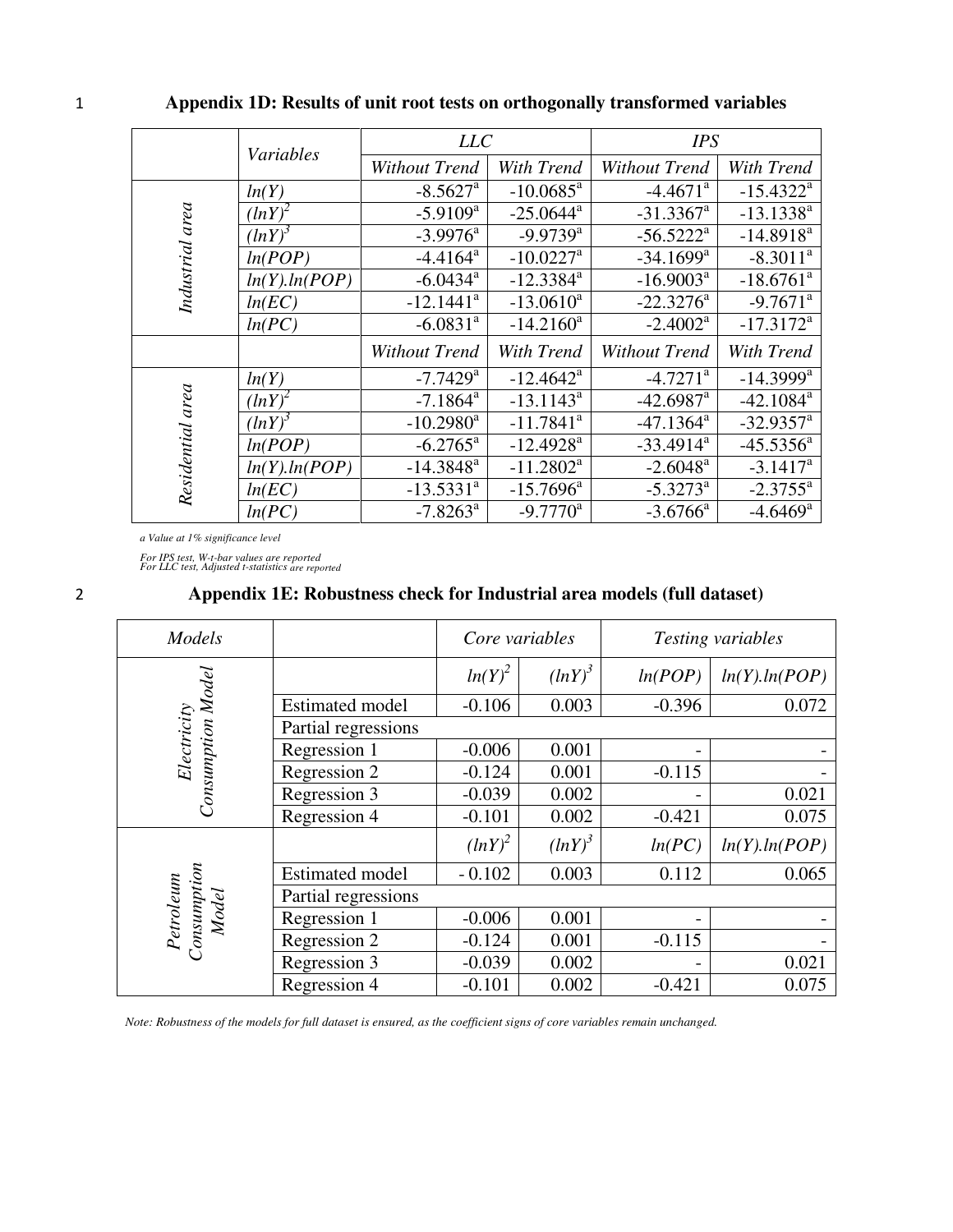# 1 **Appendix 1F: Profile of the cities considered for the study**

| Northern zone cities       |                |                   | Southern zone cities         |                     |                       |                   |                              |
|----------------------------|----------------|-------------------|------------------------------|---------------------|-----------------------|-------------------|------------------------------|
| <b>Cities</b>              | Category       | Area (in $km^2$ ) | Average Income (in Rs. Lacs) | <b>Cities</b>       | Category              | Area (in $km^2$ ) | Average Income (in Rs. Lacs) |
| Agra                       | R & I          | 4028.00           | 2757.73                      | Alappuzha           | R & I                 | 46.18             | 1183.72                      |
| Allahabad                  | $\mathbb{R}$   | 70.50             | 1969.87                      | Bangalore           | $\overline{R}$ & I    | 741.00            | 27833.29                     |
| Amritsar                   | R & I          | 2683.00           | 5120.72                      | Belgaum             |                       | 94.00             | 2104.68                      |
| Anpara                     |                | 179.00            | 33.09                        | Chennai             | R & I                 | 426.00            | 35175.94                     |
| <b>Bathinda</b>            |                | 210.00            | 1199.01                      | Chittoor            |                       | 95.97             | 16345.00                     |
| Chandigarh                 |                | 114.00            | 11545.39                     | Coimbatore          | R & I                 | 246.80            | 8484.66                      |
| Delhi                      | R & I          | 1484.00           | 141540.54                    | Gulbarga            | $\mathbf R$           | 64.00             | 1849.82                      |
| Dera Baba Nanak            | $\mathbb{R}$   | 74.00             | 30.75                        | Guntur              | $\overline{R}$        | 230.00            | 29531.17                     |
| Dera Bassi                 |                | 157.00            | 104.14                       | Hassan              | $\overline{R}$        | 6814.00           | 584.94                       |
| Faridabad                  | R & I          | 2151.00           | 6891.56                      | Hubli-Dharwad       | R & I                 | 404.00            | 3257.90                      |
| Firozabad                  | R & I          | 2362.00           | 933.02                       | Hyderabad           | R & I                 | 217.00            | 23908.91                     |
| Gajraula                   | R & I          | 3.00              | 85.20                        | Kakinada            | $\overline{R}$        | 31.51             | 2380.17                      |
| Ghaziabad                  |                | 133.30            | 3255.79                      | Khammam             | $\overline{R}$        | 94.37             | 16931.76                     |
| Gobindgarh                 | R & I          | 110.00            | 342.37                       | Kochi               | R & I                 | 732.00            | 8865.43                      |
| Hisar                      | ${\bf R}$      | 215.00            | 1550.41                      | Kollam              | R & I                 | 73.03             | 4193.20                      |
| Jalandhar                  | R & I          | 3401.00           | 3742.07                      | Kottayam            | R & I                 | 2208.00           | 1418.18                      |
| Jhansi                     | $\mathbf R$    | 5028.00           | 883.88                       | Kozhikode           | R & I                 | 128.00            | 7912.58                      |
| Kanpur                     | R & I          | 403.70            | 4860.48                      | Kurnool             | $\overline{\text{R}}$ | 65.91             | 24195.29                     |
| Khanna                     | R & I          | 28.00             | 546.07                       | Madurai             | R & I                 | 243.00            | 6074.51                      |
| Khurja                     | R & I          | 142.00            | 218.19                       | Malappuram          |                       | 33.61             | 5852.29                      |
| Lucknow                    | R & I          | 2528.00           | 4575.94                      | Mangalore           |                       | 184.45            | 2175.75                      |
| Ludhiana                   | R & I          | 310.00            | 7041.89                      | Mysore              |                       | 132.00            | 3390.89                      |
| Meerut                     | ${\bf R}$      | 141.90            | 2275.02                      | Nalgonda            | $\overline{R}$        | 105.00            | 21183.45                     |
| Naya Nangal                | $\mathbb{R}$   | 79.00             | 216.13                       | Nellore             | $\mathbf R$           | 48.39             | 17839.74                     |
| Noida                      | R & I          | 203.00            | 898.82                       | Palakkad            |                       | 1363.00           | 1240.79                      |
| Patiala                    | R & I          | 339.90            | 1849.33                      | Patancheru          | $\overline{R}$        | 122.00            | 18160.77                     |
| Varanasi                   | $\mathbf R$    | 1550.00           | 2311.78                      | Pathanamthitta      | $\overline{R}$        | 23.50             | 176.15                       |
| Yamunanagar                |                | 255.00            | 1697.51                      | Salem               | $\overline{R}$        | 124.00            | 3800.27                      |
| <b>Eastern zone cities</b> |                |                   | Thoothukudi                  | R & I               | 50.66                 | 1586.06           |                              |
| <b>Cities</b>              | Category       | Area (in $km^2$ ) | Average Income (in Rs. Lacs) | Thrissur            | $\overline{\text{R}}$ | 101.40            | 6607.24                      |
| Angul                      | R & I          | 6232.00           | 101.51                       | Trivandrum          | R & I                 | 214.90            | 6772.38                      |
| Asansol                    |                | 127.30            | 3483.23                      | Vijayawada          | R & I                 | 61.88             | 7465.44                      |
| <b>Balasore</b>            | $\overline{R}$ | 3076.00           | 413.54                       | Visakhapatnam       | R & I                 | 540.00            | 25727.63                     |
| Berhampur                  | $\mathbf R$    | 86.82             | 825.29                       | Warangal            | $\overline{R}$        | 407.80            | 21277.51                     |
| Bhubaneshwar               | ${\bf R}$      | 135.00            | 1972.63                      | Western zone cities |                       |                   |                              |
| Cuttack                    | $\mathbf R$    | 398.00            | 1545.48                      | <b>Cities</b>       | Category              | Area (in $km^2$ ) | Average Income (in Rs. Lacs) |
| Dhanbad                    | ${\bf R}$      | 2052.00           | 2579.06                      | Ahmedabad           | R & I                 | 464.00            | 28261.90                     |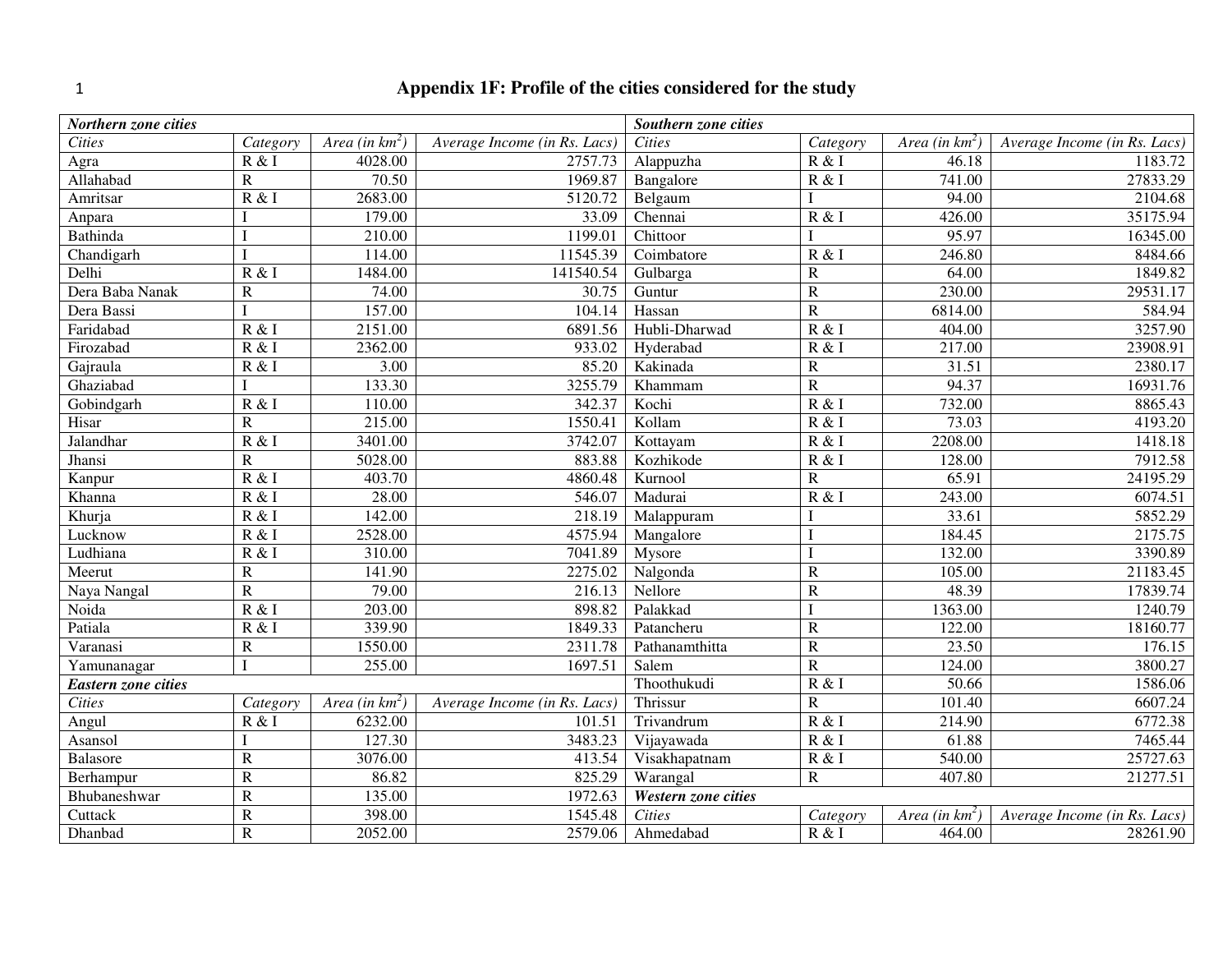| Durgapur (WB)                    | R & I                 | 154.00            | 1622.43                      | Alwar                | R & I                 | 150.00            | 802.27                       |  |  |  |
|----------------------------------|-----------------------|-------------------|------------------------------|----------------------|-----------------------|-------------------|------------------------------|--|--|--|
| Haldia                           |                       | 162.00            | 560.93                       | Amravati             | R & I                 | 122.00            | $\overline{3}261.53$         |  |  |  |
| Howrah                           | R & I                 | 1467.00           | 13675.52                     | Anklesvar            | R & I                 | 213.00            | 638.82                       |  |  |  |
| Jamshedpur                       |                       | 209.00            | 2828.23                      | Aurangabad (MS)      | $\overline{R}$        | 139.00            | 5828.57                      |  |  |  |
| Jharia                           |                       | 280.00            | 209.68                       | Chandrapur           | R & I                 | 77.00             | 1641.59                      |  |  |  |
| Kolkata                          | R & I                 | 185.00            | 40475.25                     | Greater Mumbai       |                       | 4355.00           | 65021.10                     |  |  |  |
| Patna                            | $\mathbf R$           | 3202.00           | 2063.98                      | Jaipur               | R & I                 | 111.80            | 7115.57                      |  |  |  |
| Ranchi                           | $\overline{\text{R}}$ | 175.00            | 2324.72                      | Jamnagar             | $\overline{\text{R}}$ | 53.30             | 2849.73                      |  |  |  |
| Rayagada                         | R & I                 | 7073.00           | 162.13                       | Jodhpur              | R & I                 | 78.60             | 2653.26                      |  |  |  |
| Rourkela                         | $\mathbf R$           | 340.00            | 1283.99                      | Kolhapur             | $\overline{R}$        | 66.82             | 2875.63                      |  |  |  |
| Sambalpur                        | $\mathbf R$           | 6702.70           | 613.82                       | Kota                 | R & I                 | 318.00            | 2291.08                      |  |  |  |
| Sindri                           |                       | 65.00             | 196.50                       | Lote                 | R & I                 | 144.00            | 277.01                       |  |  |  |
| Talcher                          | I                     | 2025.00           | 94.34                        | Mahad                | R & I                 | 175.00            | 140.17                       |  |  |  |
| Central zone cities              |                       |                   | Mumbai                       | R & I                | 603.00                | 93969.58          |                              |  |  |  |
| <b>Cities</b>                    | Category              | Area (in $km^2$ ) | Average Income (in Rs. Lacs) | Nagpur               | R & I                 | 217.60            | 12603.27                     |  |  |  |
| Bhilai Nagar                     | R & I                 | 45.20             | 2574.87                      | Nashik               | R & I                 | 360.00            | 7604.93                      |  |  |  |
| Bhopal                           | R & I                 | 285.90            | 3695.98                      | Navi Mumbai          | R & I                 | 344.00            | 855.59                       |  |  |  |
| Dewas                            | R & I                 | 535.00            | 572.51                       | Pune                 | R & I                 | 700.00            | 24672.11                     |  |  |  |
| Gwalior                          | ${\mathbb R}$         | 780.00            | 2191.14                      | Rajkot               | R & I                 | 170.00            | 6200.10                      |  |  |  |
| Indore                           | R & I                 | 530.00            | 4139.85                      | Roha                 | R & I                 | 120.00            | 107.19                       |  |  |  |
| Jabalpur                         | ${\mathbb R}$         | 367.00            | 2563.17                      | Sangli               | R & I                 | 118.20            | 2608.01                      |  |  |  |
| Khajuraho                        | $\overline{R}$        | 175.00            | 48.21                        | Solapur              | R & I                 | 148.90            | 4895.32                      |  |  |  |
| Korba                            | $\overline{\text{R}}$ | 316.00            | 881.79                       | Surat                | R & I                 | 326.50            | 19780.00                     |  |  |  |
| Nagda                            | R & I                 | 120.00            | 208.66                       | Tarapur              |                       | 627.00            | 36.78                        |  |  |  |
| Raipur                           | R & I                 | 226.00            | 2493.15                      | Thane                | R & I                 | 147.00            | 53789.04                     |  |  |  |
| Sagar                            | $\mathbb{R}$          | 6375.00           | 740.34                       | Udaipur              | R & I                 | 37.00             | 1130.71                      |  |  |  |
| Satna                            | R & I                 | 200.00            | 561.41                       | Vadodara             | R & I                 | 235.00            | 8368.20                      |  |  |  |
| Singrauli                        | $\mathbb{R}$          | 2200.00           | 441.38                       | Vapi                 | R & I                 | 425.89            | 665.21                       |  |  |  |
| Ujjain                           | R & I                 | 152.00            | 1031.14                      |                      |                       |                   |                              |  |  |  |
| <b>North-Eastern zone cities</b> |                       |                   |                              |                      |                       |                   |                              |  |  |  |
| <b>Cities</b>                    | Category              | Area (in $km^2$ ) | Average Income (in Rs. Lacs) | <b>Cities</b>        | Category              | Area (in $km^2$ ) | Average Income (in Rs. Lacs) |  |  |  |
| Bongaigaon                       | $\mathbb{R}$          | 6.00              | 1462.12                      | Nagaon               | $\mathbf R$           | 128.00            | 5572.44                      |  |  |  |
| Daranga                          | ${\bf R}$             | 78.00             | 1831.42                      | Nalbari              | ${\bf R}$             | 160.00            | 1558.21                      |  |  |  |
| Dibrugarh                        | $\overline{R}$        | 66.14             | 2670.31                      | North Lakhimpur Town | $\overline{R}$        | 15.00             | 2077.97                      |  |  |  |
| Golaghat                         | ${\bf R}$             | 3502.00           | 2149.91                      | Sibsagar             | $\mathbf R$           | 2667.70           | 2340.84                      |  |  |  |
| Guwahati                         | $\mathbf R$           | 215.00            | 1904.49                      | Silchar              | $\overline{R}$        | 15.75             | 341.35                       |  |  |  |
| Hailakandi                       | $\mathbf R$           | 1327.00           | 1302.50                      | Tezpur               | $\mathbf R$           | 40.00             | 139.26                       |  |  |  |
| Margherita                       | $\overline{R}$        | 162.00            | 54.36                        | Tinsukia             | $\overline{R}$        | 3791.00           | 2658.54                      |  |  |  |

Note: "R" signifies Residential; "I" signifies Industrial; "R & I" signifies Residential and Industrial